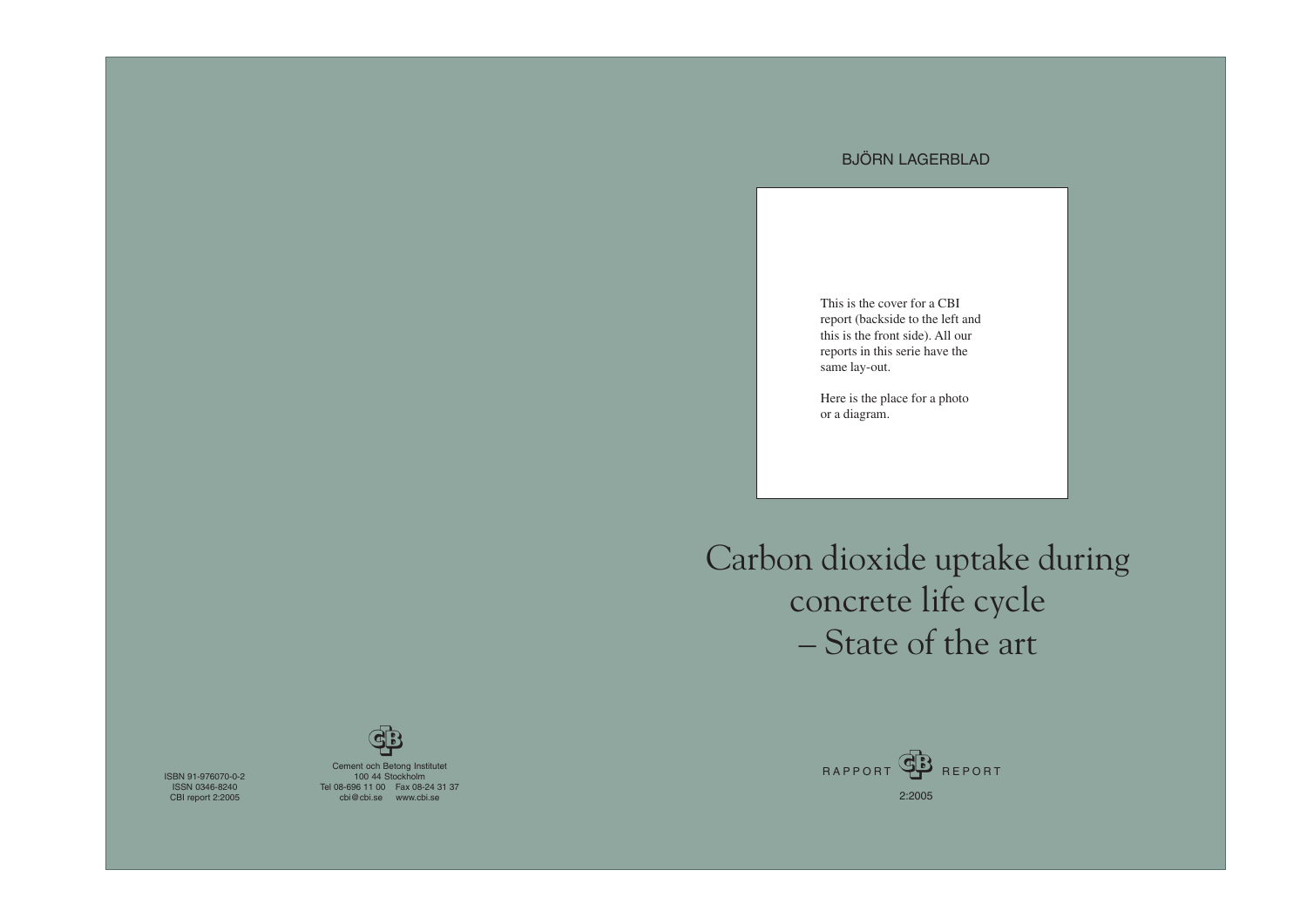Swedish Cement and Concrete Research Institute ISBN 91-976070-0-2 SE-100 44 Stockholm ISSN 0346-8240

CBI Report 2:2005

**Björn Lagerblad** 

# **Carbon dioxide uptake during concrete life cycle – State of the art**



Nordic Innovation Centre project NI-project  $03018 - CO<sub>2</sub>$  uptake during the concrete life cycle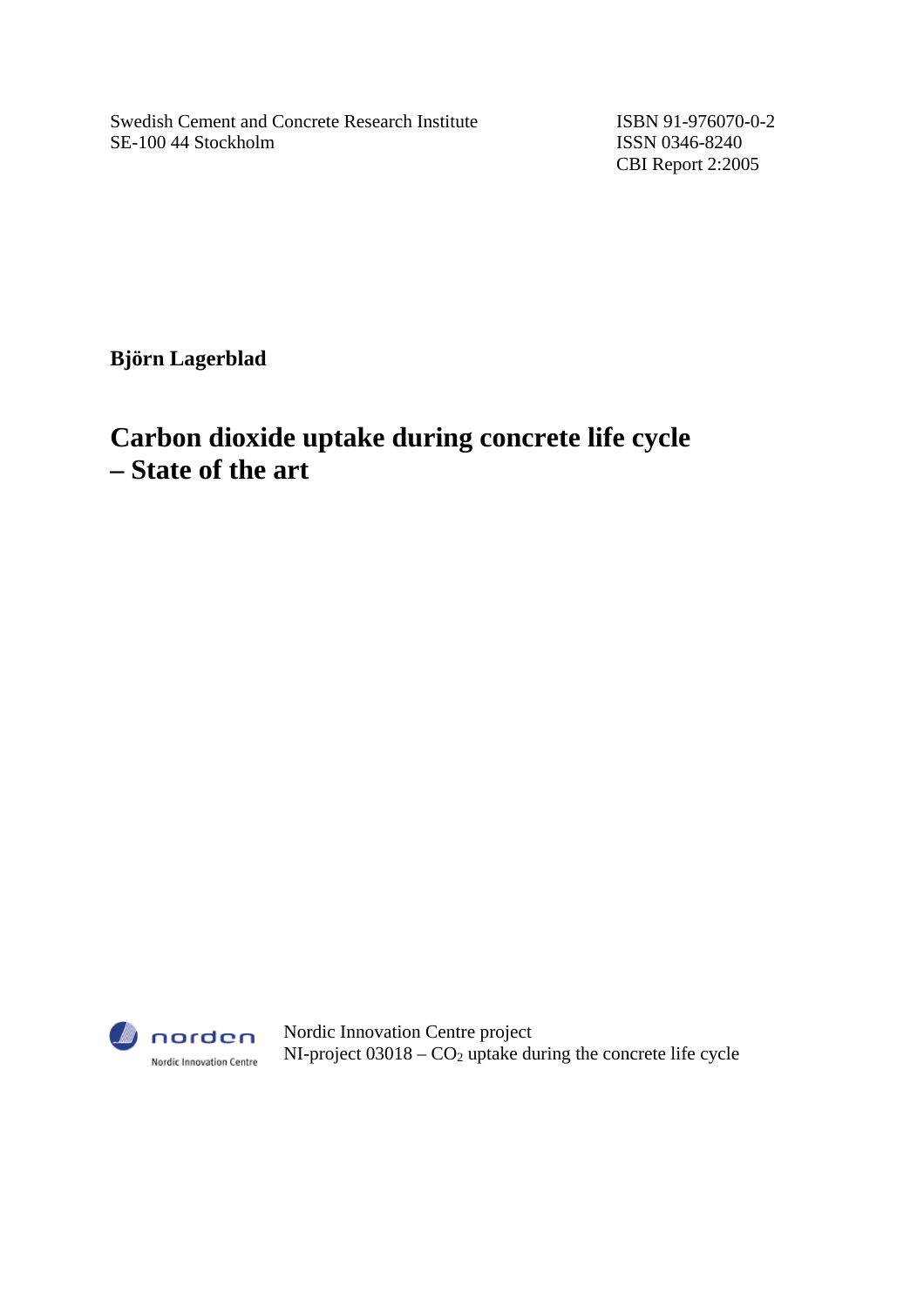Keywords: carbonation, cement, environment, mechanism, time

Number of pages: 47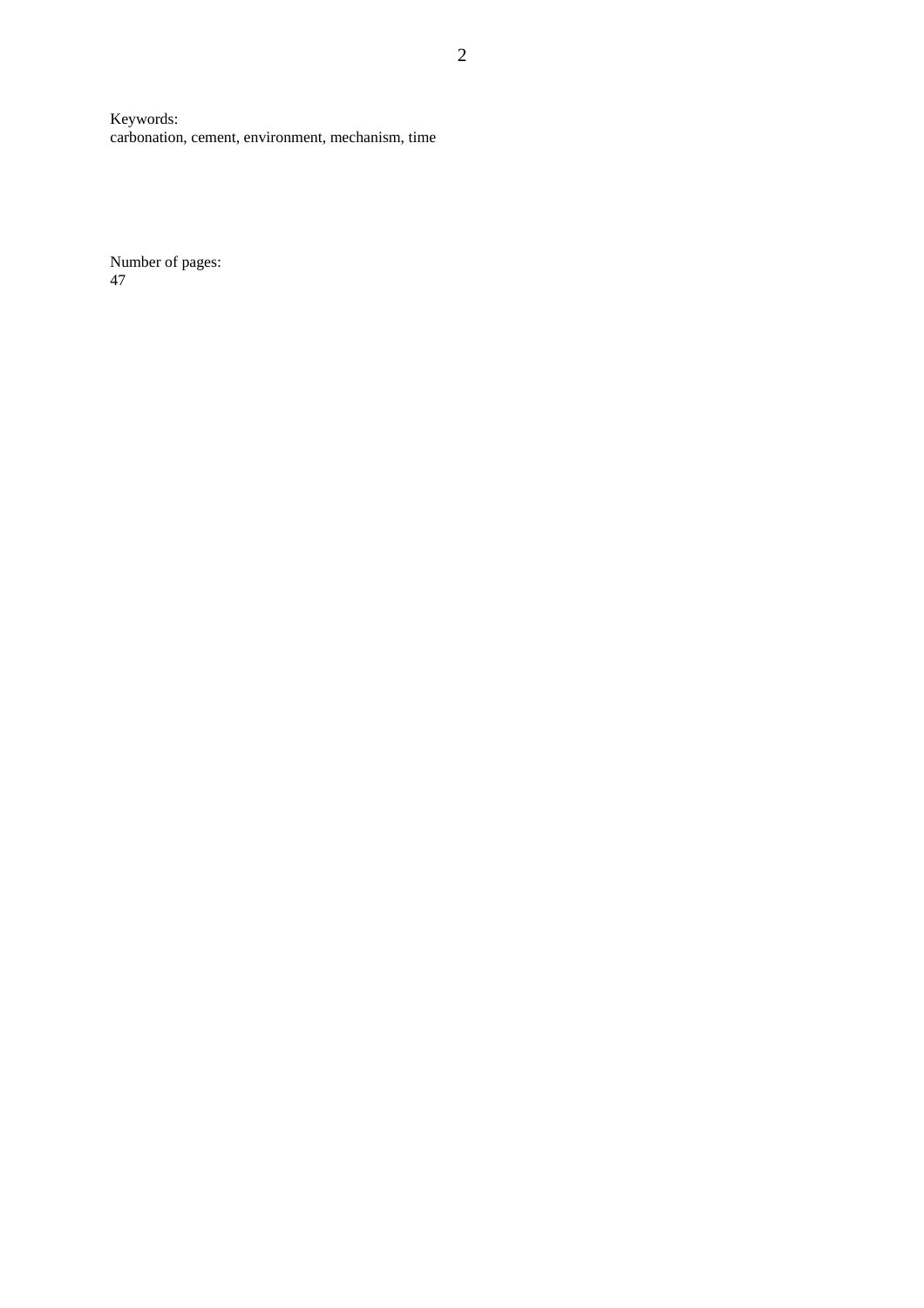# <span id="page-3-0"></span>**Preface**

The objective of this project, of which this report is a part, is to provide documentation of concrete carbonation during service life and secondary use. This documentation should be used for environmental assessment of concrete buildings and structures, and to evaluate the effect of concrete carbonation on the overall  $CO<sub>2</sub>$  emissions from cement and concrete production in the Nordic countries.

Approximately half of the  $CO<sub>2</sub>$  emission from cement production stems from the calcination of limestone, i.e. a process where limestone is burnt and  $CO<sub>2</sub>$  gas is released to the atmosphere. Theoretically, hardened concrete binds approximately the same amount of  $CO<sub>2</sub>$  in a process called carbonation. The concrete's ability to bind  $CO<sub>2</sub>$  and the rate of the process depends on many variables, including the type of concrete and its application.

The methodology and the impact that concrete carbonation has in the assessment of  $CO<sub>2</sub>$ emissions from concrete has not been fully documented. Specifically, there is a lack of knowledge about the carbonation of demolished and crushed concrete. The existing models for calculating carbonation do not take into account that the concrete is crushed and recycled after use. Consequently, the contribution of the cement and concrete industry to net  $CO<sub>2</sub>$ emissions is strongly overestimated. This overestimation has a significant influence on  $CO<sub>2</sub>$ policy; on the criteria for environmental labelling; and on the selection of materials based on principles of environmentally correct design. A comparison of the environmental impacts from different building materials (e.g. concrete versus wood and steel) is at present unfair because of the lack of documentation of the  $CO<sub>2</sub>$  uptake in concrete.

The present report is one of five documents published during the project " $CO<sub>2</sub>$  uptake during the concrete life cycle". Three reports cover the background data and the last two reports include the results of the project.

The background reports are:

- Carbon dioxide uptake during concrete life cycle, state of the art, published by Swedish Cement and Concrete Research Institute (CBI),www.cbi.se, ISBN 91-976070-0-2.
- Information on the use of concrete in Denmark, Sweden, Norway and Iceland, published by Icelandic Building Research Institute, www.ibri.is, ISBN 9979-9174-7-4.
- Carbon dioxide uptake in demolished and crushed concrete, published by Norwegian Building Research Institute, www.byggorsk.no, ISBN 82-536-0900-0.

The reports with results are:

- Guidelines Uptake of carbon dioxide in the life cycle inventory of concrete, published by Danish Technological Institute, www.teknologisk.dk, ISBN 87- 7756-757-9.
- The  $CO<sub>2</sub>$  balance of concrete in a life cycle perspective, published by Danish Technological Institute, www.teknologisk.dk, ISBN 87-7756-758-7.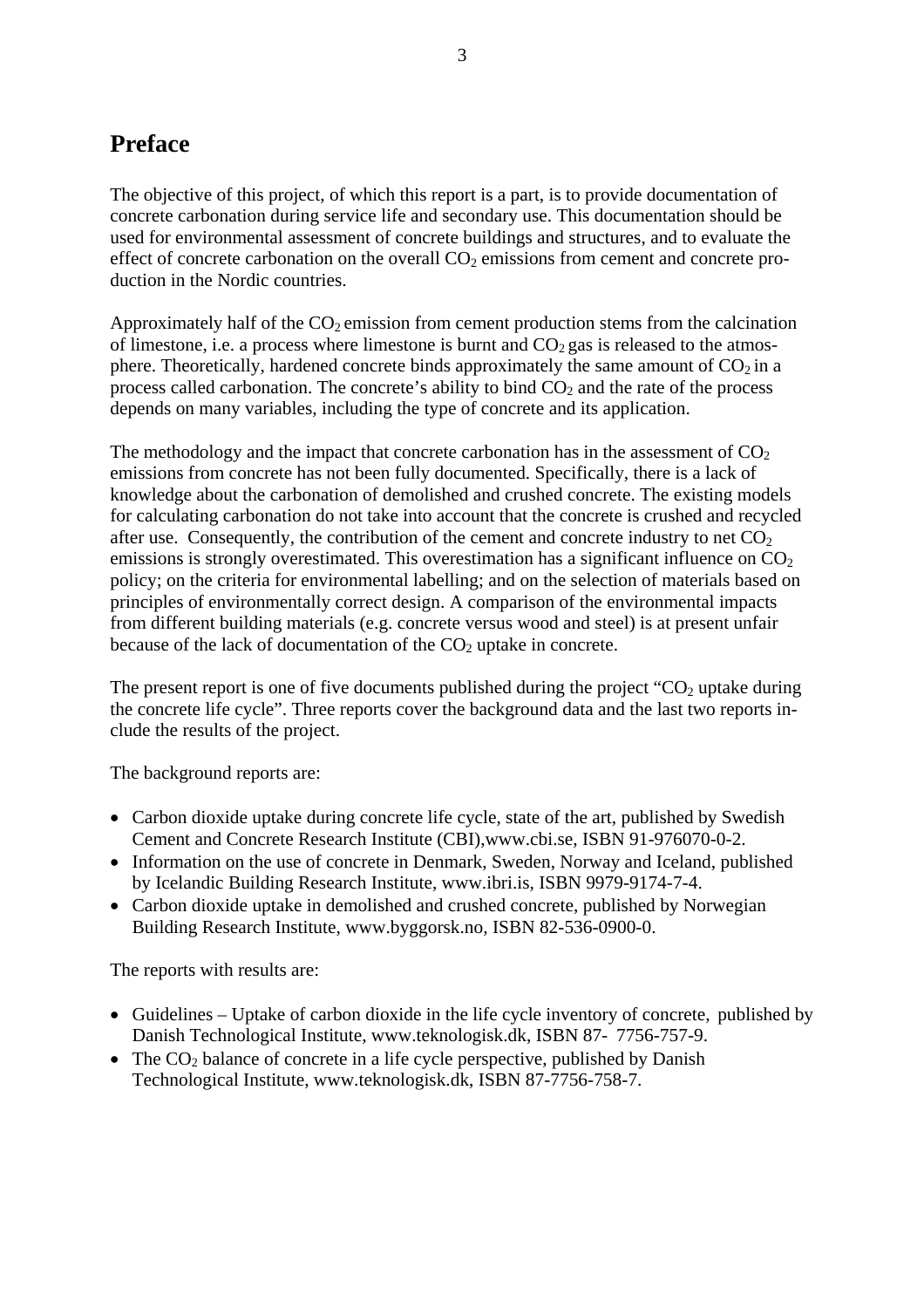The participants in the project are: Danish Technological Institute (Project Manager) Aalborg Portland A/S (Head of Steering Committee) Norwegian Building Research Institute Norcem A.S Elkem ASA Materials Cementa AB Swedish Cement and Concrete Research Institute Icelandic Building Research Institute

Financing partners are: Nordic Innovation Centre Aalborg Portland A/S Norcem A.S Cementa AB

The project was carried out from December 2003 to December 2005.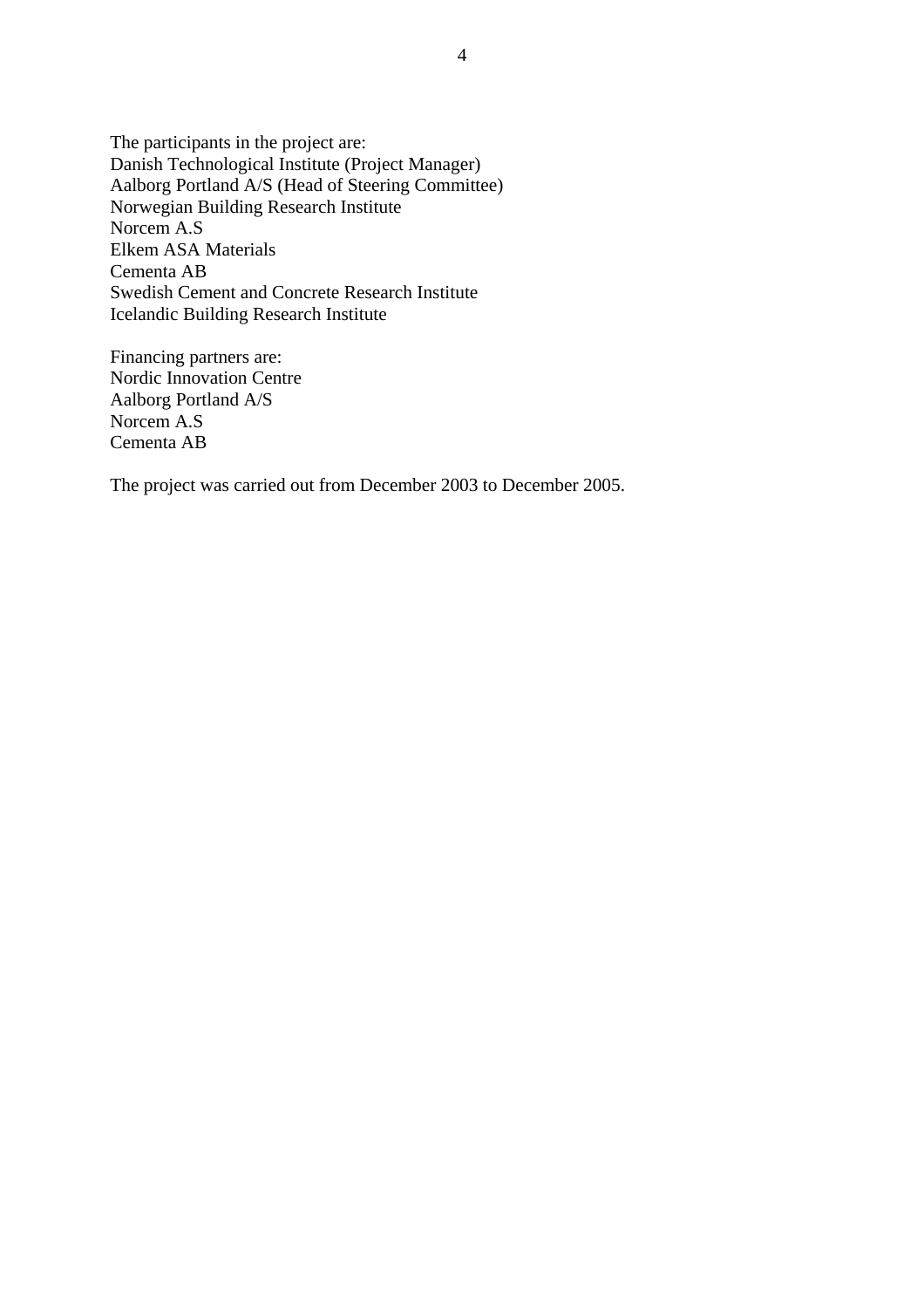# <span id="page-5-0"></span>**Content**

| 3   |             |  |  |
|-----|-------------|--|--|
| 3.1 |             |  |  |
| 3.2 |             |  |  |
| 3.3 |             |  |  |
| 4   |             |  |  |
| 4.1 |             |  |  |
|     |             |  |  |
|     |             |  |  |
|     |             |  |  |
|     |             |  |  |
|     |             |  |  |
|     |             |  |  |
|     |             |  |  |
|     |             |  |  |
| 4.2 |             |  |  |
|     |             |  |  |
|     |             |  |  |
| 5   |             |  |  |
| 5.1 |             |  |  |
|     |             |  |  |
|     |             |  |  |
|     |             |  |  |
|     |             |  |  |
|     |             |  |  |
| 5.2 |             |  |  |
| 5.3 |             |  |  |
|     |             |  |  |
|     |             |  |  |
| 6   |             |  |  |
| 7   |             |  |  |
| 8   |             |  |  |
|     | Appendix 1. |  |  |
|     | Appendix 2. |  |  |
|     |             |  |  |
|     |             |  |  |
|     |             |  |  |
|     |             |  |  |
|     |             |  |  |
|     |             |  |  |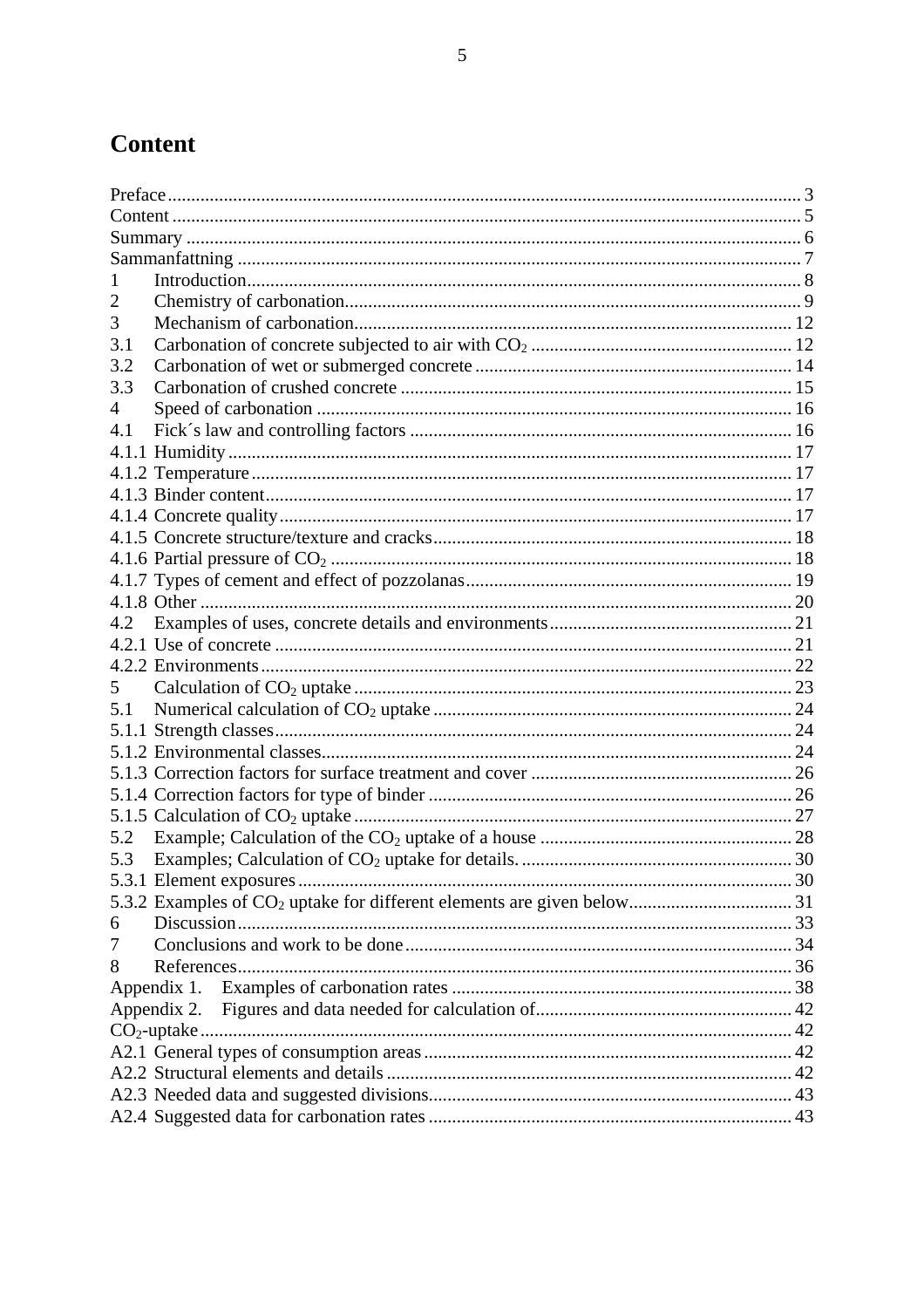### <span id="page-6-0"></span>**Summary**

Carbonation results when carbonate ions from dissolved carbon dioxide react with the Ca ions of the cement paste and precipitate calcium carbonate. By time all Ca-bearing cement hydrates will decompose and form calcite. The end product will apart from calcite be silica gels, metal hydroxides and clays. Carbon dioxide and water can be found in almost every environment and thus all concretes will be subjected to carbonation. The cement paste will in the course of time go back to the basic components in cement production. Therefore, the question is not if concrete and other cementitious products will carbonate, but how fast they will carbonate. In geological terms the cement paste turns into marly limestone and the concrete into marly agglomerate. Old Roman concrete structures are basically such a rock.

Carbonation is a process from the surface, i.e. the amount of carbonated material is related to exposure time and surface. Surfaces in direct contact with carbon dioxide and water will carbonate rapidly but a shell of already carbonated concrete will slow down the carbonation of the interior. Thus to be able to calculate the  $CO<sub>2</sub>$ -uptake we must know the transport mechanism of carbon dioxide and carbonate ions through the already altered product. The process of passing a shell of already carbonated concrete is complex. The speed of carbonation is apart from the amount of  $CO<sub>2</sub>$  in the environment also governed by the size and geometry of the porosity, the degree of water saturation, the type of cement/binder, the temperature, etc. Even concrete submerged in water or buried in soil will carbonate but at a slow speed due to biological degradation and the slowness of exchange reactions between water and the gases in the atmosphere.

To be able to calculate  $CO<sub>2</sub>$  uptake one must consider the microclimate at individual concrete surfaces, concrete qualities and cement/binder types in a time frame. Thus approximations are needed. In the general case assuming a similar environment and concrete quality the carbonation rate slows down with the square root of time. By choosing the most common types of concrete structures, estimating the exposed surfaces in different environments and concrete qualities it is possible to get a good estimate of the rate of carbon dioxide uptake.

As a consequence of the rapidly decreasing rate of carbonation one can assume that most of the carbonation of concrete structures takes place during the first 50 years and after demolition as this will increase the surfaces dramatically. One must, however, also consider that the types of cement and quality of the concrete have changed and will change over time. Thus there will be a difference between how much is taken up today and how much that will be taken up in 50 years from now. Concrete is a fairly modern material and most concrete structures still remain but we can expect the amount of demolished concrete to increase in the future. A guess is that a 100-year perspective most concrete structures that exist today will probably be demolished and most of the carbonate rock calcinated during cement production will be back as a carbonate rock.

To be able to calculate the carbonation rate some simplifications are needed. In this report concrete strength is used as a substitute for porosity and from literature data constants for different environmental classes are selected. The influence of different cements and additions is handled by correction factors.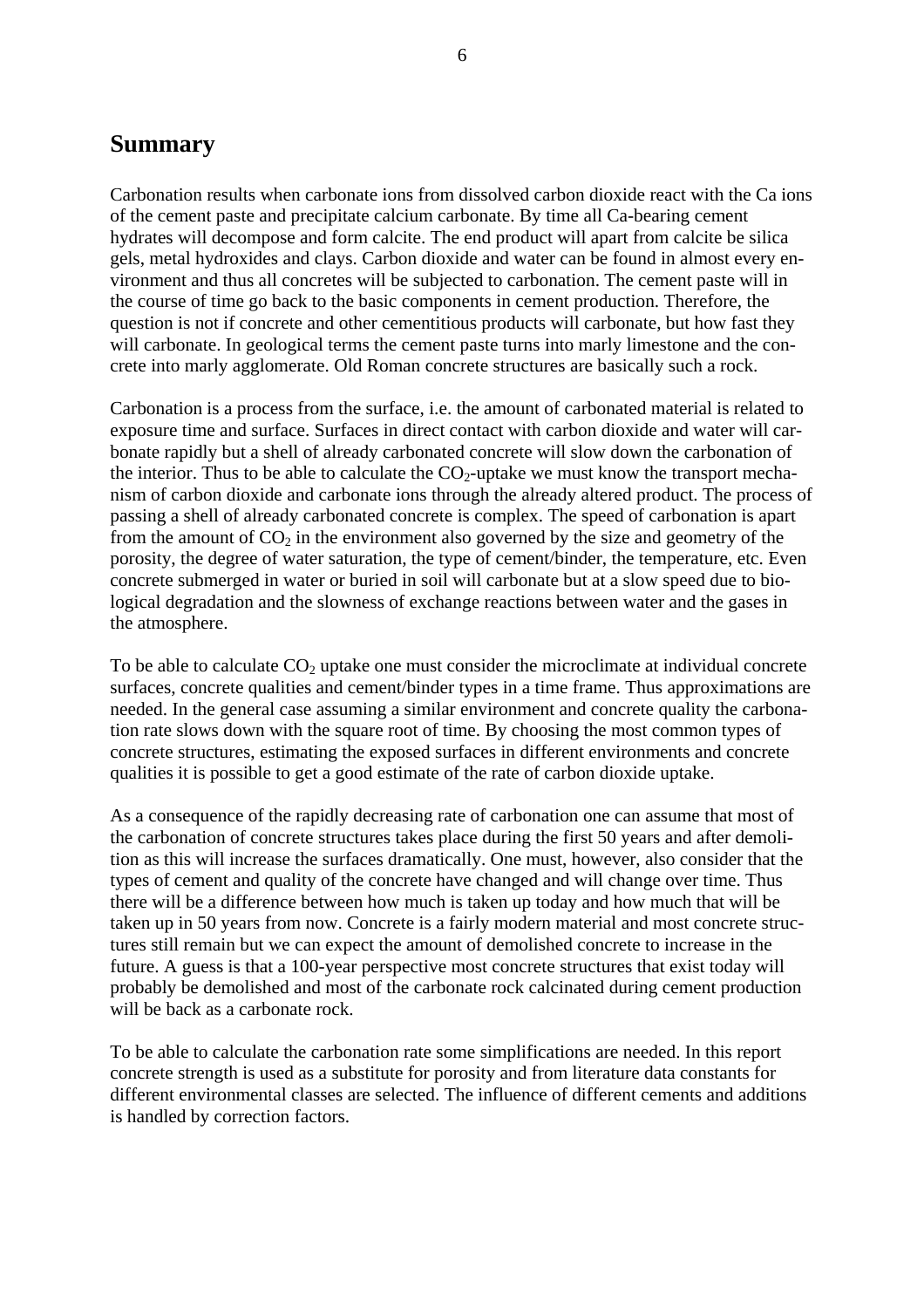### <span id="page-7-0"></span>**Sammanfattning**

Denna rapport är en del i ett större forskningsprojekt med syfte att dokumentera betongkonstruktioners karbonatisering både under drift och efter rivning. Ändamålet är att få in karbonatiseringen i ett större miljösammanhang, att få ett bättre underlag för att utvärdera cementtillverkningens effekt på halterna av koldioxid i atmosfären i ett längre tidsperspektiv. Denna rapport avser att ge information om aktuellt kunskapsläge och underlag för de andra delprojekten.

Karbonatisering är ett resultat av att koldioxid i fuktig miljö reagerar med kalciumjoner i cementpastan och bildar kalciumkarbonat. Denna omvandling resulterar i att den kemiska miljön i cementpastan förändras så att pH-värdet sjunker vilket gör att även alla andra hydratfaser blir instabila, bryts ner och bildar olika typer av silikageler, metallhydroxider och/eller lermineral. I en längre tidsskala kommer cementpastan att återgå till ett material liknande det ursprungliga råmaterialet vid cementtillverkningen. Med geologiska termer kommer cementpastan att övergå till en märglig kalksten, betongen till ett märgligt agglomerat. Den gamla romerska betongen är en sådan omvandlingsprodukt idag.

Karbonatisering är en process som sker från ytan och inåt, dvs. mängden karbonatiserat material står i relation till den exponerade yta som är i kontakt med den yttre miljön. Ytor i kontakt med koldioxid och vatten kommer att reagera snabbt men det skal av karbonatprodukter som bildas kommer att minska karbonatiseringshastigheten. För att kunna beräkna mängden karbonatiserat material måste man därför förstå hur koldioxid/karbonatjoner transporteras genom redan karbonatiserad cementpasta. Denna transportmekanism som involverar både gas och jondiffusion är komplex men i princip minskar karbonatiseringshastigheten med tjockleken på den omvandlade produkten. Andra styrande parametrar förutom halten koldioxid i luften är storlek och geometri i porsystemet, typ av cement/bindemedel, temperatur, etc. Även dränkt i vatten utan direktförbindelse med atmosfären kommer betong att karbonatisera men i långsammare takt. Därför måste man kunna göra en bedömning av karbonatiseringshastighet för olika betong i olika miljöer med hänsyn tagen till yta och tid. Principiellt minskar karbonatiseringshastigheten med övriga parameter konstanta med kvadratroten ur tiden

För att kunna beräkna koldioxidupptaget måste man beakta mikromiljön för individuella betongytor, betongkvaliter och bindemedelstyper i en tidsskala. Man kan generellt anta att den största delen av karbonatiseringen sker under de första femtio åren och efter rivning då denna ökar ytan och därmed karbonatiseringshastigheten kraftigt. Man måste emellertid även beakta de förändringar som skett och kommer att ske med både bindemedel och betongkvalitén. Betong är ett relativt modernt byggmaterial och det mesta befinner sig fortfarande i konstruktion men vi kan anta att mängden rivningsmaterial kommer att öka framöver. I ett hundraårsperspektiv kan man förmoda att de flesta befintliga betongkonstruktioner kommer att vara rivna och det mesta av cementpastan kommer att vara karbonatiserad. Detta medför att största delen av den i cementproduktion kalcinerade kalkstenen kommer att ha återgått till kalksten.

För att beräkna karbonatiseringshastigheten är förenklingar nödvändiga. För beräkningarna används betongstyrkan som substitut för porositet. Karbonatiseringshastigheter för olika kvalitéer och miljöer är uppskattade från litteraturdata. Påverkan av olika typer av cement och tillsatsmaterial behandlas med hjälp av korrektionsfaktorer.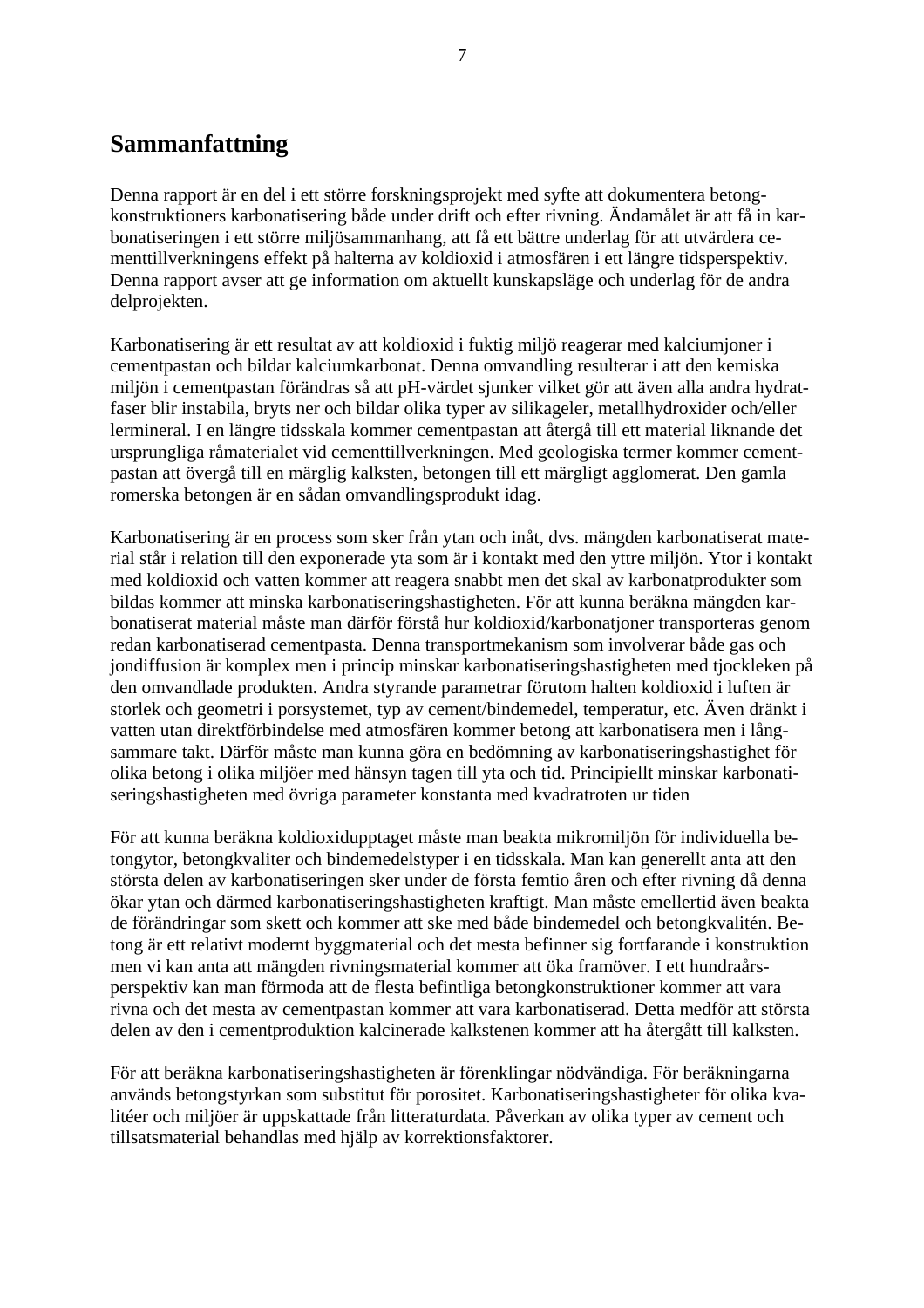# <span id="page-8-0"></span>**1 Introduction**

To find the  $CO<sub>2</sub>$  uptake we must know the amount of Portland cement in concrete structures and the amount of this cement that has been carbonated. Carbonation is an environmental process in time. Thus to make an accurate calculation we must know the carbonation process and put it in a temporal context.

The carbonation process is in theory very simple but in reality complex. Basically calcium hydroxide (CaOH) in contact with carbon dioxide  $(CO_2)$  forms calcium carbonate  $(CaCO_3)$ . Water is not consumed but is needed in the transformation. When the CH is consumed the pH of the cement paste/pore solution will drop and all the other hydrate phases will successively break down. The final product will consist of a mixture of carbonates together with ferrite, silicate and aluminium-hydroxide phases. The major challenge is not the chemistry of alteration but the kinetics and speed of the carbonation process.

Carbon dioxide is a gas in the atmosphere and form bicarbonate and/or carbonate ion in water together with some dissolved carbon dioxide gas. Carbon dioxide gas and carbonate ions can be found almost every environment on the surface of earth. The problem is thus mainly the accessibility and mode of entering the concrete. Thus, the rate of carbonation varies considerably and thus the  $CO<sub>2</sub>$  uptake will depend on both the type of concrete and the environment in which the concrete is placed.

Carbonation is a reaction where carbon dioxide gas or carbonate ions must pass through a carbonated surface into the material to reach fresh concrete. This is a diffusion process either by carbon dioxide gas or by carbonate ions, which in turn is controlled by the water saturation of the capillary system. The carbonation will slow down as the carbon dioxide must pass through a thickening layer of its alteration products. The speed of transport is mainly governed by concentration gradients, transport media (porosity) and thickness of the already carbonated concrete. Thus we must know not only the properties of concrete but the effect of alteration on the connective porosity. Thus to understand the extent and amount of carbonation one must differentiate between different environments and different details and different types of concrete. The dominant factors and concrete environments must be recognised, quantified and calculated.

To be able to calculate  $CO_2$ -uptake over time perspective we must also consider the lifetime of the different concrete details. Generally, carbonated concrete is hard and stable and carbonation will thus not endanger the stability of the concrete. Most concrete structures, however, contain reinforcement that may rust when the concrete is carbonated. Thus most concrete structures have a lifetime. Buildings are normally designed to have a lifetime of 50 years while civil engineering structures are designed to have a lifetime of 100 years. In most cases, however, the real lifetime is longer due to patch repair etc, but one can expect that most buildings will be demolished within 100 years. Moreover there are considerable volumes of concrete that are demolished before the estimated lifetime. When concrete is demolished and crushed it will carbonate faster due to the much larger exposed surface.

When calculating  $CO<sub>2</sub>$  uptake we must consider the amount of Portland cement clinker used over time and a prediction of the amount that will be used in the future. We must also know the concrete types and quality, the amount of different types of concrete in the different environments. In all cases we need to know the area of the exposed surfaces.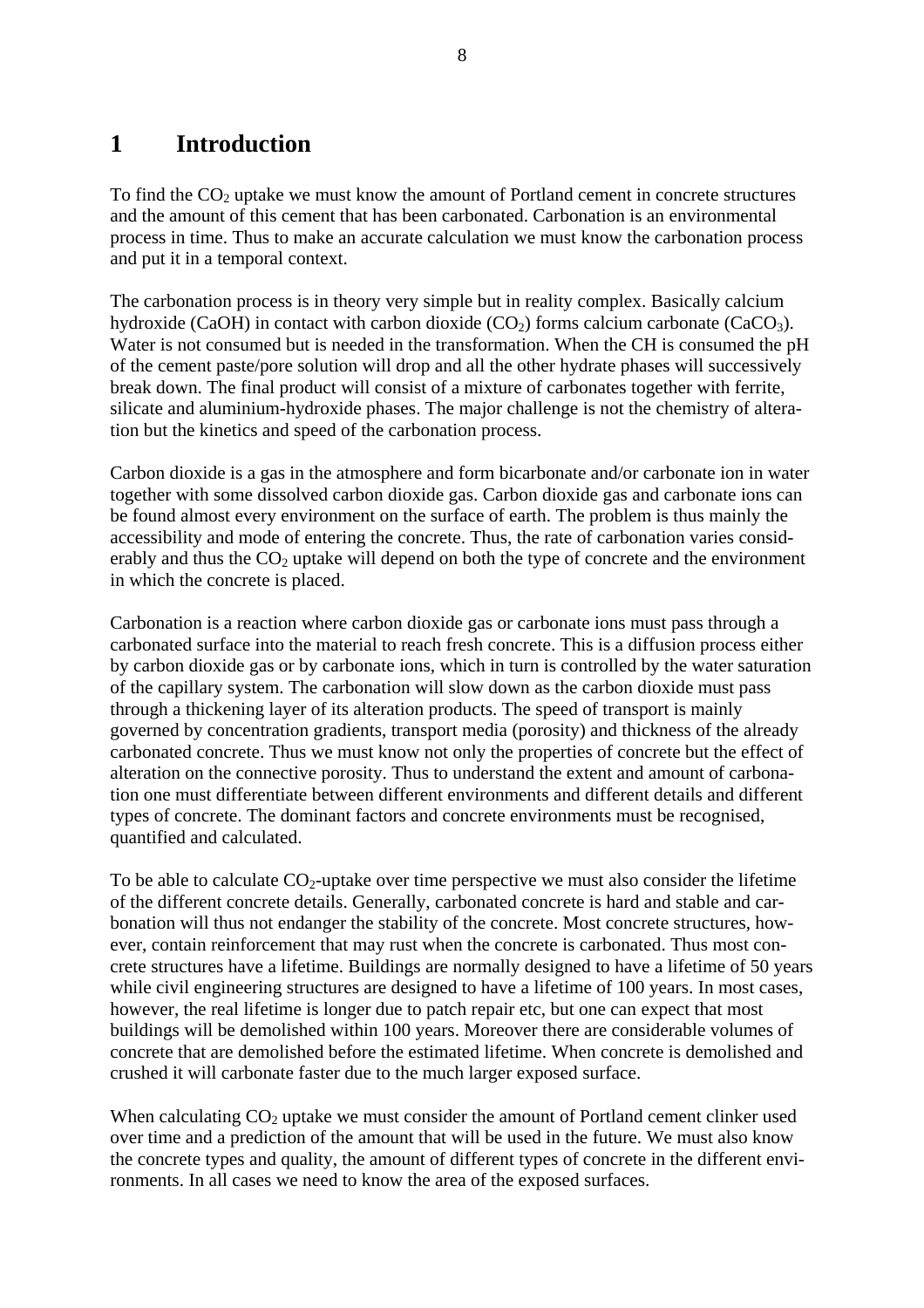### <span id="page-9-0"></span>**2 Chemistry of carbonation**

Carbonation is due to the fact that in the presence of carbonate ions the calcium ions in the pore solution precipitate and form calcium carbonate. Calcium carbonate has a very low solubility. In concrete this will result in all Ca compounds dissolving and finally forming calcium carbonate. A model for the description of the reactions can be found in Bary & Sellier (2004).

The atmosphere contains substantial amounts of carbon dioxide. Gaseous  $CO<sub>2</sub>$  cannot, however, react directly with the hydrates of the cement paste. Thus the  $CO<sub>2</sub>$  gas must first dissolve in water and form carbonate ions that in turn will react with the Ca ions of the pore water. Carbon dioxide will dissolve in water. The type of carbonate ions depends on the pH. When  $CO<sub>2</sub>$  comes into contact with water at neutrality it forms bicarbonate. Inside concrete, the pH is high and as a result the bicarbonate dissociates and forms carbonate ions. Thus in the carbonated layer bicarbonate forms but closer to the uncarbonated cement paste this carbonate ions form (due to higher pH) and precipitate calcium carbonate crystals (CC). Calcium carbonate exists in three crystallographic forms, aragonite, vaterite and calcite. Calcite and vaterite are commonly found in carbonated concrete. Presumably the metastable vaterite will transform into stable calcite over time.

The carbonation process can be described by the following chemical equations;

1. CO2 (g) + H2O = HCO3 - (bicarbonate ion) +H+

$$
2. \qquad \qquad \text{HCO}_3 = \text{CO}_3{}^2 \text{(carbonate ion)} + \text{H}^+
$$

The carbonate ion will react with Ca ions in the pore solution.

3. 
$$
Ca^{2+} + CO_3^{2-} = CaCO_3
$$

This will lead to lower concentration of  $Ca^{2+}$  which in turn will lead to dissolution of primarily calcium hydroxide (CH). The solubility of CC is much lower than that of CH.

4. Ca(OH)2 = Ca2+ + 2 OH- (solubility 9.95 x 10-4)

5. 
$$
Ca^{2+} + CO_3^2 = CaCO_3 \text{ (solubility 0.99 x 10}^{-8})
$$

Thus  $Ca(OH)_2$  (CH) will dissolve and  $CaCO_3$  (CC) will precipitate and the process will continue until all of the CH is consumed. Apart from CH the cement paste contains calcium silicate hydrate (C-S-H) and ettringite/monosulphate (AFt/AFm). These components are in equilibrium with and stabilised by high pH and Ca ions in the pore solution. Thus when the CH is consumed the pH and the Ca ion concentration drops and the C-S-H will dissolve congruently. Monosulphate (AFm) will decompose at a pH of around 11.6 and later the ettringite (Aft) will decompose at a pH of around 10.6. At  $pH < 9.2$  (when the phenolphthalein change colour) none of the original Ca containing phases remain. Most of the Ca from the C-S-H will be bound to calcium carbonate but some Ca will always remain in silica gel.

The most complicated transformation is that of the main cement paste phase C-S-H. It is built up of short silica chains bound together by  $Ca^{2+}$  and OH ions. When the carbonation lowers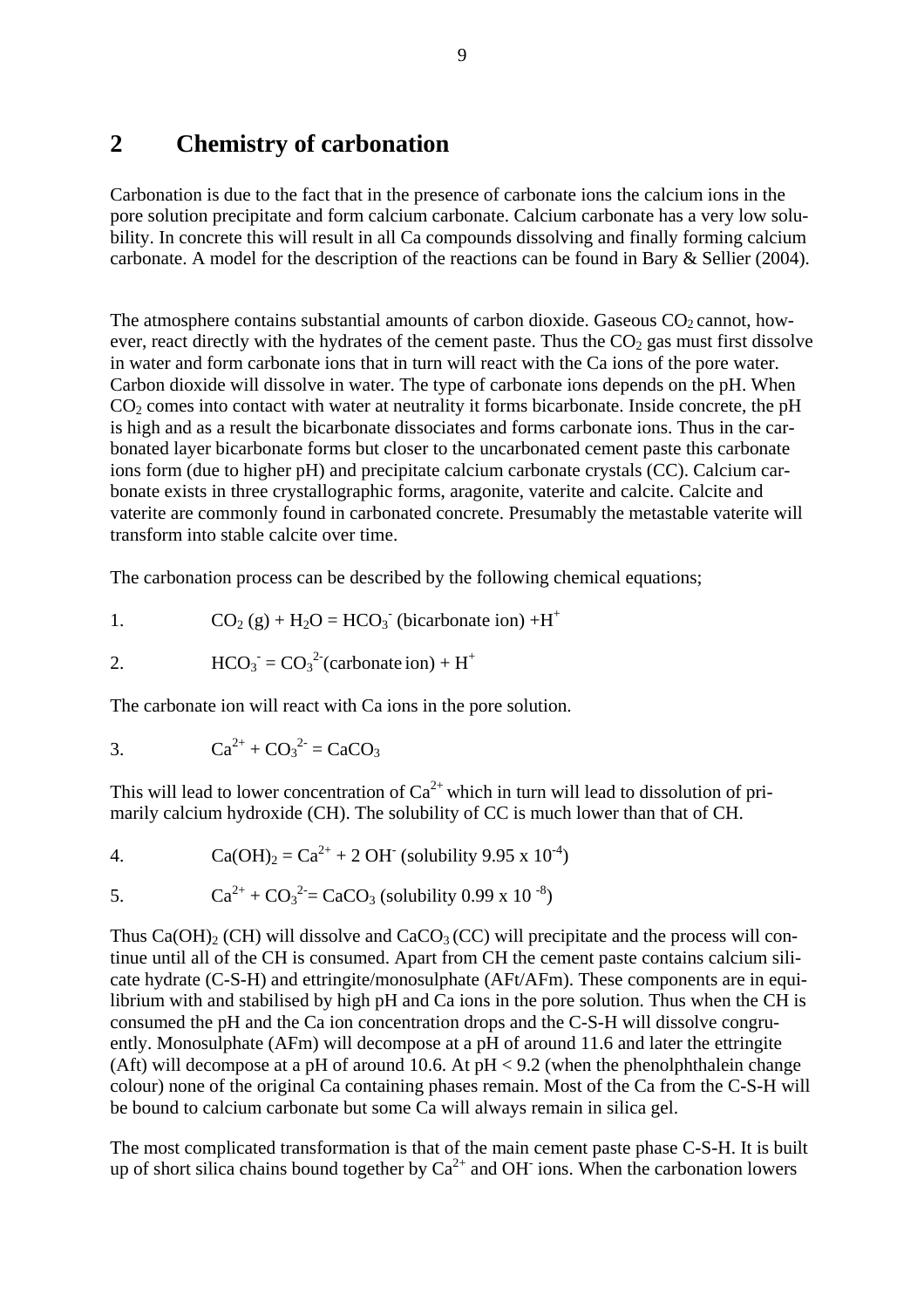the content of  $Ca^{2+}$  in the pore solution this will be compensated for by the release of  $Ca^{2+}$ from C-S-H. This will successively change the composition of the C-S-H and give it a lower Ca/Si ratio. Eventually when the Ca/Si ratio drops to less than 1 (Stronach & Glaser 1997) and the pH is around 10 it will transform into a silica gel. However, always some Ca will always remain in the silica gel. Bary and Sellier (2004) assume that the remaining C-S-H in the fully carbonated zone has a  $CaO/SiO<sub>2</sub>$  ratio of 0.85 compared to 1.65 in the uncarbonated zone. This can be described by the following equation that mainly tells us that during the chemical reaction the C-S-H releases CH which is carbonated and that this process gives a C-S-H with lower contents of CaO.

6. C-S-H (1) = C-S-H (2) +CH where Ca/Si (2) < Ca/Si (1)

Both ettringite and monosulphate are stabilised by high pH and high concentrations of Caions. Gabrilová et al. (1991) found that in non-equilibrium conditions the disappearance is related to pH.

At around a pH of 11.6 the AFm (monosulphate) will decompose into ettringite and aluminate compounds. At around 10.5 AFt (ettringite) will decompose resulting in sulphate ions and aluminium hydroxide compounds.

The released sulphate ions will either precipitate as gypsum or diffuse inwards and react with aluminate ions from decomposed monosulphate and form new ettringite. This phenomenon is due to decreasing pH and can be observed in leached cement paste (Lagerblad 2001) and carbonation will give the same. The end result is that most of the Ca-ions from the aluminate phases will form carbonate and that the aluminate and ferrite phases will form stable metal hydroxides (Fig. 2).

The pore solution is dominated by alkali ions that will suppress the solubility of  $Ca^{2+}$  ions but still the CH will dissolve and CC will precipitate. When the paste has carbonated the pH will drop and bicarbonate ions will be stable. This is an acid and thus silica gel at a pH close to neutral will be the stable compound. Thus one will also get a front where bicarbonate converts to carbonate ions.

To be able to calculate the  $CO<sub>2</sub>$  uptake we must know how much Ca that remains in the carbonated concrete. In most cases (and for practical reasons) the carbonation depth is determined by phenolphthalein. It loses its colour when pH is less than 10, which corresponds to a  $CaO/SiO<sub>2</sub>$  of less than 0.8 (Chen et al 2004). Taylor (1997) has estimated that in cement paste with 65.3 wt % CaO 31.4 wt % is bound to C-S-H. All CH will form CC, most of the CaO of the C-S-H will form CC and the AFm and the AFt will decomposed. If we assume that all CaO in the CH, half of the CaO in the C-S-H (see above) and half of the CaO of the AFm/Aft are transformed to CC, around 24 % of the CaO of the original cement remain uncarbonated. This also assumes that all of the remaining unhydrated cement grains have reacted and are carbonated.

In concrete with pozzolanas like fly ash and silica fume the ratio will be somewhat less as there will be relatively more C-S-H in the cement paste and thus relatively more Ca in the remaining silica gel. In a geological time perspective pure silica gel will crystallize and most of the Ca will probably go to carbonate phases.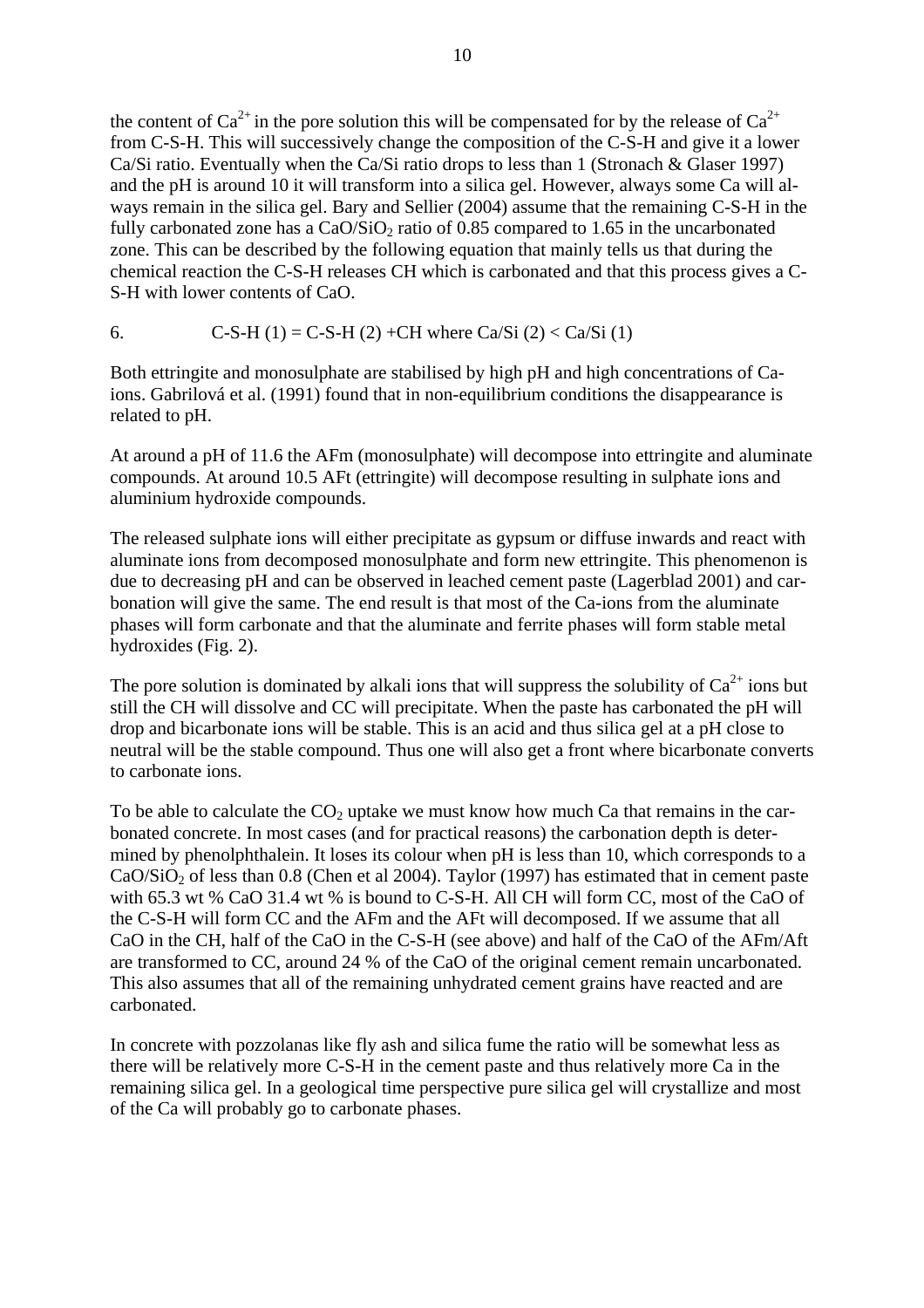**Table 1. Phase changes in the carbonation process. The CH, AFm and AFt will act as buffer phases and will be decomposed. The C-S-H will release CH, which carbonates resulting in a lower Ca/Si ratio, which is linked to a lower pH (Chen et al 2004).** 

| Intact concrete | First stage | Second stage     | Third stage         | Carbonated          |
|-----------------|-------------|------------------|---------------------|---------------------|
| <b>CH</b>       |             |                  |                     |                     |
| $C-S-H(1)$      | $C-S-H(1)$  | $C-S-H(2)$       | $C-S-H(3)$          | SH (with some CaO)  |
|                 | CC          | CC               | CC                  | <b>CC</b>           |
| AFm             | AFm         | Aft/ Al $(OH)_3$ | Al(OH) <sub>3</sub> | Al(OH) <sub>3</sub> |
| AFt             | AFt         | AFt              | Fe(OH) <sub>3</sub> | Fe(OH) <sub>3</sub> |
| pH > 12,5       | pH < 12.5   | pH < 11.6        | pH < 10.5           | pH < 10             |



Figure 1. Solubility of cement paste and different metal hydroxides at decreasing pH. From Lagerblad 2001.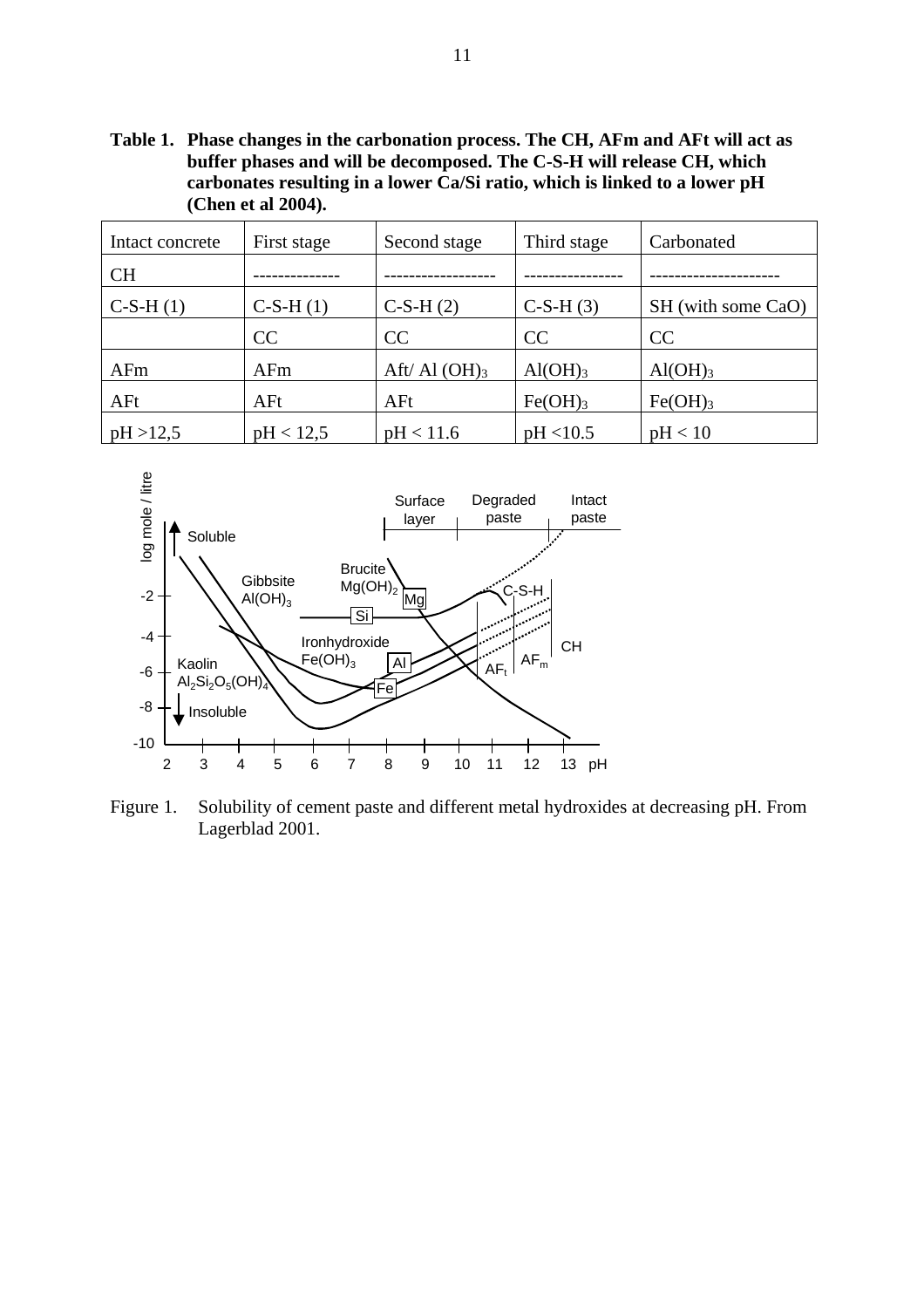### <span id="page-12-0"></span>**3 Mechanism of carbonation**

### **3.1** Carbonation of concrete subjected to air with  $CO<sub>2</sub>$

The reaction mechanism is important, as it will control the structural changes in the carbonated shell. The effect will depend on the proportion between the different phases in the cement paste, which in turn depend on the binder type, curing and water-binder ratio. Pozzolanas will decrease the amount of CH and increase the amount of C-S-H. Granulated blast furnace slag (GBFS) changes the composition of the hydrates, lowers the Ca/Si ratio of the C-S-H and gives less CH (Taylor 1997). The amount of CH and the composition of the C-S-H depend on the amount of pozzolanas or GBFS.

The mechanisms of carbonation that will occur in the water phase depend on the solubility and speed of diffusion. Diffusion is controlled by concentration differences. Thus we must consider the diffusion processes and the effect on the structure of the carbonated layer. It is a process with inward diffusion of carbon dioxide gas and carbonate ions. Gas diffusion is much faster than ion diffusion. Thus the speed of carbonation depends on the humidity in the concrete, i.e. how filled with liquid the connective pore system is. In dry concrete the carbon dioxide can penetrate deeply but there is not enough water for the carbonation reaction. In fully water saturated concrete only carbonate ions can move and carbonation is slow. Thus there is an optimum where the speed of carbonations is at maximal. Where this optimum is depends on the porosity of the carbonated layer, how the water blockade gas diffusion. More porous concrete seems to have an optimum at a higher degree of water saturation than more dense concrete. In general a low water/binder ratio of the concrete gives a more dense alteration product, which in turn gives a slow carbonation rate.

It is, however, a two-way diffusion. The carbonation process will lower the content of  $Ca^{2+}$ ions in the pore solution, which in turn will trigger dissolution of CH and  $Ca<sup>2+</sup>$  diffusion from the interior of the concrete to the carbonation front where the concentration of both components will be at a low point due to the low solubility of calcium carbonate (CC). The point of CC precipitation depends on the concentration gradient of both components. This will influence the structure and porosity of the carbonated layer. In the extreme case of carbonation of concrete submerged in stagnant water the low concentration gradient of and speed of diffusion of carbonate ions relative to diffusion of  $Ca^{2+}$  ions from the interior will result in the precipitation of calcite at and densification of the concrete surface (Lagerblad 2001). A consequence of this is that a high content of  $CO<sub>2</sub>$ -gas , like in many accelerated tests, will give false results as the speed of diffusion of carbonate ions will be larger and the precipitation will not occur at the same place as in normal environments and thus the effect on the porosity will be different.

Carbonation gives rise to volume changes. Transformation of CH to calcite gives a volume change of 11 % and to the metastable vaterite 14 %. The volume change in the transformation of the C-S-H is, however, more uncertain and will depend on the water content of the silica gel. The volume changes will affect the porosity in the carbonated layer and thus the speed of diffusion. We know that the volume changes do not affect the mechanical stability of the carbonated layer, it is stable and hard. This indicates that, normally, the surplus volume of calcite precipitation mainly fills empty space in the capillary system and thus densifies the cement paste.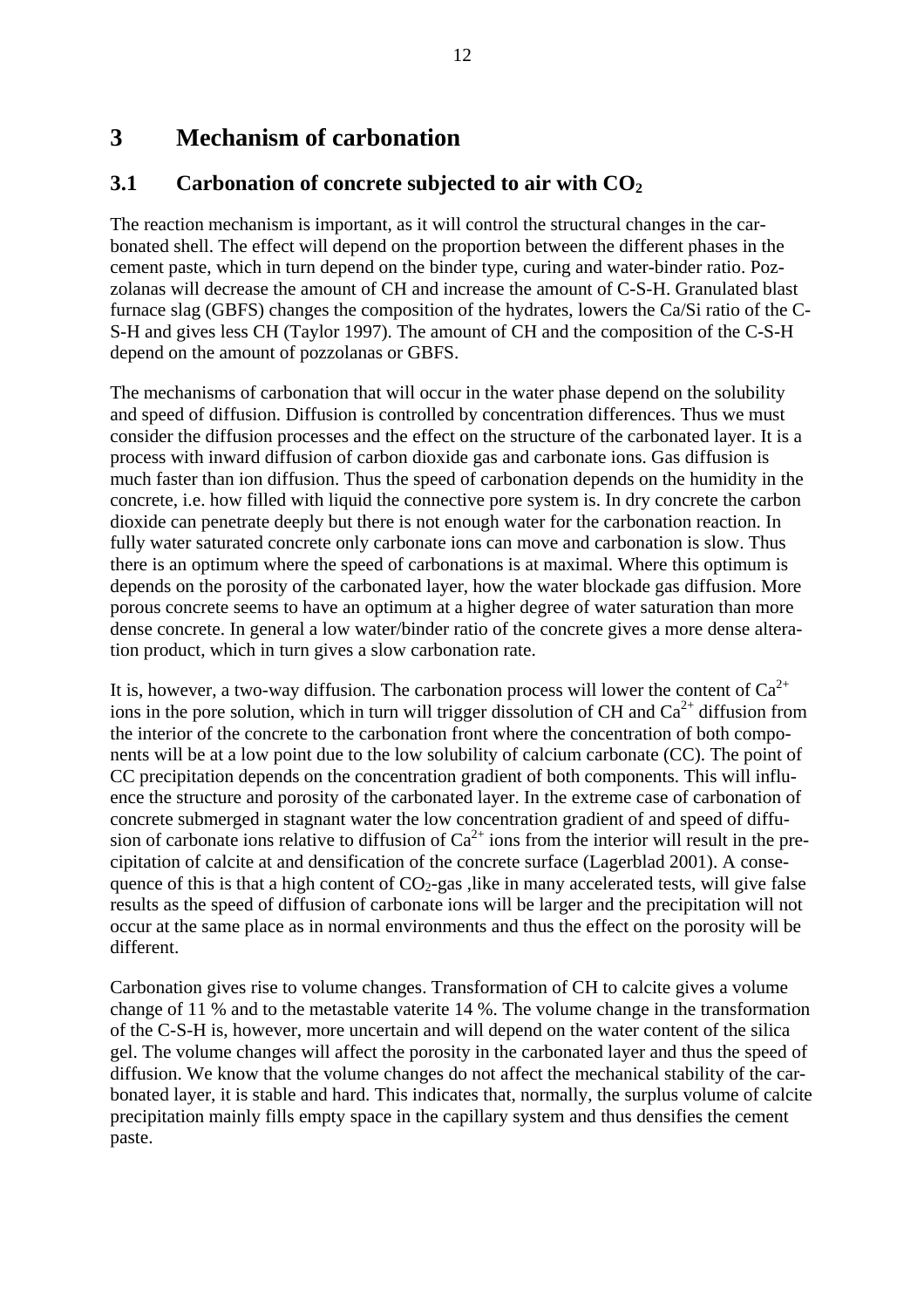

Figure 2. Schematic sketch of diffusion processes in a pore of a carbonating concrete. Where the CC precipitate depends on the concentration gradients.

To understand the different modes of carbonation and the effect on porosity between concrete made with plain OPC (CEM I) and with mixtures containing pozzolanas and GBFS we must identify the mode of precipitation. Moreover, we must consider the mechanism of the transformation and mode of nucleation of the carbonate. The carbonate may precipitate on the surface of the CH if the concentration of  $CO_3^2$  is high but it may also precipitate in the pore solution or on other phases if the  $Ca^{2+}$  concentration is high. This will affect the porosity. Where the precipitation will occur will depend on the speed of diffusion of both Ca and carbonate ion to the point of calcite precipitation where the concentration of both components is low (see Fig. 3).

The most soluble phase is CH and it will thus be the first to dissolve and form carbonate. If carbonate ions move faster than Ca ions and the CC precipitates on the surface of the CH it will form a shell of CC around the CH that will hinder or slow down the carbonation. It seems, however, that the product is porous (Diamond 2000) and thus it will only delay it somewhat. If the  $Ca^{2+}$  move faster than the carbonate ions, the CH will dissolve and CC will precipitate as minute crystals in the capillary system. In this case, the volume change will result in a densification and decrease porosity. In paste with pure Portland cement this would lead to a shift towards a finer capillary system, which seems to be the typical case for pure Portland cement paste.

When the CH is consumed the carbonation will start to consume C-S-H. The C-S-H will dissolve in another mode than the CH. It is a cryptocrystalline compound with a backbone of short silica polymers bound together with Ca and OH ions. Leaching studies have shown that the C-S-H can lose substantial amounts of CaO without shrinking (Lagerblad 2001). When the paste is depleted from CH and the carbonation consumes Ca ions the C-S-H adjust by releasing CH. The equilibrium, which is linked to pH, will depend on the Ca/Si ratio (Stronach & Glasser 1997, Chen et al. 2004.) and the contents in the pore solution will drop successively. Thus the concentration gradient of Ca ions will drop and the diffusion will be slower. The concentration gradient of the  $CO<sub>3</sub><sup>2</sup>$  will, however, remain the same. Thus one can presume that the CC will precipitate close to the C-S-H and to a larger extent affect the gel porosity rather than the capillary porosity. This may explain why, for example, concrete made with slag cement gives another coarser pore system when carbonated (Stark & Ludvig 1997, Utgenannt 2004). This paste contains much less CH and more C-S-H. Moreover, especially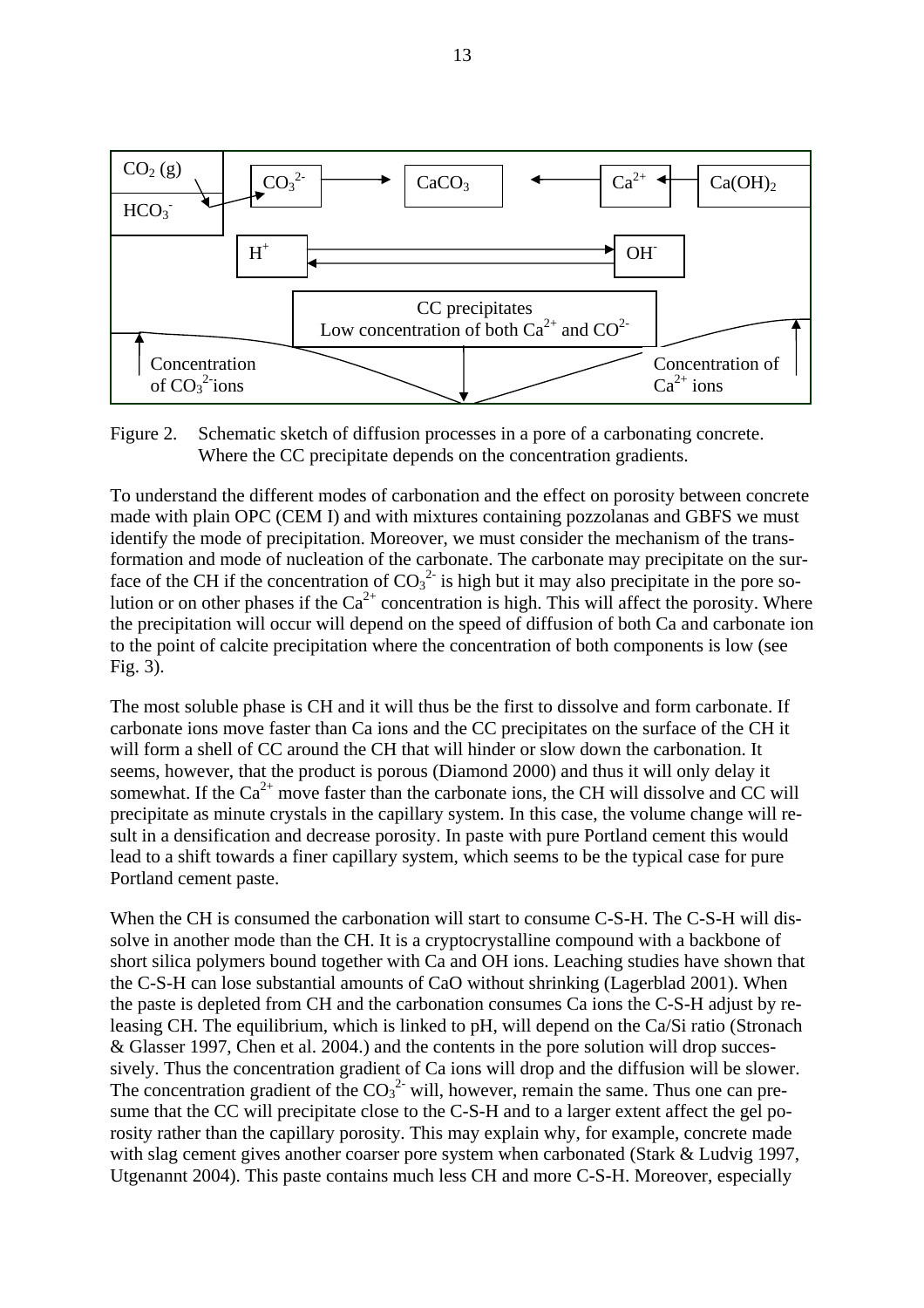<span id="page-14-0"></span>the concretes with GBFS and silica fume give more vaterite than calcite (Meland & Trätteberg 1981). Thus the coarser capillary pore system may be a consequence of the different mode of carbonation. A coarser capillary system in the carbonated shell will increase the speed of carbonation.



Figure 3. Sketch illustrating the mechanism when C-S-H becomes carbonated.

With slow diffusion of carbonate ions the C-S-H will consume all inward diffusion carbonate ions before it can react with CH further inside and therefore a rather distinct carbonation front will be obtained. Occasionally a double carbonation front can be observed where the CH carbonate in an inner front and the carbonation of the C-S-H form an outer front. This seems to be common in dry deserts where the carbonation is very rapid (Lagerblad 2003). This double carbonation front can also be observed in accelerated experiments with high contents of  $CO<sub>2</sub>$ in the air (Meland 1985). This is presumably due to that the release of CH from the C-S-H is too slow to consume all the carbonate ions. Thus some carbonate ions will pass only partly altered C-S-H and react with CH further inside. This phenomenon thus shows the difference in transport and reaction rate.

The cement pastes commonly also contain remaining unhydrated cement grains. These grains will probably slowly hydrate and subsequently carbonate late in the carbonated shell. Pozzolanas like silica fume or fly ash will change the proportions between CH and C-S-H. Likewise GBFS will give less CH and more C-S-H. Thus the carbonation process will rely more on C-S-H. As with the pure OPC the consequences will depend on the rate of diffusion, which in turn depends on the effect of carbonation on the porosity.

In conclusion; the carbonation process is chemically simple but in reality it is complex. It is a process where we have to consider that to propagate inwards the carbon dioxide and its ions have to pass its own alteration products. Thus we must understand not only the concrete quality and the environment but the mode of carbonation. This becomes especially important in understanding the carbonation of blended cement and the influence of mineral additives that is becoming more and more common.

### **3.2 Carbonation of wet or submerged concrete**

Concrete submerged in water or wet concrete will also carbonate but much slower and in another mode. When the capillary system is blocked with water carbon dioxide gas has diffi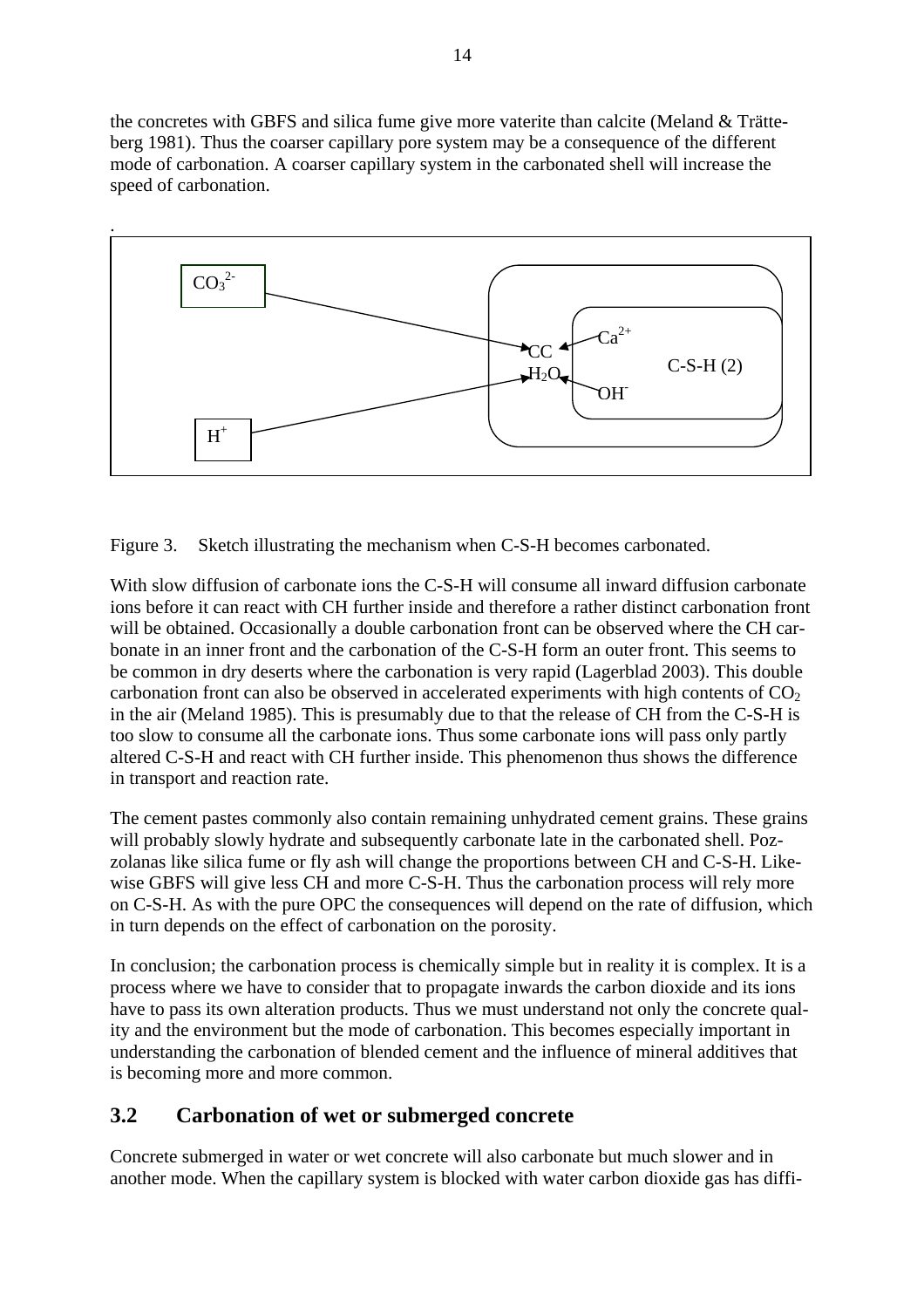<span id="page-15-0"></span>cult to diffuse into the concrete. Thus for concrete submerged in water we have to consider the carbonate ions in water and not the  $CO<sub>2</sub>$  gas. Thus the rate of carbonation will be much slower (see above).

When the concentration of carbonate ions is low the carbonation rate will to a large extent be controlled by outwards diffusion of Ca ions and the carbonate will form at or close to the surface of the concrete (Lagerblad 2001, 2003). In the beginning, when the speed of diffusion of the Ca-ion is high, calcite will precipitate at the surface but when the speed of diffusion of the Ca ions goes down with time calcite will precipitate in the concrete causing it to become dense. The speed of leaching also depends on the circulation of water. Thus the rate of carbonation will to a large extent be controlled by the leaching process, which is very slow. In stagnant water the concentration gradient will diminish and the rate of leaching will decline. If the leaching rate of Ca ions is higher than the accessibility of bicarbonate ions the concentration of Ca ions and the pH of the water will increase. A normal concrete submerged in percolating water without erosion of the surface will leach less than 10 mm in 100 years and carbonates can only be observed in the outer 2-3 mm (Lagerblad 2001, 2003). Like carbonation, leaching approximately follows Fick´s second law and the rate diminishes with the square root of time. One can, however, presume that all Ca-ions that leach will eventually form calcium carbonate either at the surface of the concrete or in the water. In soil the decay of organic matter may result in high  $CO<sub>2</sub>$  concentration but on the other hand the speed of the diffusion of  $CO<sub>2</sub>$  gas or carbonate ions in the soil may be slow.

In water bicarbonate is the stable carbonate ion. When the content of bicarbonate ions in the external water becomes low this will be compensated for by dissolution of carbon dioxide from the atmosphere. Thus also this reaction will bind carbon dioxide. A similar reaction will occur in wet concrete. If we assume that all the leached out Ca will be bound to carbonate this will be equivalent to a  $CO<sub>2</sub>$  uptake of carbonation to the same depth.

### **3.3 Carbonation of crushed concrete**

Most concrete structures will eventually be demolished and the concrete crushed. This will result in much larger surfaces and expose fresh uncarbonated concrete to the environment. One must also consider that when crushed much of the cement paste will be a powder and much of it will form a skin on the larger stones. Thus the amount of exposed cement paste will be larger than what the crushing as such will give. This will increase the carbonation rate and  $CO<sub>2</sub>$  uptake considerably. Following the surface reactions the demolished concrete will follow the same rules as normal concrete and the rate will depend on the thickness of the cement paste and the rate will diminish with the square root of time. As the release rate of  $Ca^{2+}$ ions rate will be high one must also consider the accessibility of  $CO<sub>2</sub>$  and/or carbonate ions.

The rate of carbonation will then depend on the environment in which the crushed concrete will be placed. Due to the large reactive surface one can presume that surface reaction will carbonate a substantial amount of the cement paste of the concrete already before final end use. As a consequence one must consider local environment. As filling material or as a road base the humidity may be high and slow down carbonation. In this case the leaching may be faster than the carbonation process. The carbonation will then take place in the water when it accesses carbon dioxide.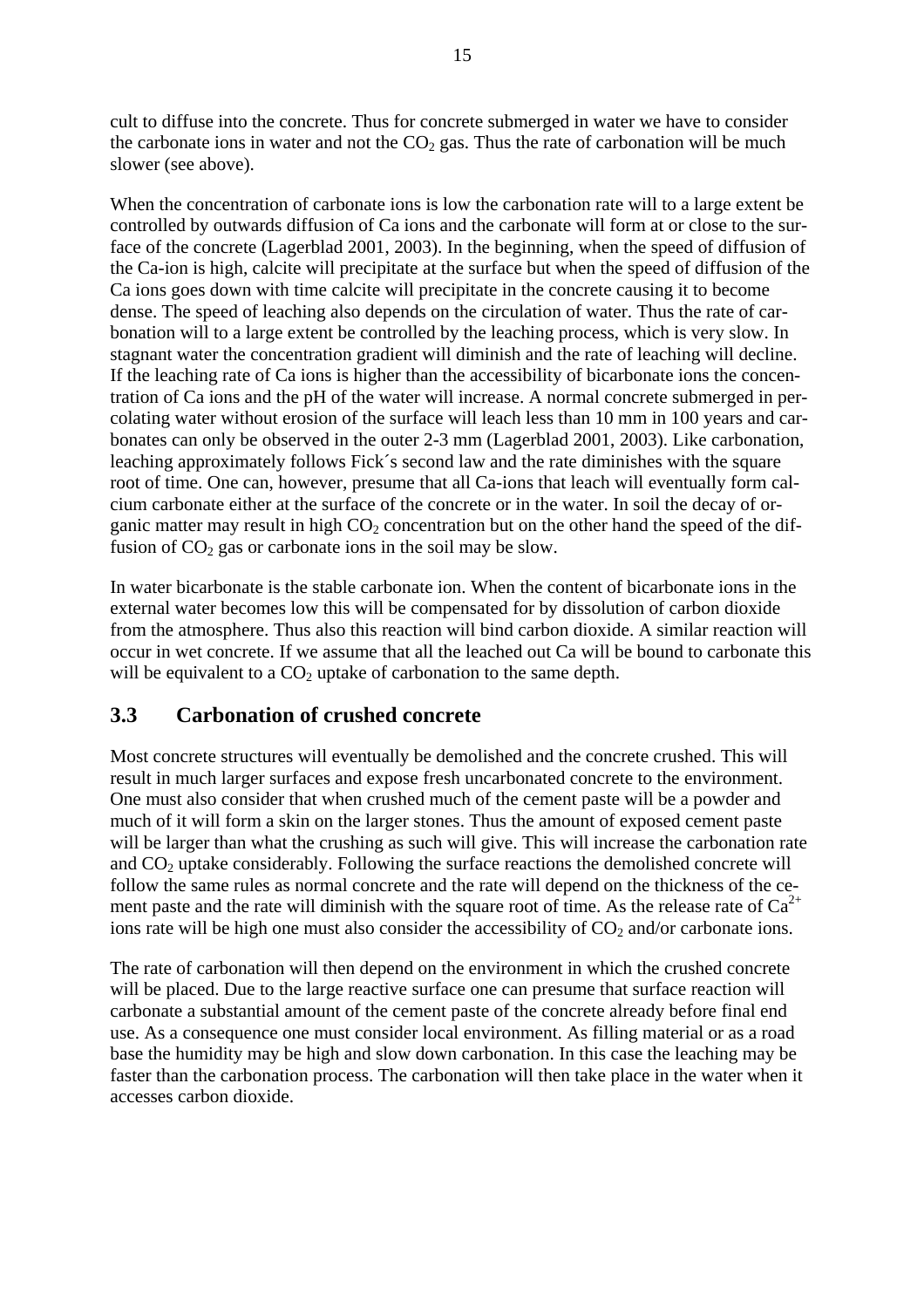### <span id="page-16-0"></span>**4 Speed of carbonation**

### **4.1 Fick´s law and controlling factors**

Concrete will carbonate whenever carbon dioxide and some water are available. The speed of carbonation depends on how fast the carbon dioxide and/or the carbonate ions can move into the concrete and react with the cement paste. In some cases, like in ground and submerged in water the accessibility of carbonate gas and ions may be the rate limiting factor. In the normal case, however, gas is available and we can assume a constant amount at the concrete surface.

Diffusion is mass transport down a concentration gradient. Steady state diffusion follows Fick´s first law

$$
J=D\frac{dc}{dx}
$$

Where *J* is a quantity of a component passing through unit area per unit time, i.e. it is in this

case the net transport rate of  $CO_2$  and carbonate ions through a unit area and  $\frac{dc}{dx}$ *dc* is the

concentration gradient/slope of molar concentration.  $D$  is a diffusion coefficient, a material property that depends on permeability, which in the case of concrete is the connective porosity. The carbonation process is, however, more complicated as it is a combination of gas and liquid transport, but it can still be simplified with Fick´s laws.

Fick´s second law gives depth of alteration/carbonation and not the amount of material that is being altered. In the non-steady state, where concentration changes in both space and time, we can apply Fick´s second law where ∂*t* is a time factor. As before *c* is concentration and *x* is surface area.

$$
\frac{\partial c}{\partial t} = D \frac{\partial^2 c}{\partial x^2}
$$

It is difficult to solve this equation, especially as we have to take into account simultaneous inward diffusion of carbon dioxide, carbonate ions and outward diffusion of calcium ions. One must also consider solubility and precipitation as how this will affect the connective porosity. An effort to solve the coupled differential equations by using classic mass balance is presented in Bary & Sellin (2004). The complexity and the variability in factors necessitate simplifications. One such simplification that considers carbonation depth is presented in appendix 1.1.

The slow rate of carbonation in wet or humid environment shows that the speed of diffusion of the carbonate ions is comparatively low. Gas diffusion in a dry capillary system is rapid but the carbonation mechanism demands formation of carbonate ions, which in turn demands water. The diffusion coefficient  $D$  is a variable that depends on the microclimate, especially the RH inside the cement paste. Thus the calculation of  $CO<sub>2</sub>$  uptake must to a large extent rely on laboratory data, empirical data and measurements on real concrete structures. *D* values of the most important types of concrete must be estimated.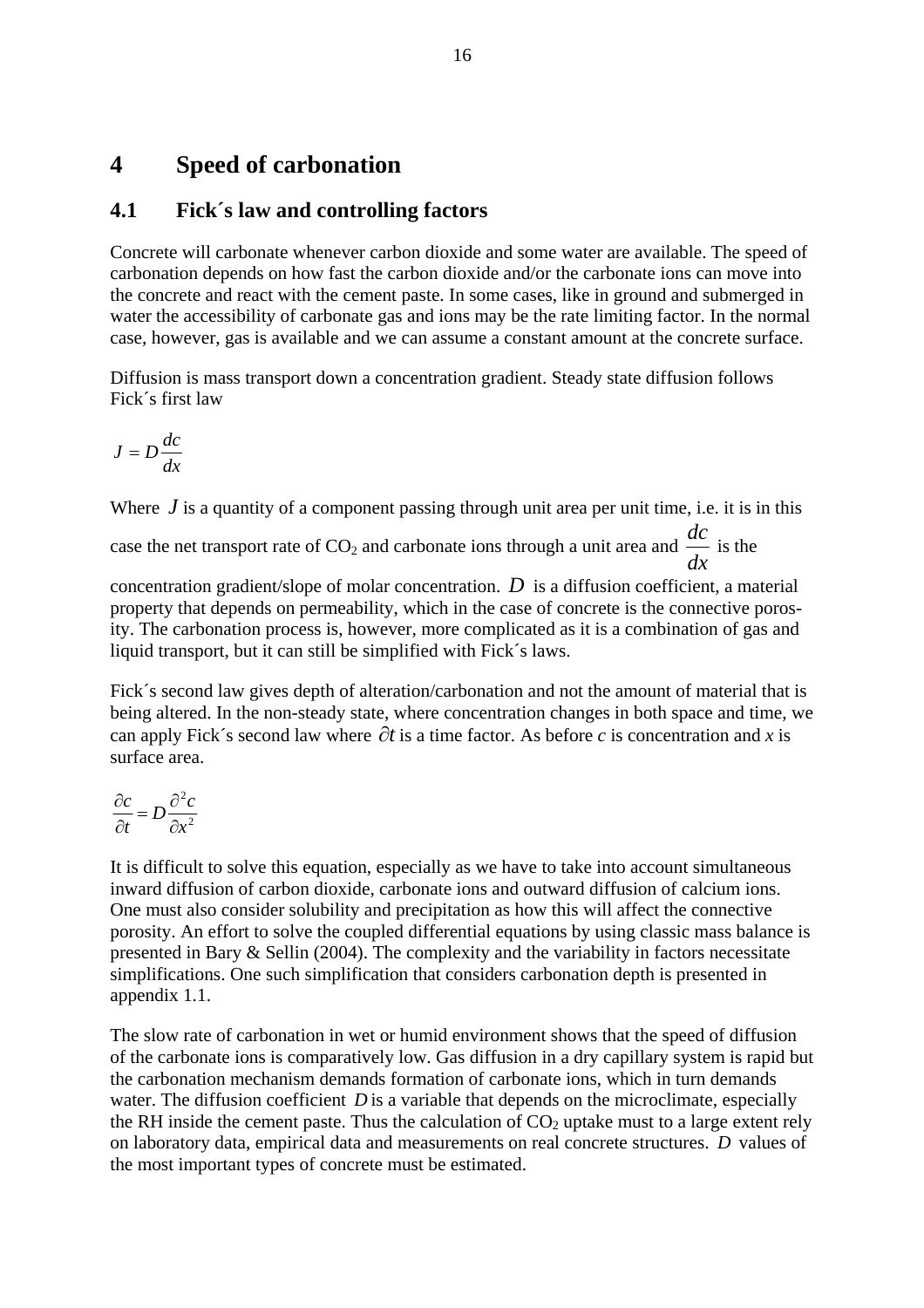<span id="page-17-0"></span>A detailed knowledge of all the parameters governing the rate of carbonation is impossible to gain. The carbonation gives moving boundaries and it can be simplified by coefficients that take the different ruling factors into account. Thus areas of major use must be identified and general assumptions regarding the speed of carbonation must be established. For each type of concrete given a specific environment the speed of carbonation can be calculated by

 $d = k\sqrt{t}$  $d<sub>c</sub> =$  depth of carbonation  $k =$ rate factor  $t =$  time in years

With  $k$ -values for the most important types of concrete and environments it is possible to obtain a fairly good estimate of  $CO<sub>2</sub>$  uptake. This  $k$  value can then be corrected by a constant that considers cement types, cover, increasing partial pressure of  $CO<sub>2</sub>$  in the atmosphere etc. Subsequently it is possible to cover the whole range of carbonation situations.

### **4.1.1 Humidity**

A very dry concrete does not carbonate due to the lack of water needed for ions to form and subsequently react and form calcite. On the other hand carbonation is also slow in wet conditions. This leads to a RH were the rate of carbonation is at maximum. This maximum will be at a specific RH, a specific open porosity and specific type of binder. Moreover, it also depends on the geometry of the capillary system, which in practice means that it depends on the water/binder ratio, degree of hydration and type of binder. The maximum speed of carbonation is when RH is somewhere between 60 and 80 % RH (inside the concrete). One would expect that a porous concrete will carbonate faster at a higher RH than less porous concrete as a narrow capillary more easily becomes blocked by water. This was also shown in accelerated experiments by Meland (1985). Cyclic wetting and drying seems to accelerate carbonation.

#### **4.1.2 Temperature**

The rate of diffusion and rate of the carbonation reaction increase with temperature. Thus indoor climate or exposure in warmer regions (Liang et al. 2000) will lead to faster carbonation if given all the other factors remain constant. This will mean a relatively low carbonation rate for outdoor concrete structures in the Nordic countries.

#### **4.1.3 Binder content**

The diffusion will occur in the paste and not through aggregate, assuming that the aggregate is dense. The amount of cement does not affect the rate of carbonation as long as the w/c ratio is kept constant (Concrete Society 1999). This is due to fact that the flux  $(J)$  is measured as material passing trough a unit area and that the unit area becomes larger with an increasing amount of cement paste. Thus a larger amount of paste with the same porosity will give the same carbonation depth but a larger volume of carbonated paste. Thus, in order to estimate the carbonated paste volume, the amount of cement in the concrete mix must be known.

#### **4.1.4 Concrete quality**

Lower water/cement or water/binder and high degree of hydration give denser concrete with less connective porosity. It will also result in denser carbonate products and consequently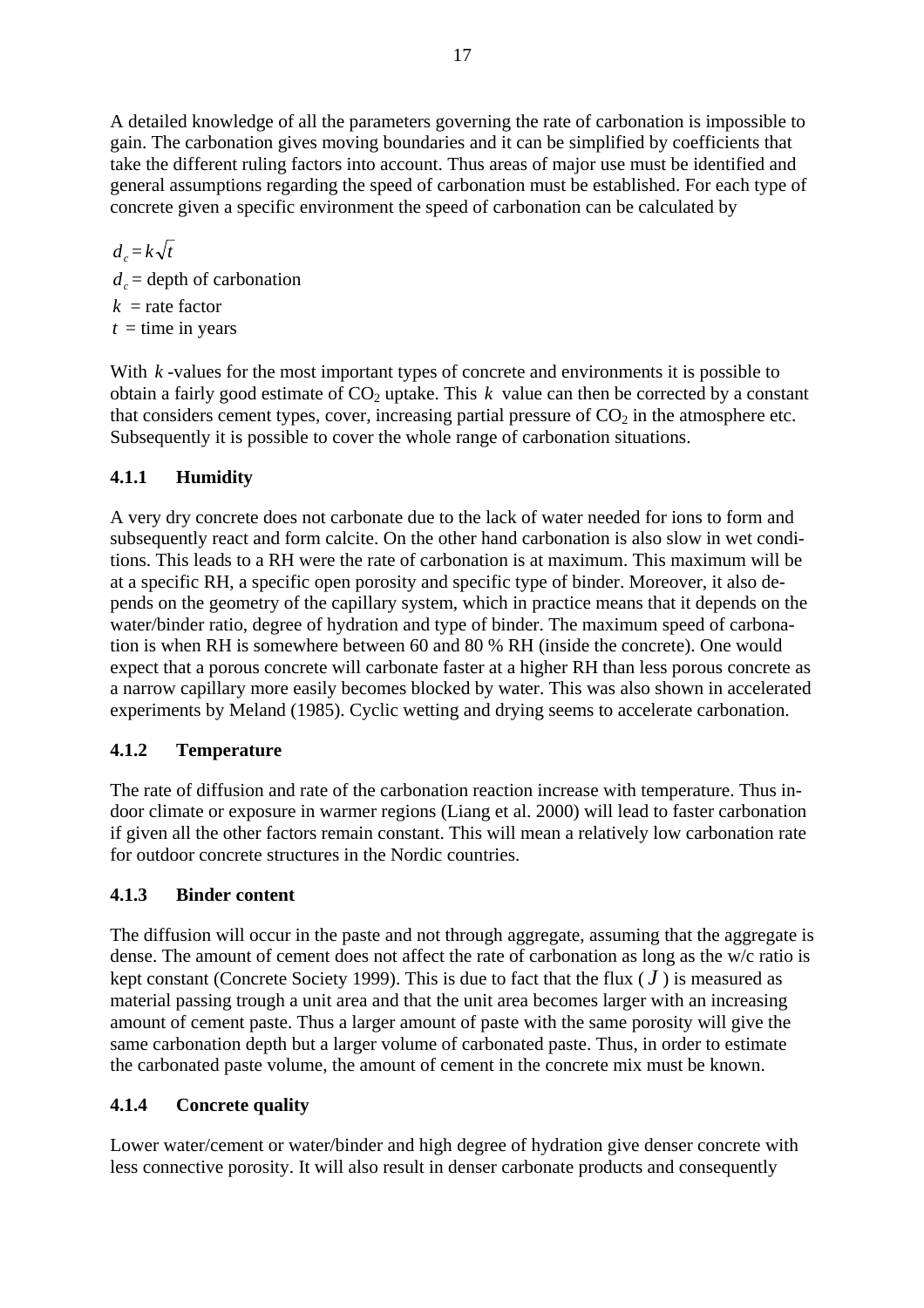<span id="page-18-0"></span>slow down carbonation in all environments. We can assume that a more dense concrete also gives a more dense carbonated concrete. This will affect the pessimum/maximum RH. With the same RH and finer porosity  $CO<sub>2</sub>$  gas will have more difficult to pass into the concrete and it will thus get a relatively lower RH pessimum for optimal carbonation. Thus the concrete quality will affect  $D$ . The pozzolanas will also affect the porosity and thus the speed of carbonation.

One must, however, also consider the degree of hydration. A lower degree of hydration will give a more porous paste. This will probably be the case in indoor environment with a low RH. In outdoor concrete structure surfaces, prolonged hydration will give rise to a densification of the intact paste that will give a more dense carbonated paste that with time will slow down carbonation. Thus the effect of bad curing will be important only in a short term perspective. It is also known that bad curing gives a higher rate of carbonation presumably due to the lower degree of hydration. The diffusion will be through the already carbonated layer and one must thus consider the effect when the remaining cement grains eventually carbonate. Remaining cement grains will probably react slowly with water and carbonate in the carbonated layer. This phenomenon has not been treated in any of the papers in the literature review. The effect of bad curing will probably diminish with time when the cement grains eventually hydrate and carbonate.

To be able to calculate the  $CO<sub>2</sub>$  uptake a general method must be applied. Considering the different types of cement/binder (see below) strength is probably the best. One can assume that there is a relationship between strength and porosity. Thus the strength will describe the porosity and can thus be used in the calculations. This applies for most concrete except some concrete products that have a coarse connective porosity.

#### **4.1.5 Concrete structure/texture and cracks**

The carbonation is a reaction from the surface and inwards. Thus the area of the exposed surface will be important. The diffusion will mainly occur in the porosity but one must also consider the interfacial zone between paste and aggregate and cracks. The interfacial zone is more porous and will thus give a faster carbonation. A deeper carbonation at the contact between paste and stones can commonly be observed in thin sections. In surface cracks (Liang et al 2000) carbon dioxide can reach deeper and will thus get a larger surface to react with. This can clearly be observed in thin sections where the walls of the cracks are carbonated. Thus the carbonation will also depend on durability and deterioration. A concrete affected by for example alkali silica or delayed ettringite reaction will crack and this will enhance the carbonation. Pieces of concrete that fall off will give new fresh surfaces and consequently higher rate of carbonation.

#### **4.1.6 Partial pressure of CO2**

A higher amount of carbon dioxide in the atmosphere will increase the rate of carbonation (Fukushima 1988). Data are shown in appendix 1. The carbonation rate is higher in suburban areas and in the indoor environment where the partial pressure of  $CO<sub>2</sub>$  is higher. In some storage localities and industries the content of carbon dioxide may be very high. The lowest content is in coastal areas, as water will absorb carbon dioxide. Considering the global increase in  $CO<sub>2</sub>$  in the atmosphere the rate of carbonation will increase in the future. The effect of higher partial pressure on the carbonation rate is significant (see appendix 1.5). The *k* values suggested (chapter 5.1) are based on data from the past. In a calculation considering future  $CO<sub>2</sub>$  uptake the increasing contents must probably be considered.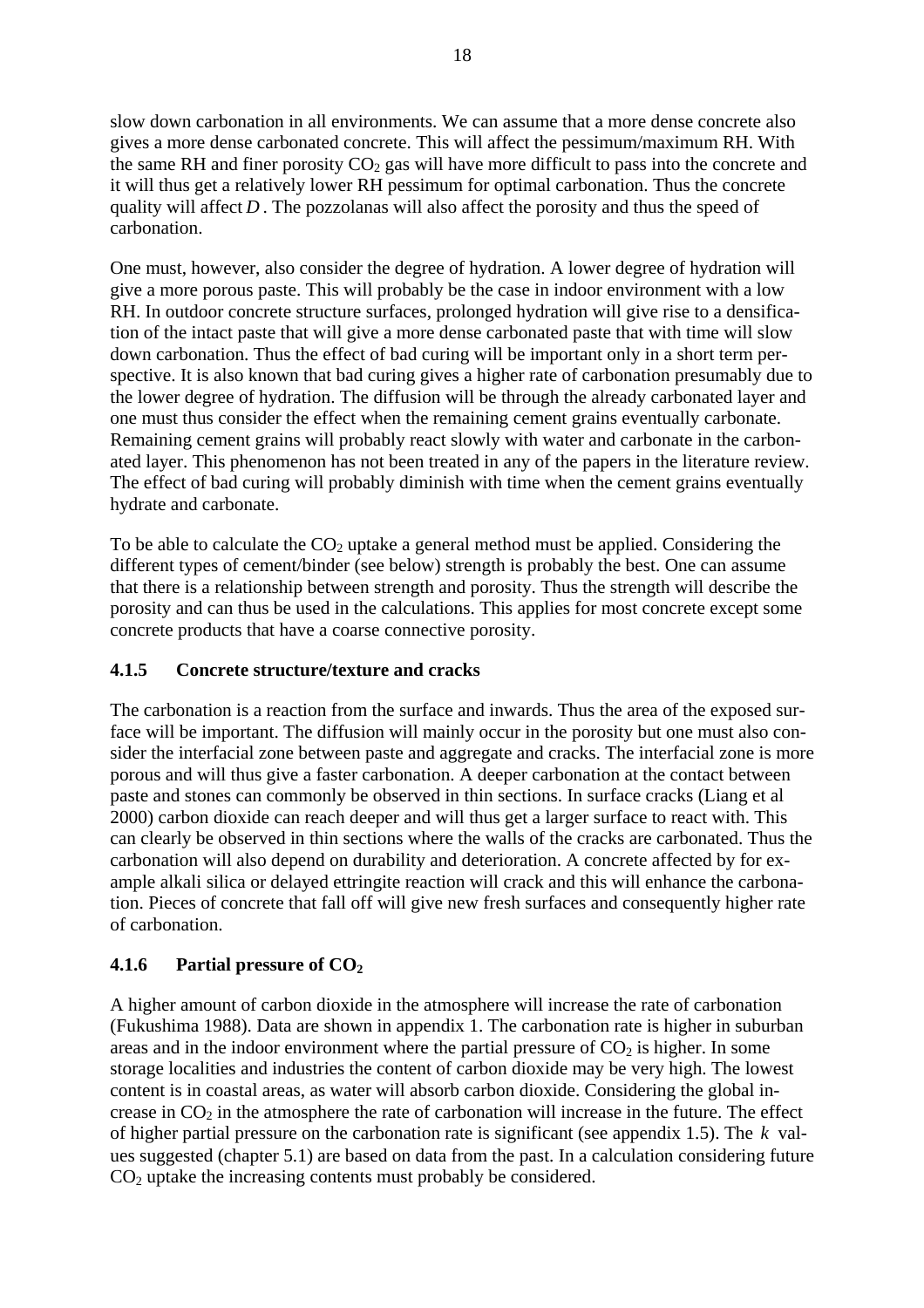#### <span id="page-19-0"></span>**4.1.7 Types of cement and effect of pozzolanas**

In the Nordic countries pure Portland cement (CEM I) has been the most common type, but blended cements are becoming more and more common. These cements are mixtures of Portland cement clinker, gypsum, limestone, granulated blast furnace slag, fly ash, silica fume, volcanic ash, rice hush, burnt clay etc. They are all listed in EN 197. The type of addition/additive varies between countries due to tradition and availability of material. The most common type used for building purposes is CEM II. This cement is becoming more and more common due to the relatively lower environmental impact to the society. Commonly CEM II contains more than 80 wt-% Portland cement clinker but sometimes it contains more.

Apart from being a part of and being delivered as part of the cement, the additives can be added during concrete mixing. Fly ash and silica fume are often added separately. The speed of carbonation is often related to the water/cement or water/ binder. Due to the different types and different reactivity w/c and w/b is difficult to use. Thus the carbonation rate has to be related to strength (see 4.1.4) to give an accurate value. As some of the reactions are slow the normal 28 days strength is probably not accurate but this is in most cases the only value known and must thus be used. A small correction value should, however, be given since many of the blended cements have a higher late strength than pure Portland cement.

The additives can be divided into three groups, inert mineral fillers, latent hydraulic binders and pozzolanas.

Portland-limestone cement (CEM II/L and CEM II/LL) consists of Portland clinker that has been ground together with limestone. A result of the co-grinding is that the cement contains ultrafine calcite particles. Normally the mixed cements in the Nordic countries (CEM II A-L) contain between 10 and 20 wt-% replacement and they give the same strength and have the same strength development as normal CEM I, i.e. the ultrafine limestone has a strength efficiency factor of 1. All ultrafine particles give the same result and the effect seems to come from particle packing and from the fact that the ultrafine particles become an integrated part of the cement paste (Lagerblad & Vogt 2004). The proportion between the different hydrate phases is the same as in pure Portland (CEM I) cement. We can assume that the porosity is the same for the same water/binder ratio and strength. If this is the case the Portland-limestone cement concrete will carbonate somewhat faster (in depth) as the amount of Portland clinker cement paste and the buffering capacity is less. If we assume the same porosity and environmental factors the increase speed of carbonation will be linked to the amount of filler. The degree of hydration will, however, be somewhat higher thus the effect will be less. With 10-20 % replacement we can presumably calculate with a 5-10 % higher rate of carbonation. Better empirical data are, however, needed.

Portland-slag cement (CEM II/A-S) contains up to 20 % blast granulated furnace slag (GBFS). CEM II/BS contains up to 35 % and CEM III contains between 35 and 95 % GBFS. Granulated blast furnace slag is a latent hydraulic binder, i.e. it will be a binder by itself if activated, commonly by Portland cement. Thus one can find mixtures in all proportions. The slag cement paste contains less CH and more C-S-H. Moreover the C-S-H will contain more Al and Mg. Thus the carbonation process and the structure of the carbonated paste will be different. Most evidence shows that combinations of Portland cement and GBFS carbonate faster (Meland & Trätteberg 1981, Parrot 1986). This is probably due to the fact that the structure of the carbonated concrete has a coarser pore structure that will enhance speed of diffusion (see chapter 3.1). According to Häkkinen 1993, however, concrete with slag in the binder carbonate faster in the beginning but the rate is similar to pure OPC in old concrete.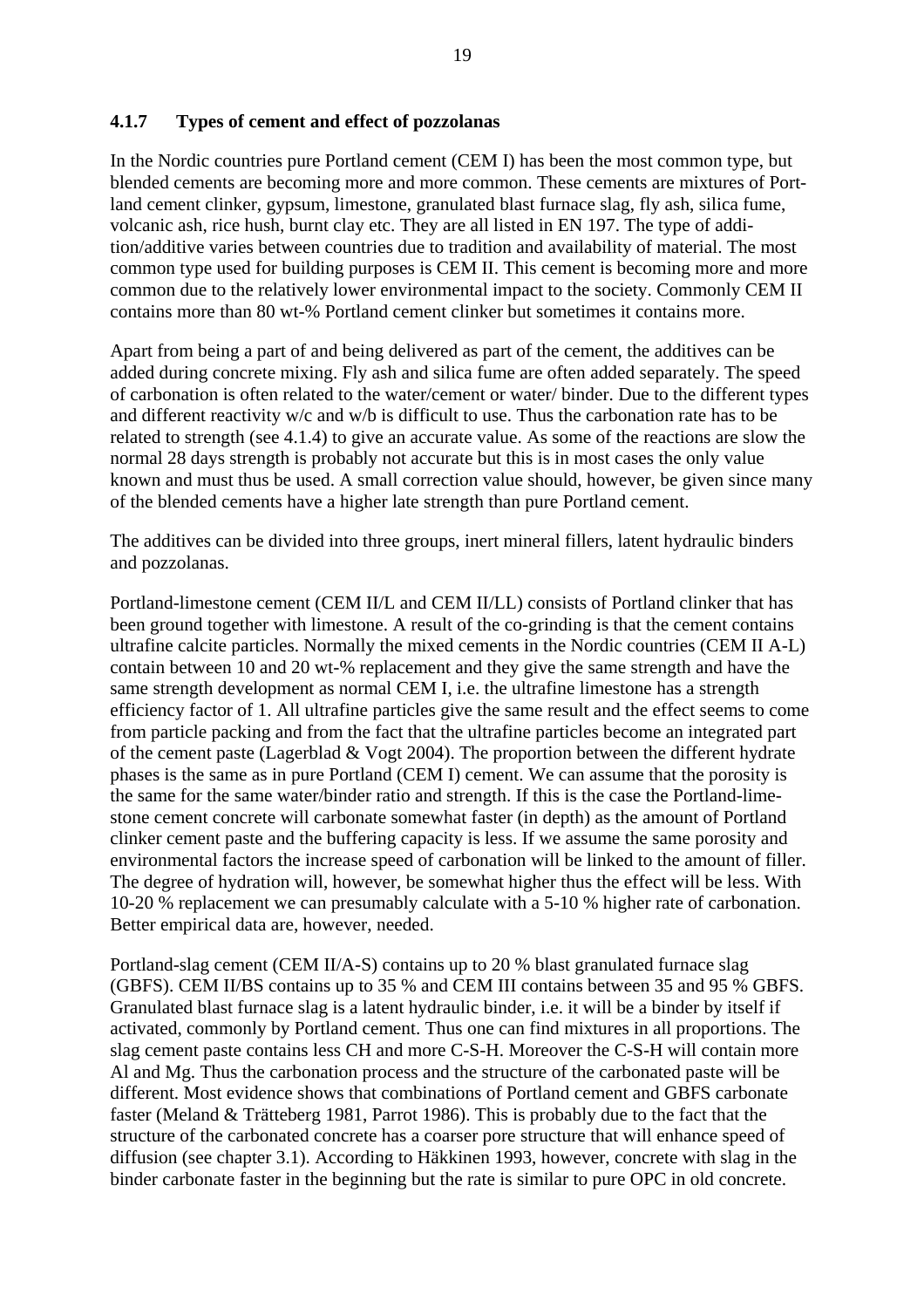<span id="page-20-0"></span>Presumably one has to calculate with a somewhat higher rate of carbonation (in depth) than from pure Portland cement. The carbonation rate seems to increase with the amount of GBFS. When based on concrete strength we can probably assume a similar increase of carbonation rate as with limestone filler, i.e. the increase will be about half of the amount of GBFS.

Fly ash and volcanic ash are both a filler and pozzolana. Silica fume is a highly reactive pozzolana. Pozzolanas exist in several modifications. They are either added at the cement factory (CEM II D, P, V and T) or mixed with the Portland cement at the concrete factory. In some countries the amount of pozzolana is so high that it is the major component of the cement (CEM III and CEM IV). All the pozzolanas react pozzolanically but to a different degree and at a different rate. In the pozzolanic reaction CH will be consumed and the amount of C-S-H will increase. The most common types of pozzolana in the Nordic countries are fly ash and silica fume. They will both change the mode of carbonation and the structure of the carbonated layer like the GBFS (chapter 3.1). The effect will depend on the type of and amount of pozzolana. Silica fume is the most efficient pozzolana and reacts already in the early hydration process while fly ash will react with already formed CH. Less CH will increase the rate of carbonation (in depth) but one must also consider the increased amount of C-S-H and the effect of this on the already carbonated paste. Moreover, especially in the case of silica fume, the porosity is finer. In the case of fly ash, only parts of it react pozzolanically and thus part of the effect is due to the filler effect (see above). Thus the reactivity of fly ash must be considered for the specific type.

In concretes with and without silica fume those, concrete with silica fume seem to carbonate somewhat faster. This is shown from natural carbonated concrete structures by Maage &Skjölsvold (1983).With other pozzolana it is difficult to find a good comparison. Fly ash has different reactivities and fineness and this gives different results. In a series of experiments Meland (1985) concluded that fly ash blended cements do not carbonate faster than CEM I cement. These, like other experiments, were conducted on relatively young concretes and in accelerated tests with high partial pressure of  $CO<sub>2</sub>$ . In the young concretes blended cement may give higher porosity as they harden slower, and higher  $CO<sub>2</sub>$  contents in the tests will give another mode of carbonation. It seems, however, that with a given strength the concrete with pozzolana carbonates faster (Meyer et al 1967, Ali & Dunster 1998). If we assume that mixes with pozzolanas gives the same strength and connective porosity as concrete with pure Portland clinker, the amount of calcium to be carbonated will be less and thus the carbonate ion can penetrate to a larger depth. The carbonation rate increases with the amount of fly ash (Nagataki et al. 1986). Comparisons between concrete with and without fly ash (Matthews 1984) show that with the same strength class fly ash concrete carbonates somewhat faster. Silica fume reduces the amount of CH but makes the concrete denser. These will, however, affect the strength of the concrete, and if we calculate the carbonation rate on the basis of strength, the carbonation rate must increase. With silica fume in the range 5-10 % we can probably expect an increase in carbonation rate. To obtain a good value for fly ash we must know the amount of fly ash used and the effect of this fly ash on concrete in terms of strength. If we correlate porosity and strength and calculate carbonation rate on strength, the rate of carbonation (in depth) will probably increase somewhat with strength. We can assume/estimate that the carbonation rate in each strength class increases with around half of the amount fly as added.

#### **4.1.8 Other**

The speed of carbonation depends on the rate of diffusion of  $CO<sub>2</sub>$  through a surface. Thus paintings or wall paper etc will decrease the rate of carbonation. Silanol, silane, siloxane and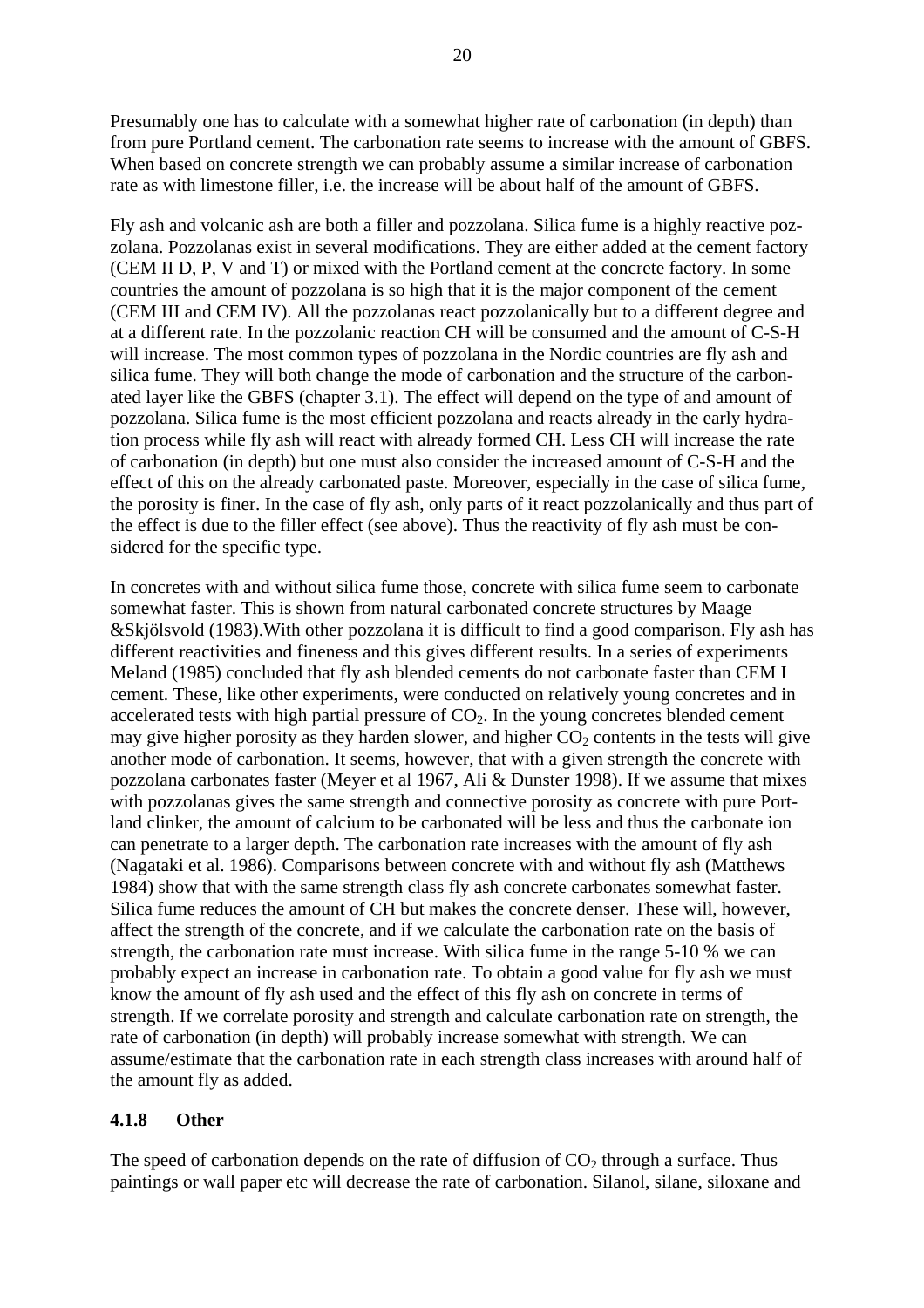<span id="page-21-0"></span>other types of surface treatments intended to protect concrete will give less RH in the pore system and will thus speed up the carbonation in outdoor structures. Porous cement bound materials will carbonate fast as the surface area between cement paste and air will be large. Thus the strength relationships do not apply to porous concrete. Air can penetrate the blocks, the reactive surface will be larger and consequently the rate of carbonation will thus be fast.

Some structure suffers from frost damage. As flakes of concrete fall off, new surfaces will appear and the rate of carbonation will increase.

### **4.2 Examples of uses, concrete details and environments**

### **4.2.1 Use of concrete**

To be able to calculate  $CO<sub>2</sub>$  uptake we must know where the concrete is used and the surface of the objects in which the concrete is used. These aspects can be divided into areas of use, concrete costumers and concrete products etc. How the material is to be divided depends on available statistics.

Two major consumers are readymixed and precast concrete. As regard carbonation, however, the most important is the use and the end-use after demolition. We can assume that all houses in the Nordic countries are subject to similar environments. Thus independently of whether houses are cast in-situ or prefabricated, adjustments must be made for factors such as strength, type of cement etc.

How the material is sorted depends on available statistics. One such sorting may be areas of use.

- Houses
- Bridges
- Dams
- Harbour constructions
- Road bases
- Concrete road and pavements
- Concrete products

Most of these areas are broad. Thus to obtain an accurate basis for analysis the material from each group has to be subdivided into structural elements. The environment and surface area of the individual structural details have to be analysed then put together again in areas of use.

Typical structural elements:

- Wall elements
- Columns
- Beams
- Bridge details
- Pavement slabs
- Concrete blocks
- In situ cast slabs
- Hollow core slabs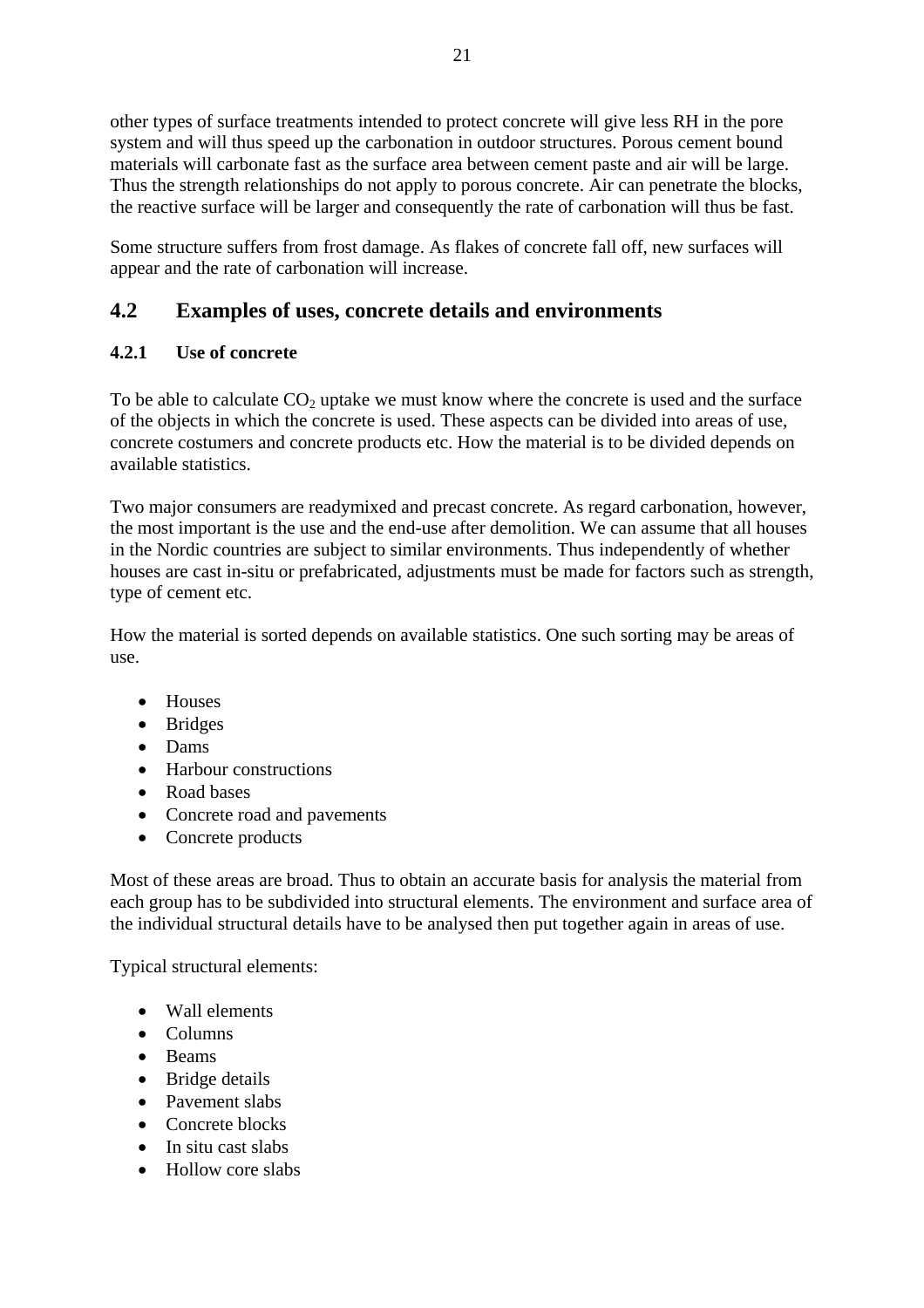- <span id="page-22-0"></span>• Paving stones
- Pipes
- Bricks
- Tiles

After ended use the concrete structures will be demolished. The applications and the environments of these applications have to be identified.

#### **4.2.2 Environments**

Carbonation is the result of diffusion of  $CO<sub>2</sub>$  and carbonate ions from the environment into the concrete where it reacts with the cement paste and form CaCO<sub>3</sub>.

The relevant environments we can identify are

- Indoor concrete
- Outdoor sheltered
- Outdoor exposed
- In underground (rocks or soil)
- Submerged in water
- Industrial environments
- Farming structures

For each of these environments we assume standard Nordic conditions as regard RH, temperature, partial pressure of  $CO<sub>2</sub>$  etc. The data used must thus come from Nordic or northern hemisphere conditions. Some deviations must, however, be considered and taken into account.

Particularly with respect to the first three environments one must also consider that if the surfaces are painted or covered this will slow down the carbonation. For indoor concrete one must also consider the effect of wall paper. This has to be considered and thus the rate of carbonation will be lower than for exposed concrete surfaces.

In indoor environments, one can presume that the temperature and RH are fairly constant over the year. In some industries, the indoor climate can, however, be very dry or wet, which both slow down the speed of carbonation. The RH is also higher in some wet areas like in the bathroom. To be able to calculate the  $CO<sub>2</sub>$  uptake an average value must be given. Minor areas of applications have to be neglected or a correction factor must be established.

In outdoor climate, the first subdivision is between sheltered and exposed conditions where the exposed conditions are wetter and thus carbonation is slower. One must, however, also subdivide between vertical and horizontal surfaces as vertical surfaces dry much faster than horizontal ones and thus carbonate faster. Driving rain will also make the vertical concrete surfaces wetter and will thus decrease the rate of carbonation. An average value must be estimated based on statistics.

Some details of outdoor infrastructure concrete will also be covered like the roads on bridges and the concrete will thus carbonate very slowly.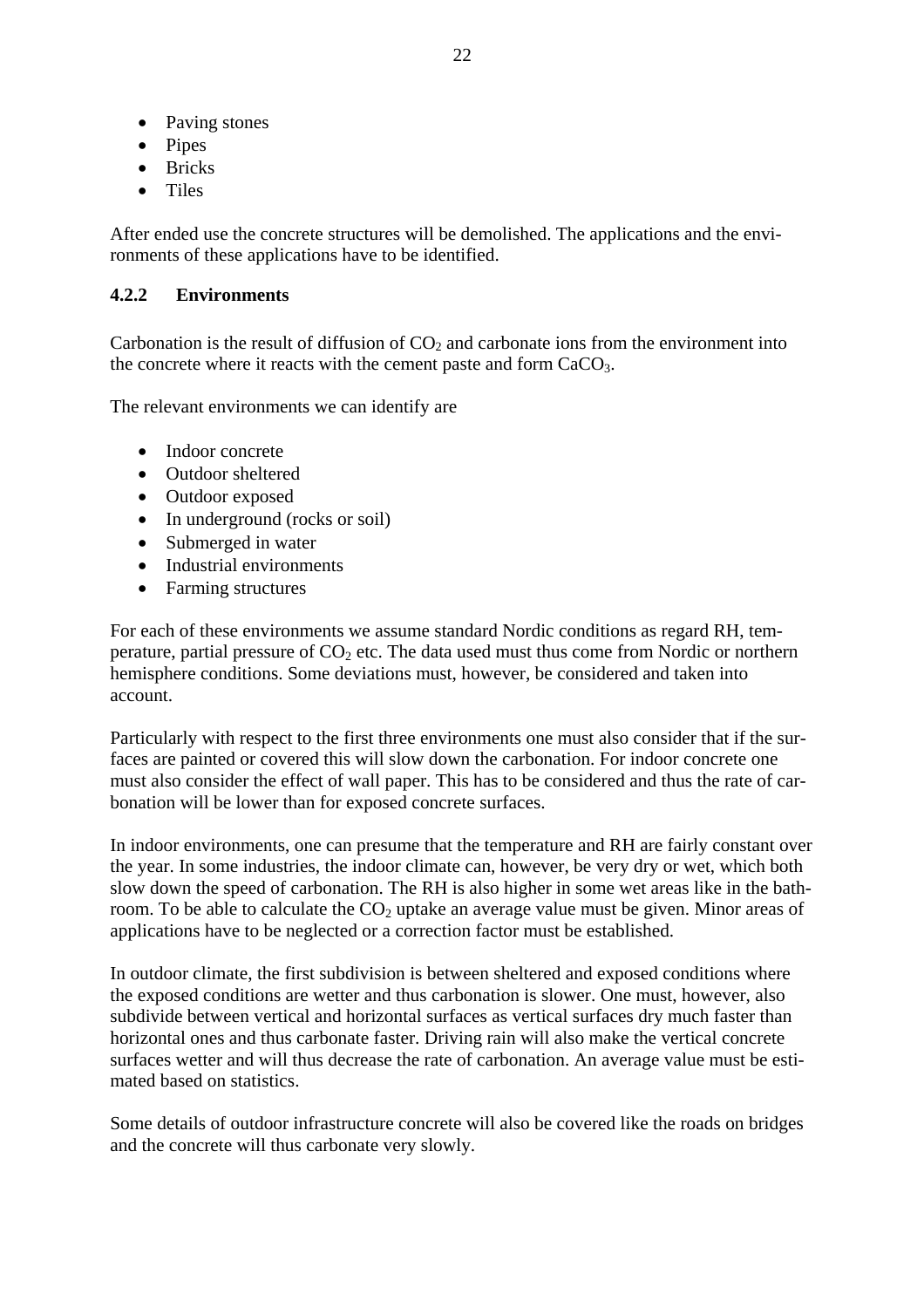<span id="page-23-0"></span>Underground concrete has less access to atmospheric  $CO<sub>2</sub>$  but in bases and concrete for soil stabilisation etc one must consider biological decay that produces new  $CO<sub>2</sub>$ . This means that diffusion of  $CO<sub>2</sub>$  in the soil will be important. There are many types of soil and cover but one can assume that in all of them the diffusion rate and thus the rate of carbonation will be low. This must, however, be verified.

# **5** Calculation of CO<sub>2</sub> uptake

All concrete and other cementitious materials will carbonate when in contact with carbon dioxide and carbonate ions. As carbon dioxide and carbonate ions can be found in almost all environments on earth it is a matter of time before all concrete is carbonated and the calcite from the limestone calcinated during cement production is back to calcite. Thus the  $CO<sub>2</sub>$  uptake must be considered in a time frame. The  $CO<sub>2</sub>$  uptake can be calculated as follows:

- 1. How much  $CO<sub>2</sub>$  has up to now been taken up from when cement was invented
- 2. How much  $CO<sub>2</sub>$ , within a defined time, is being taken up today
- 3. How much  $CO<sub>2</sub>$ , within a defined time, will be taken up in the future by concrete produced today
- 4. How much  $CO<sub>2</sub>$ , within a defined time, will be taken up in the future by concrete produced in the future

As the  $CO<sub>2</sub>$  uptake is time dependent we must know the relevant data of the concrete produced in the past and concrete being produced today and relate this to the speed of carbonation. If we want to know the future  $CO<sub>2</sub>$  uptake we must also estimate concrete production and types of cement used in the future.

A detailed knowledge of all of the parameters governing the rate of carbonation is impossible to gain. Thus areas of major use must be identified and general assumptions regarding speed of carbonation must be established. To estimate the speed of carbonation we must rely on rate factors and calculate the depth of carbonation over time. This is simplest done by the following equation, which is based on simplifications of Fick´s second low (chapter 4.1).

 $d = k\sqrt{t}$  $d_c$  = depth of carbonation  $k =$ rate factor  $t =$  time in years

The different k values must be identified for different concretes and environments. When surfaces, depth  $(d_c)$  and the amount of cement in the concrete are identified the  $CO_2$  uptake can be calculated.

The types of structures and products consuming most cement must be identified. The general types of cement and the concrete qualities used in these structures and products must be identified. Moreover, the environments in which these structures are located by must be identified. This is discussed in chapter 4.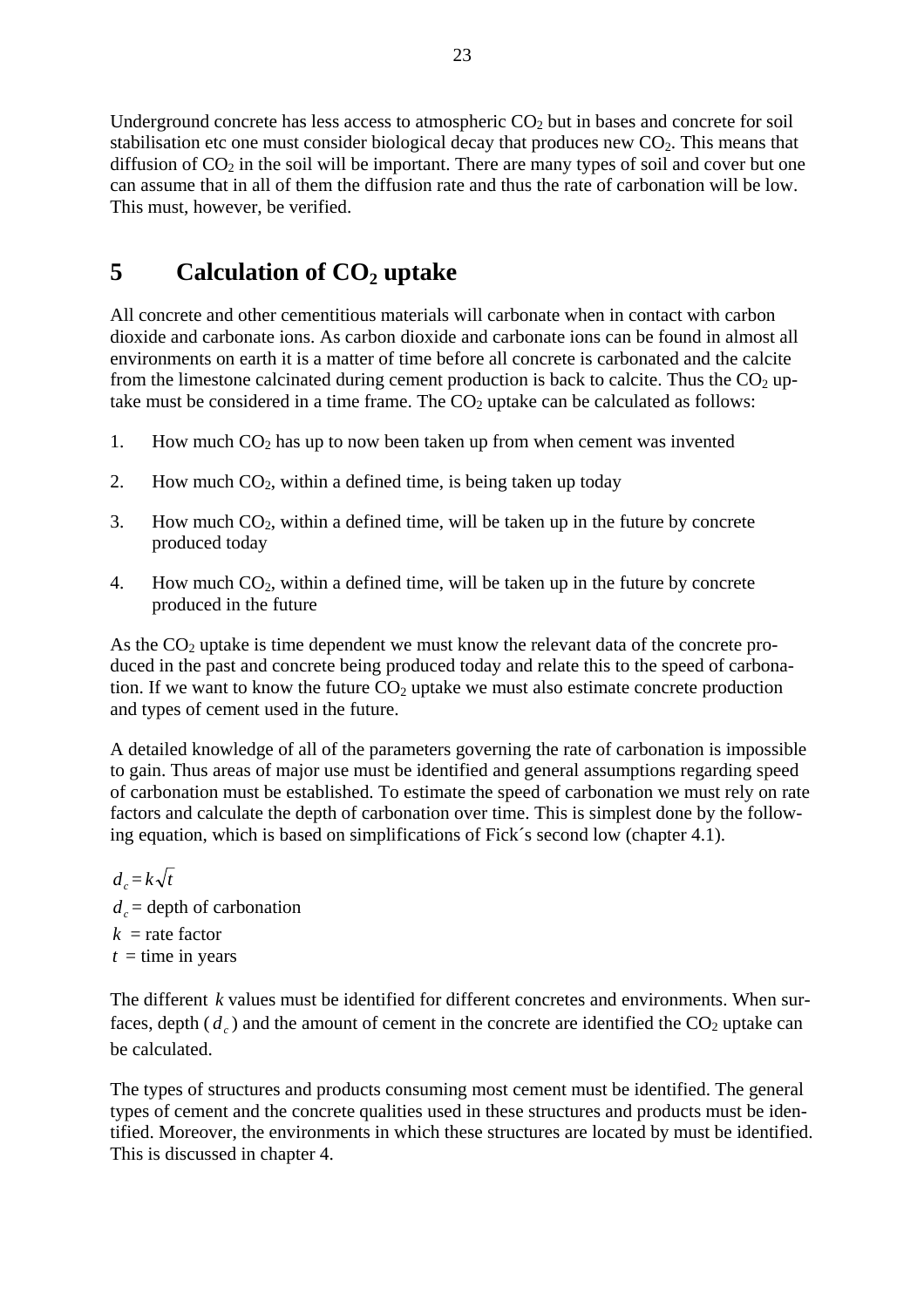<span id="page-24-0"></span>The rate of carbonation is linked to porosity, which in turn can be related to either the strength or water/binder. This relationship is, however, becoming less clear due to the increasing use of blended cements and different cement additions. The most simple is to use strength as this is linked to porosity and porosity is one of the most important factors as regard carbonation. In the literature carbonation is often linked to  $w/c$  or  $w/b$  but for this purposes the  $k$ -value has to be linked to strength.

Different types of applications normally have specific quality requirements and types of cement. For each major application we must know the exposed surfaces and the local environment that these surfaces are exposed to. With some assumptions the  $CO<sub>2</sub>$  uptake for each category can be calculated.

In all environments the rate of carbonation decreases with time, i.e. the rate of  $CO<sub>2</sub>$  uptake will be small for an old structure. Eventually, however, most of the concrete structures will be demolished. Most concrete, except some thin products or structural units, will not be fully carbonated before demolition. When the concrete is demolished it will expose new surfaces with fresh paste and a new cycle of  $CO<sub>2</sub>$  uptake will start. This means that for long time scales we have to make a distinction between structure life time, demolition and end use of demolished concrete.

If we know the amount of carbonated concrete, the amount of cement in this concrete, the amount of CaO in the cement and proportion of this CaO that has carbonated it is possible to calculate the amount of Portland cement clinker that has regained its  $CO<sub>2</sub>$ .

### **5.1 Numerical calculation of CO<sub>2</sub> uptake**

Carbonation of concrete is a surface phenomenon, i.e. the  $CO<sub>2</sub>$  uptake is related to the exposed surface. The available statistics are either in  $m<sup>3</sup>$  of concrete or in tons of cement consumed in a specific quality of concrete. Thus the cement used for a specific structure or cementitious product has to be recalculated to exposed surface.

As a first step, the most important types of concrete structures and environment must be identified. As the porosity of the carbonated concrete is difficult to find one must make some assumptions.

### **5.1.1 Strength classes**

The porosity of the carbonated concrete is related to the strength of the uncarbonated concrete. With four strength classes most of the concrete can be covered.

<15 MPa (Old concrete and some concrete products like cement bound blocks)

15-20 MPa (Old houses and some products)

25-35 MPa (Most houses today)

> 35 MPa (Most infrastructure concrete)

#### **5.1.2 Environmental classes**

The effect on the-values has to be estimated from general types of environment. All concretes are assumed to be subjected to typical Nordic climate and empirical data from this. For in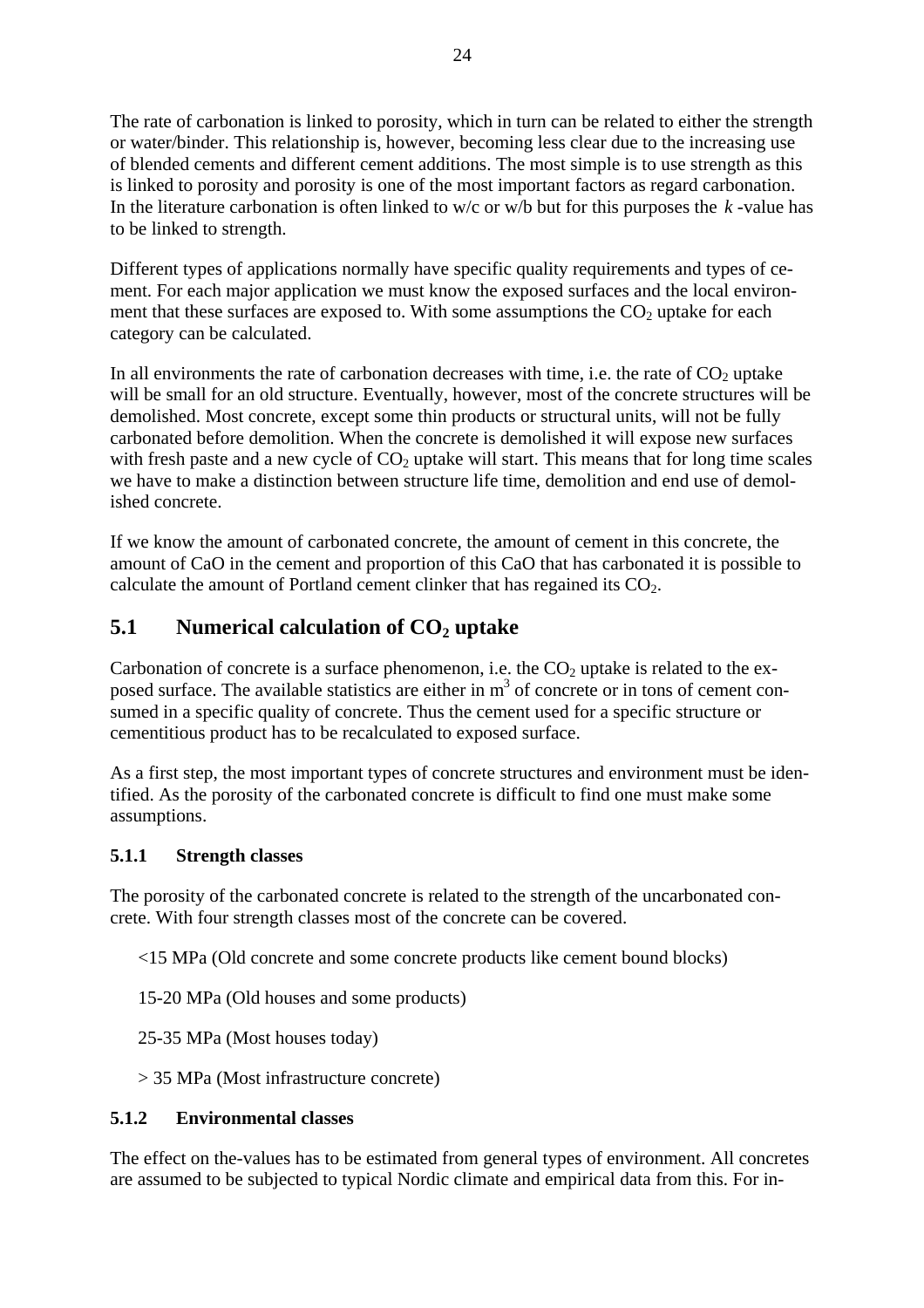doors climate winter heating is assumed. The *k*-values below are estimated from data in appendix 1, values from other articles and consultancy reports from CBI. This is a first estimation and the values may have to be corrected when more data appear.

#### Table 2. Suggested k-values for concrete surfaces with CEM I and exposed concrete **surfaces. Strength class in cylinder strength values (C). Buried concrete is concrete in the ground not in direct contact with the atmosphere.**

| Strength       | $<$ 15 MPa                 | 15-20 MPa               | 25-35 MPa                    | $>$ 35 MPa               |
|----------------|----------------------------|-------------------------|------------------------------|--------------------------|
| Wet/submerged  | $2 \text{ mm}/\sqrt{year}$ | 1.0 mm/ $\sqrt{year}$   | $0.75$ mm/ $\sqrt{year}$     | $0.5$ mm/ $\sqrt{year}$  |
| <b>Buried</b>  | $3 \text{ mm}/\sqrt{year}$ | $1.5$ mm/ $\sqrt{year}$ | $1.0 \text{ mm}/\sqrt{year}$ | $0.75$ mm/ $\sqrt{year}$ |
|                |                            |                         |                              |                          |
| Exposed        | 5 mm/ $\sqrt{year}$        | 2.5 mm/ $\sqrt{year}$   | 1.5 mm/ $\sqrt{year}$        | 1 mm/ $\sqrt{year}$      |
| Sheltered      | 10 mm/ $\sqrt{year}$       | 6 mm/ $\sqrt{year}$     | $4 \text{ mm}/\sqrt{year}$   | 2.5 mm/ $\sqrt{year}$    |
| <b>Indoors</b> | 15 mm/ $\sqrt{year}$       | 9 mm/ $\sqrt{year}$     | 6 mm/ $\sqrt{year}$          | 3.5 mm/ $\sqrt{year}$    |

The  $k$ -values in Table 2 are based on generalisations considered when the  $k$ -values are estimated.

Indoor concrete is exposed to higher temperatures than outdoor concrete in the Nordic countries. Higher temperature gives a higher rate of carbonation. The values mostly come from empirical data and are thus taken into account in the *k* -values. Industrial buildings may have different environmental factors. The amounts of concrete for these applications are probably minor and can thus probably be neglected. Likewise an increase in  $CO<sub>2</sub>$  content in the atmosphere is neglected. This may have to be considered in calculations in a hundred years perspective from now. According to data from Fukushima (1988), an increase from 0.03 to 0.06 % CO2 in the atmosphere will increase the rate of carbonation 5 times. Thus a factor should at least be considered. It is suggested that in the calculation for 50 or 100 years from now a factor of 1.5 should be put on the *k* -value of all concretes.

The  $k$ -value of "Buried" concrete depends on biological decay and density of the soil/ground. Although the partial pressure of  $CO<sub>2</sub>$  often is high due to biological decay the diffusion is slow and the rate of carbonation will consequently be low. Thus a value of slightly more than wet/submerged concrete is assumed but the variation may be large. For bulk volume concrete like for demolished concrete a more specific value may be needed.

For wet/submerged concrete a water percolation is assumed. With stagnant water the rate of carbonation will be lower.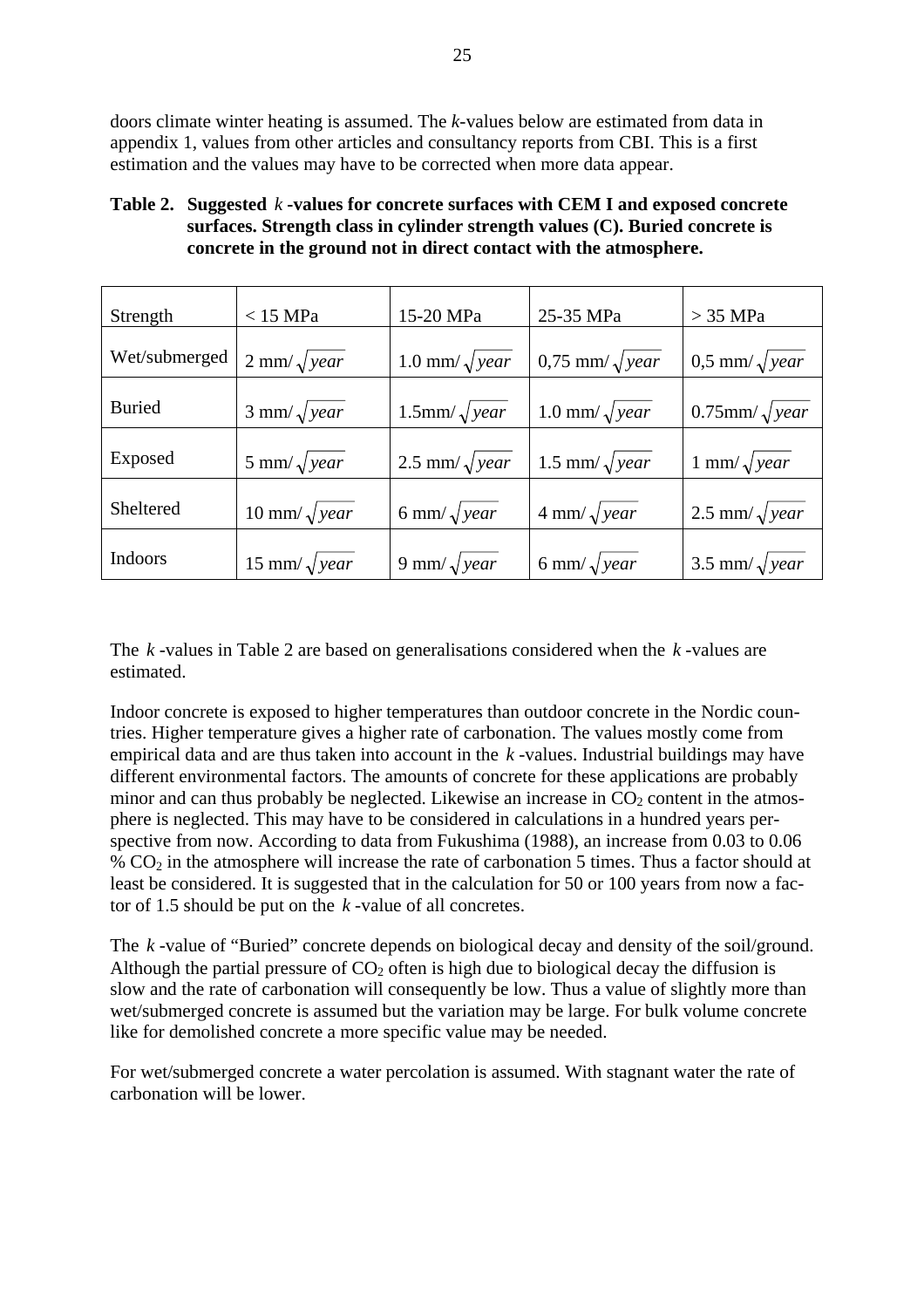#### <span id="page-26-0"></span>**5.1.3 Correction factors for surface treatment and cover**

The  $k$ -values for the concretes are for exposed "naked" concrete. Very often the surface is covered by carpets, paints etc. This is probably the reason why the depth of carbonation from the CBI record (Fig. 1 in appendix 1) is lower than expected. From some consultancy reports where concrete strength and age are known it seems like surface cover like paint is lowering the rate of carbonation by 30-50 %. The exact rate depends on the type and thickness of surface cover. We can assume that wallpaper will slow down carbonation in a similar way. Thus the  $k$ -value for indoor concrete has to be lowered. As a first rough estimate we can assume that it will be lowered by around 30 % compared to naked concrete. Assuming this, the *k* value for a normal indoor concrete will be 4.5 instead of 6 mm/ $\sqrt{year}$ . Likewise, some outdoor surfaces, especially on buildings are painted and the rate of carbonation must be adjusted. The amount of painted surfaces is less and the paint is different. On the other hand painting repels some of the water, makes the concrete drier and thus gives a higher rate of carbonation. It is suggested that at least for the facades and balconies of houses the  $k$ -value should be reduced by 10 %. Infrastructure concrete is today often covered by a layer of wax to protect from graffiti. This will slow down carbonation. On the other hand some surfaces are treated with silane/siloxane which will dry out the concrete and thus increase the rate of carbonation. Presumably, the overall rate of carbonation for infrastructure concrete is close to that of the naked concrete.

#### **Table 3. Correction factors for surface treatment and cover.**

| Indoor house concrete              | $k \times 0.7$ |
|------------------------------------|----------------|
| Outdoor house concrete             | $k \times 0.9$ |
| Infrastructure concrete if painted | $k \times 1.0$ |

Indoor concrete is normally covered with some materials and thus the correction factor must probably be used. A factor of 0.7 is thus suggested. Outdoor house concrete is often covered by some kind of paint or other type of material and thus a lower value than that in Table 2 must be used. A factor of 0.9 is thus suggested. Infrastructure concrete like bridges etc is mostly uncovered and surface treatments are becoming common. This probably balances out and thus no correction factor is suggested.

#### **5.1.4 Correction factors for type of binder**

The carbonation rate values above have been derived from CEM I. Today additions/additives are becoming increasingly more common. The effect on the carbonation rate is discussed chapter 4.1.7.

Today, CEM II with inter ground limestone is largely used for residential buildings. In Sweden the 15 % of the cement clinker in CEM II (byggcement) is replaced with co-ground limestone. The cement gives the same strength as a CEM I. If we assume that concretes with the same strength have a similar porosity in the carbonated layer the only difference would be the amount of hydrated cement grains. The proportion between the different hydrates will be the same. A lower amount of cement will reduce the buffer capacity. Thus the speed of carbonation (in depth) will be higher. With the assumptions above and 15 % replacement the rate of carbonation would be 15 % higher. One can, however, expect a higher degree of hydration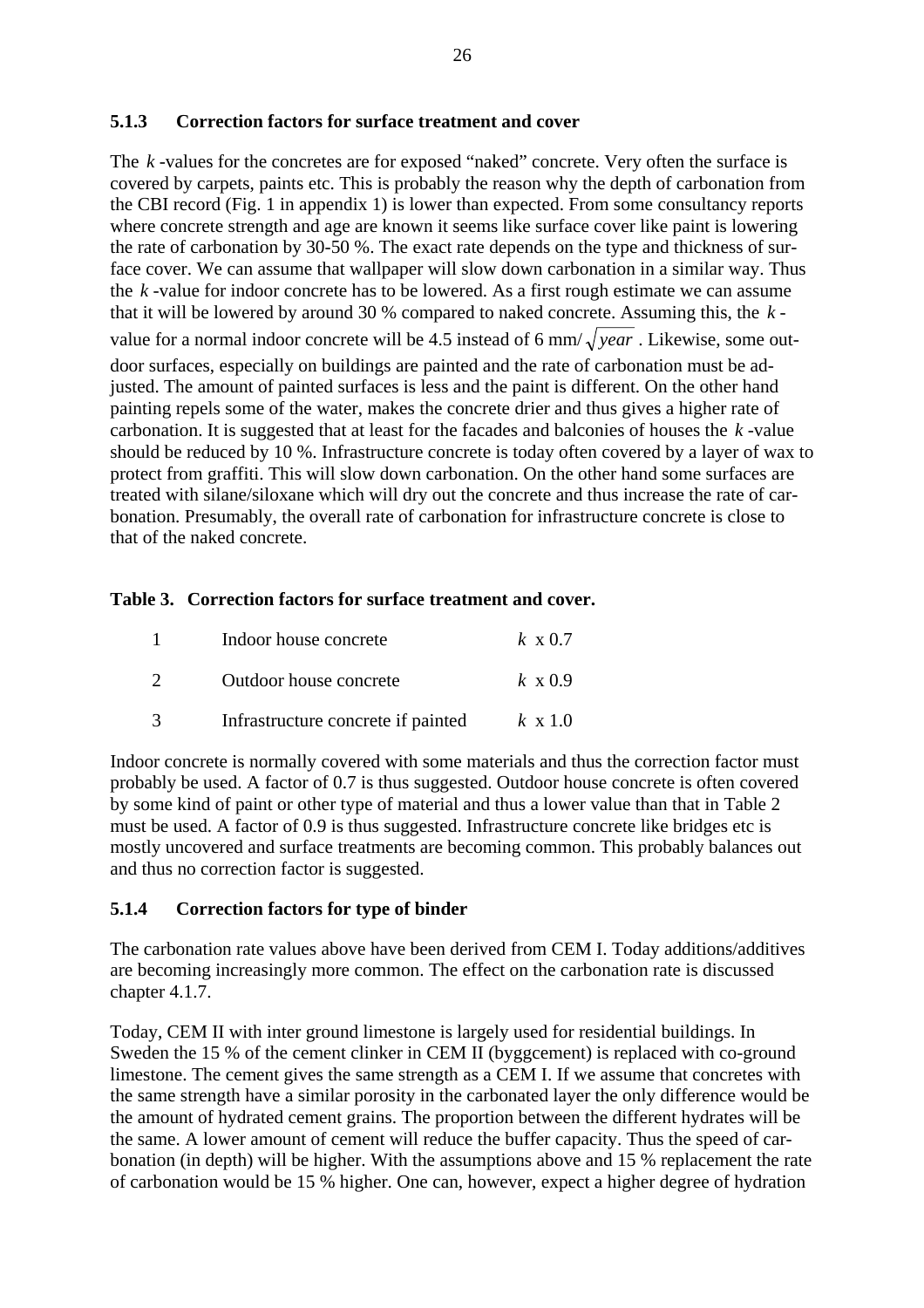<span id="page-27-0"></span>and thus this value would be somewhat lower. Thus a  $10\%$  higher  $k$ -value seems reasonable. Thus with CEM II and 15 % replacement the  $k$ -values above should be corrected with a 10 % higher value. With higher contents of limestone replacement the *k* -value will increase accordingly.

Silica fume gives a somewhat stronger concrete but carbonate at a similar or somewhat faster rate (see chapter 4.1.7). Thus using strength classes a factor above 1 must be used. With the same strength the rate of carbonation with 5 to 10 % silica fume the rate of carbonation probably goes up around 5 %.

Fly ash will give a stronger concrete with less cement. It is commonly used in Denmark. It is either co-ground with the cement or added at the concrete plant. With pozzolanic fly ash, however, the proportion between the different cement hydrates will change. The cement paste will contain more C-S-H and less CH., which in turn will affect the carbonation rate. Fly ash if fine will also give a filler effect like in the lime stone cements. The fly ash probably has higher effect on strength when co-ground due to finer grain size. The combined effect is difficult to calculate but from empirical data with the same strength the rate of carbonation (in depth) will increase. The effect of fly ash will depend on the amount and type used. We can probably with moderate amounts make a similar estimate as with the limestone, and give it a binder factor of above 1.

The slag cement probably gives a somewhat higher correction factor than fly ash.

The values below are conservative approximations and may have to be corrected when more data is available.

| Amount in<br>wt. $%$ | $<$ 10          | $10-20$         | $20 - 30$       | $30 - 40$       | $40 - 60$       | 60-80           |
|----------------------|-----------------|-----------------|-----------------|-----------------|-----------------|-----------------|
|                      |                 |                 |                 |                 |                 |                 |
| Limestone            |                 | $k \times 1.05$ | $k \times 1.10$ |                 |                 |                 |
|                      |                 |                 |                 |                 |                 |                 |
| Silica fume          | $k \times 1.05$ | $k \times 1.10$ |                 |                 |                 |                 |
|                      |                 |                 |                 |                 |                 |                 |
| Fly ash              |                 | $k \times 1.05$ |                 | $k \times 1.10$ |                 |                 |
|                      |                 |                 |                 |                 |                 |                 |
| <b>GBFS</b>          | 1.05            | $k \times 1.10$ | $k \times 1.15$ | $k \times 1.20$ | $k \times 1.25$ | $k \times 1.30$ |

**Table 4. Binder correction factors based on strength classes. % in weight of binder.** 

### **5.1.5** Calculation of CO<sub>2</sub> uptake

The calculations will give the depth of carbonated concrete at a given time. From the concrete mix the amount of carbonated paste and cement can be calculated. In a carbonated concrete as defined by phenolphthalein,  $75 \text{ wt }$ % of the CaO in the Portland clinker will be consumed by the carbonation (chapter 2). Once given the amount of cement paste/cement, the  $CO<sub>2</sub>$  uptake can be calculated.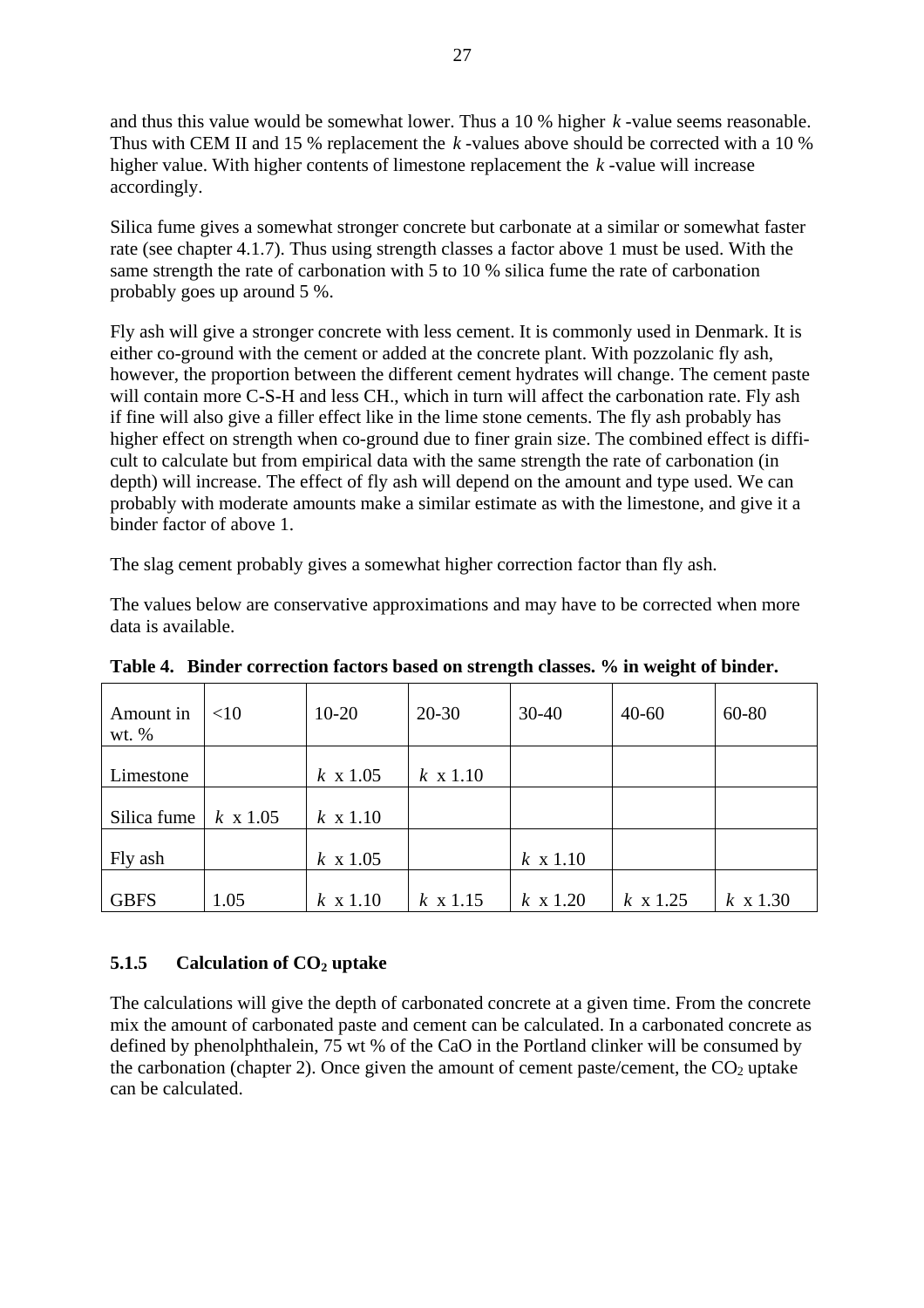<span id="page-28-0"></span> $CO_2$  uptake  $=a = 0.75 \times C \times CaO \times \frac{M_{CO2}}{M_{CO}} (kg/m^3)$ *CaO*  $= 0.75 \times C \times CaO \times \frac{m_{CO}}{100}$ 

0.75 amount of CaO carbonated (Chapter 2)

 $C =$  Amount of Portland cement in concrete per m<sup>3</sup>

 $CaO =$  amount of  $CaO$  in cement (wt-%).

M= molar weight of oxide

This calculation will give the  $CO<sub>2</sub>$  uptake.

### **5.2** Example; Calculation of the CO<sub>2</sub> uptake of a house

Houses/buildings consume most cement/concrete and most of the concrete is of a similar quality. In each Nordic county one type of cement or binder combination is normally used for houses. Today in Sweden almost all concrete buildings are made with "Byggcement", which is a CEM II with limestone filler. Earlier a CEM I cement was used. The concrete quality is normally around C25-C30. For this strength quality around 300 kg cement per  $m<sup>3</sup>$  of concrete is used. We can also assume a Nordic outdoor climate and a normal indoor climate at around 20-25 ºC. Indoor climate is assumed to be dry while outdoor climate is either wet or semi-dry sheltered. There are climatic variations over the year but an average speed of carbonation from existing structures in Nordic climate has to be used. (See below)

Given this and the amount of cement used for house construction we need exposure areas divided into different environments. The local microenvironment for each detail will be impossible to calculate but it can be divided in general groups with a similar environment. The division below is a suggestion and other ways of subdividing the material is possible. Some areas of use may be too small and can be neglected.

A similar division and calculation have to be performed on all types of concrete.

Example for 1  $m<sup>3</sup>$  of concrete used for buildings

- 1. Ground foundation; a % gives a surface of  $a_1$  m<sup>2</sup>.
- 2. Floors structures; b % gives a surface of  $b_1$  m<sup>2</sup>. Top of ground foundation is also a floor.
- 3. Walls indoor; c % gives a surface of  $c_1 m^2$
- 4. Staircases; d % gives a surface of  $d_1 m^2$ .
- 5. Walls outdoor; e % gives a surface of  $e_1$  m<sup>2</sup>.
- 6. Balconies; f % gives a surface of  $f_1$  m<sup>2</sup>
- 7. Other; g % gives a surface of  $g_1 m^2$

 $a+b+c+d+e+f+g=1$  m<sup>3</sup> concrete.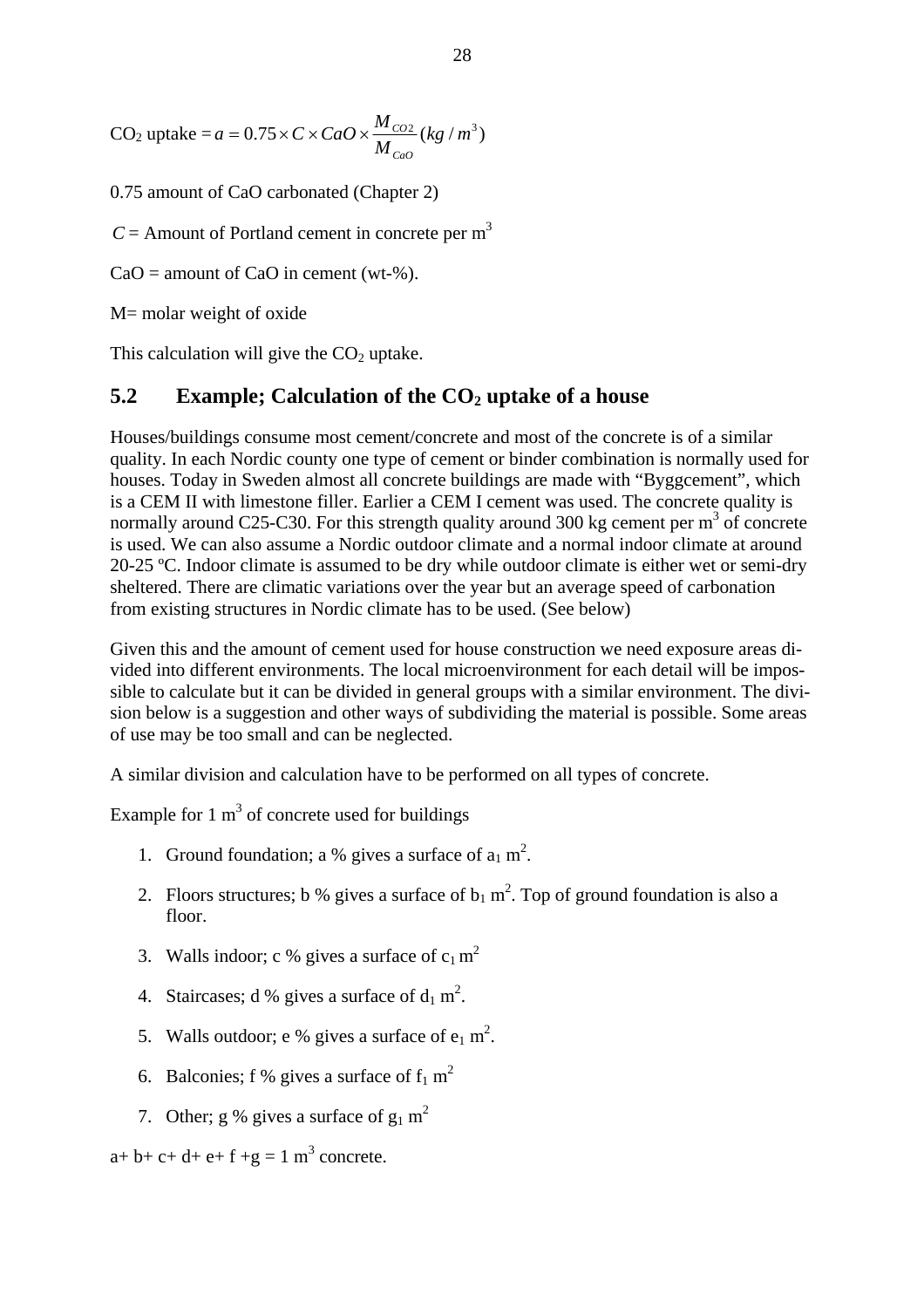To be able to do this an average value of how thick the different details are must be estimated.

Carbonation is a surface phenomenon. Thus the amount of concrete must be recalculated to exposed surface for the specific details.

 $a_1 + b_1 + c_1 + d_1 + e_1 + f_1 + g_1 = x m^2$  exposure surface

The different surfaces must be linked to a specific environment, exposure class.

There are fours main exposure classes for a concrete house. The carbonation rates  $(k$ -value) comes from chapter 5.1. It is assumed that CEM II/L cement (byggcement with 15 % limestone gives a correction factor of around 1.05) is used, the concrete strength is around 30 MPa and correction is made for cover. Basic  $\kappa$ -values from Table 2, surface protection values from Table 3 and binder correction values from Table 4

| 1. Indoor (fast carbonation)                                                                       | k -value $\approx 6 \times 0.7 \times 1.05$ mm/ $\sqrt{yr}$   |
|----------------------------------------------------------------------------------------------------|---------------------------------------------------------------|
| 2. Outdoor sheltered (medium fast carbonation) $k$ -value $\approx$ 4 x 0.9 x 1.05 mm/ $\sqrt{yr}$ |                                                               |
| 3. Outdoor exposed (slow carbonation)                                                              | k -value $\approx 1.5 \times 0.9 \times 1.05$ mm/ $\sqrt{yr}$ |
| 4. In ground (slow carbonation)                                                                    | k -value $\approx 1.05 \times 1.0 \times 1.0$ mm/ $\sqrt{yr}$ |

If we look at the different concrete details a subdivision may be

|             | 1. Ground foundation      | 50 % in ground and 50 % indoor floor |
|-------------|---------------------------|--------------------------------------|
| $2^{\circ}$ | Floor                     | 100 % indoors                        |
|             | 3. Walls indoor           | 100 % indoors                        |
|             | 4. Staircases             | 80 % indoor 20 % sheltered           |
|             | 5. Walls outdoors.        | 50 % is exposed and 50 % indoor      |
|             | 6. Balconies.             | 50 % sheltered 50 % exposed          |
|             | 7. Others, roof tiles etc | 50 % exposed 50 % sheltered          |

From area and exposure class and time we can calculate the volume of concrete carbonated.

The amount of concrete carbonated CaO=  $(k_1a_1 + k_2b_1 + k_3c_1 + k_4d_1 + k_5e_1 + k_6f_1 + k_7g_1)$   $\sqrt{t}$ . The amount of CaO will consume an equivalent molar amount of  $CO<sub>2</sub>$ . Some of the concrete details are exposed to different environment. Thus an average  $k_i$  value based on the % expose class of each detail must be estimated. It can also be divided in % exposure surface but the result will be the same.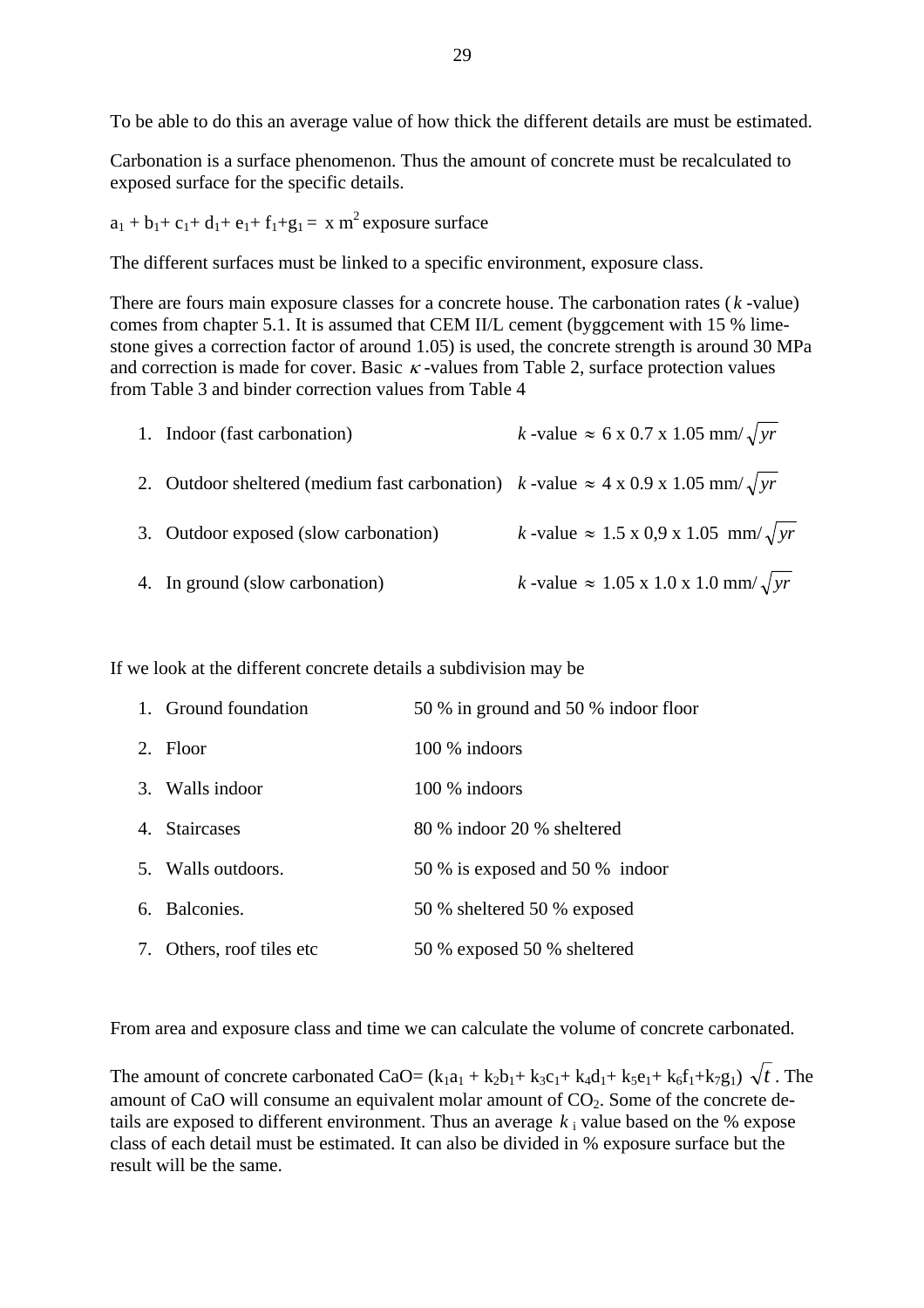<span id="page-30-0"></span>The calculation will give the amount of carbonated concrete at a given time. From the concrete mix, the amount of carbonated paste and cement can be calculated. In a carbonated concrete as defined by phenolphthalein 75 wt % of the CaO in the Portland clinker will be consumed by the carbonation (chapter 2). Thus given the amount of cement paste/cement, the  $CO<sub>2</sub>$  uptake can be calculated according to the formula in chapter 5.1.5

This calculation will give that with an age of 50 to 100 years between 32 and 60 mm will be carbonated in indoor climate with a  $k$ -value of 4.6. However, even with a higher carbonation rate a substantial amount of uncarbonated concrete will remain.

If we also consider that some details will carbonate slower and that most concrete buildings will not last more than 100 years a substantial amount of uncarbonated concrete will demolished and much of the carbonation will occur after demolition.

Similar types of calculation can be made from the other types of concrete structures and products. We mainly need area of exposed surfaces, *k*-values adjusted for microclimates and time.

### **5.3** Examples; Calculation of CO<sub>2</sub> uptake for details.

#### **5.3.1 Element exposures**

To do this type of calculation we must first identify the different details of the elements, the type of concrete used in them, the concrete surface and the exposure environment for the considered structural detail.

|   | Type of detail            | Exposure              | <b>Exposure comments</b>                                                             |
|---|---------------------------|-----------------------|--------------------------------------------------------------------------------------|
|   |                           |                       |                                                                                      |
|   | Pavements                 | Exposed/buried        | Half is buried and half exposed to<br>outdoor climate.                               |
|   | <b>Blocks</b>             | Exposed/buried/indoor | Depends on use of blocks. Walls of<br>blocks can be treated like façade<br>elements. |
|   | Elements                  | Indoor                | Elements will be paint covered.                                                      |
|   | Façade elements           | Outdoor/indoor        | Half of the façades will be indoors.<br>The outdoor ones will be sheltered           |
| ٠ | Slabs, hollow core Indoor |                       | The holes will also be indoors. Surfaces<br>covered or pained.                       |
| ٠ | Slabs, massive            | Indoor                | Surfaces covered or painted                                                          |
| ٠ | Slabs on ground           | Indoor/buried         | Half in ground half will be floor with<br>cover                                      |
|   | Pipes                     | <b>Burried</b>        | Can be carbonated on the inside,<br>depends on use.                                  |
|   | <b>Tiles</b>              | Outdoor               | Half is exposed and half is sheltered                                                |
|   | Columns/beam              | Outdoor/indoor        | Part of the outdoor ones like in garages<br>will be sheltered.                       |
| ٠ | <b>Bridges</b>            | Outdoor               | Half exposed and half sheltered.                                                     |
|   | Marine structures         | Outdoor/wet           | Most of the surfaces are in<br>exposed outdoor environment                           |
|   | Dams                      | Outdoor/wet           | Massive structures with small<br>surfaces                                            |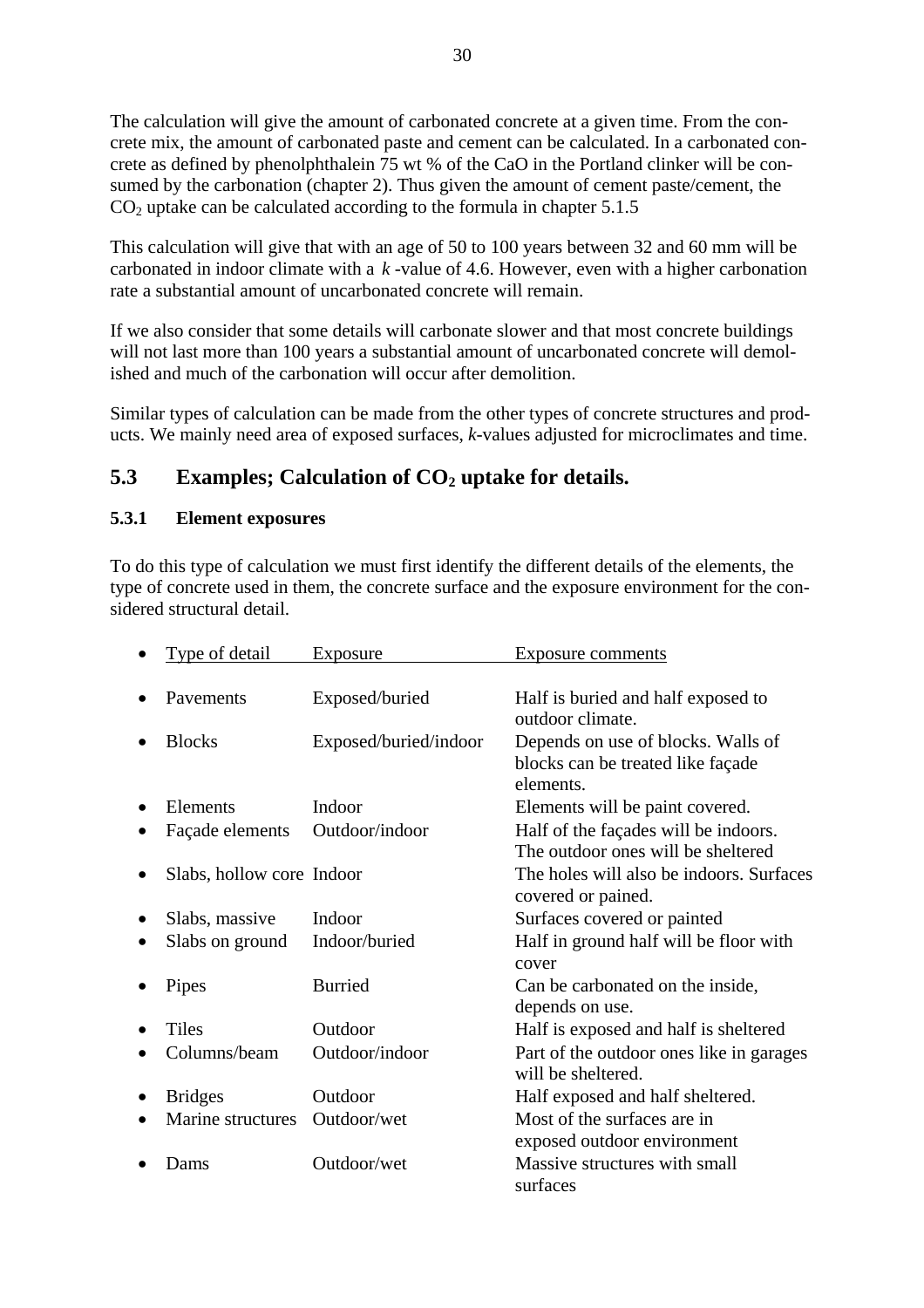<span id="page-31-0"></span>When the data above are identified, the carbonation rate of the considered element detail, for a certain time period, can be calculated. This, however, demands that we know average values of surface, surface environment, strength class, type of binder etc.

In-situ cast and precasted concrete will be the same and if there is a difference this will be adjusted for strength class and binder type. Likewise, the type of concrete pavements must be identified. Whether they are concrete roads or concrete block pavements must be specified. For the infrastructure concrete the amount used in bridges, harbours, etc must be identified. The material must first be split up into different types of concrete elements and details and then put together again to get an average value for the different major areas of use. Following this it has to be split up into types of cement, strength class etc for the different years in the past and an evaluation of what might happen in the future. How this is done depends on what type of statistics are available.

#### **5.3.2 Examples of CO2 uptake for different elements are given below**

#### **Hollow core slab**

| $\bullet$ Slabs                                | Hollow core. Made today                                                      |
|------------------------------------------------|------------------------------------------------------------------------------|
| • Thickness                                    | $300 \text{ mm}$                                                             |
| • Surface/m <sup>3</sup> concrete =            | Outer surface = $6.6 \text{ m}^2$ inner surface 3 m <sup>2</sup> (the holes) |
| • Environment                                  | Indoor                                                                       |
| $\bullet$ Strength class                       | C <sub>30</sub>                                                              |
| • Environment                                  | Indoor                                                                       |
| • Cement CEM II/L                              | 360 kg (15 % L)                                                              |
| $\sim$ A mount of num Doutland comput $206$ kg |                                                                              |

• Amount of pure Portland cement 306 kg

A C30 indoor concrete has a k-value of 6 mm  $\sqrt{year}$ . The holes have naked concrete, while the upper surface probably is covered by some type of floor cover. The lower side (roof) is probably painted. The floor cover lowers the *k* -value significantly and the paint somewhat. On an average we can assume a decrease in the  $k$ -value of 30 %, i.e.  $k$ -value will be 4.2 instead of 6. The CEM II/L carbonates somewhat faster and must be given a correction factor of around 1.1. i.e. the  $k$ -value will be 4.6. With this  $k$ -value the concrete will carbonate to a depth of 32 mm in 50 years. With an exposure area of 9.6 m<sup>2</sup> 0.31 m<sup>3</sup> of the original m<sup>3</sup> concrete will have carbonated. This concrete contains 95 kg of pure Portland cement. A normal pure Portland cement contains around 65 wt% CaO. If we assume that 75 % of the CaO in the cement has carbonated 46 kg of the CaO has been converted to  $CaCO<sub>3</sub>$  (see Chapter 5.1.5). From this the amount of  $CO<sub>2</sub>$  uptake can be calculated.

#### **Cast in situ floor**

| $\bullet$ | Floor                                     | Massive concrete     |
|-----------|-------------------------------------------|----------------------|
|           | • Environment                             | Indoor               |
|           | • Thickness                               | 150 mm               |
|           | $\bullet$ Surface/m <sup>3</sup> concrete | $13.2 \text{ m}^2$   |
|           | • Environment                             | indoor               |
|           | $\bullet$ Strength class                  | C <sub>30</sub>      |
|           | • Binder amount                           | $350 \text{ kg/m}^3$ |
| $\bullet$ | Binder type                               | CEM II/L (15 % L)    |
|           | • Amount of Portland cement               | 298                  |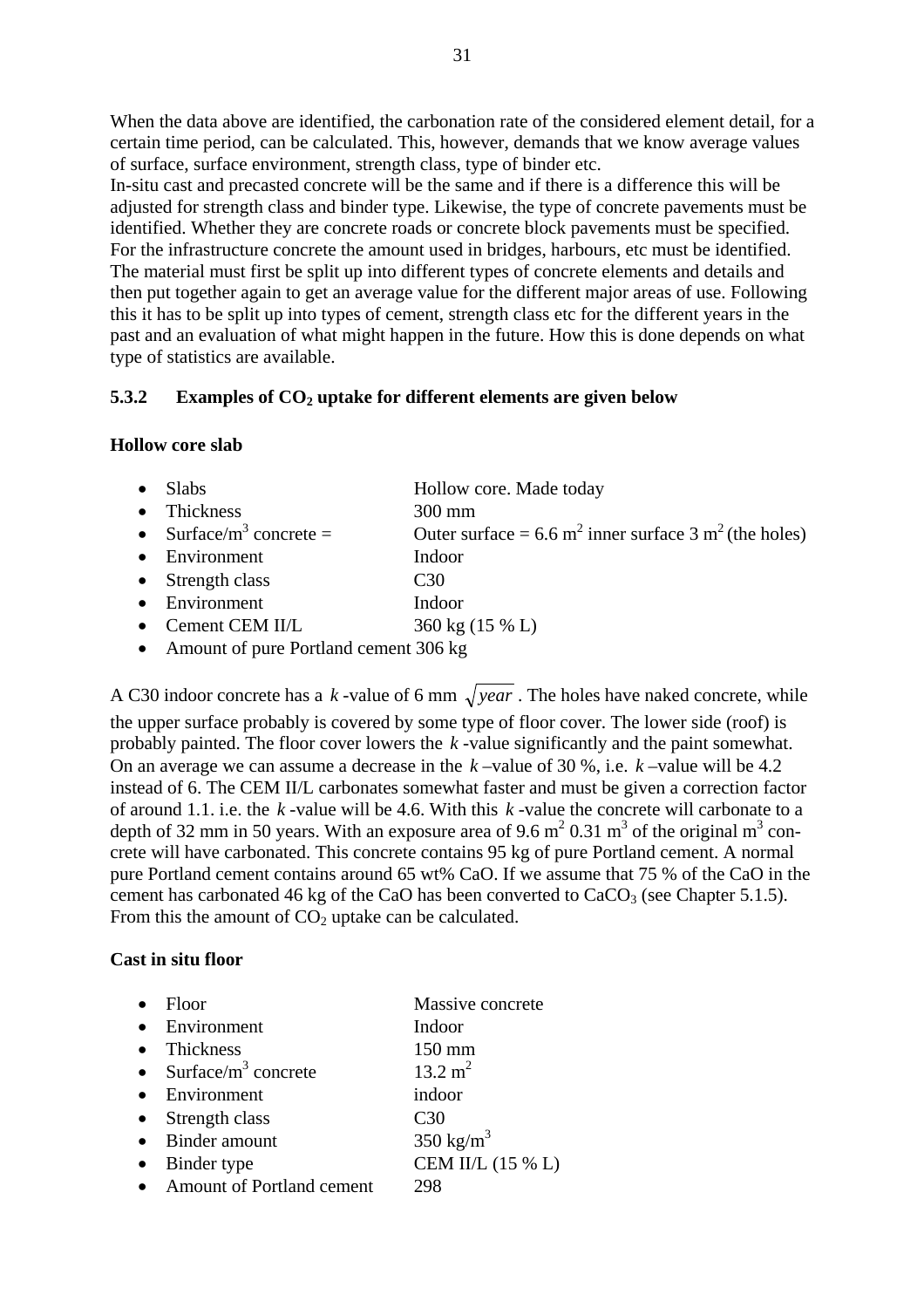A massive floor is similar to a hollow core slab, but we do not have to consider the holes. A C30 indoor concrete have a k-value of 6 mm  $\sqrt{year}$ . Most of the walls will be covered either by wall paper or paint. On an average we can assume a decrease in the  $k$ -value of 30 %, i.e. the real *k* –value will be 4.2. This value is based on CEM I and CEM II/L will give around 10 % higher  $k$ -value, i.e. 4.6. In 50 years around 32 mm will be carbonated. This will be equivalent to 0.43  $m^3$  concrete. The carbonated concrete contained 150 kg CEM II/L which is equivalent to 128 kg CEM I (15 % limestone). This concrete contains around 83 kg CaO (65 % of clinker). From this the  $CO<sub>2</sub>$  uptake can be calculated.

#### **Facade elements**

|           | Facade elements                  | Massive concrete cast today |
|-----------|----------------------------------|-----------------------------|
|           | Environment                      | Half outdoor/half indoor    |
|           | Thickness                        | $200 \text{ mm}$            |
|           | • Surface/ $m^3$ concrete        | $10 \text{ m}^2$            |
| $\bullet$ | Strength class                   | C30                         |
|           | Binder amount                    | $350 \text{ kg}$            |
|           | Binder type                      | CEM II/L (15 % L)           |
|           | <b>Amount of Portland cement</b> | $298 \text{ kg}$            |

A C30 indoor concrete has a  $k$ -value of 6 mm that with a paint/wall paper correction and CEM IL/L correction gives around 4.6 mm  $\sqrt{year}$  . A C30 outdoor concrete will have a  $k$ value of between 1.5 and 4 mm  $\sqrt{year}$  depending o the degree of shelter. We can assume an average value of 2.5 mm. This has to be corrected for the possibility of painting. We can assume a reduction of 10 % due to painting. This would give a *k*-value of 2.25 mm  $\sqrt{year}$ . With corrections for CEM II/L this gives a *k*-value of 2.47 mm  $\sqrt{year}$ . This means that during 50 years 5 m<sup>2</sup> of concrete will have carbonated to a depth of 17 mm while 5 m<sup>2</sup> will have carbonated to a depth of 32 mm. In total 24.5 % of the concrete will have carbonated. This will result in 47 kg of carbonated CaO.

Data from this type of calculation must be put together to groups given by the statistical material available.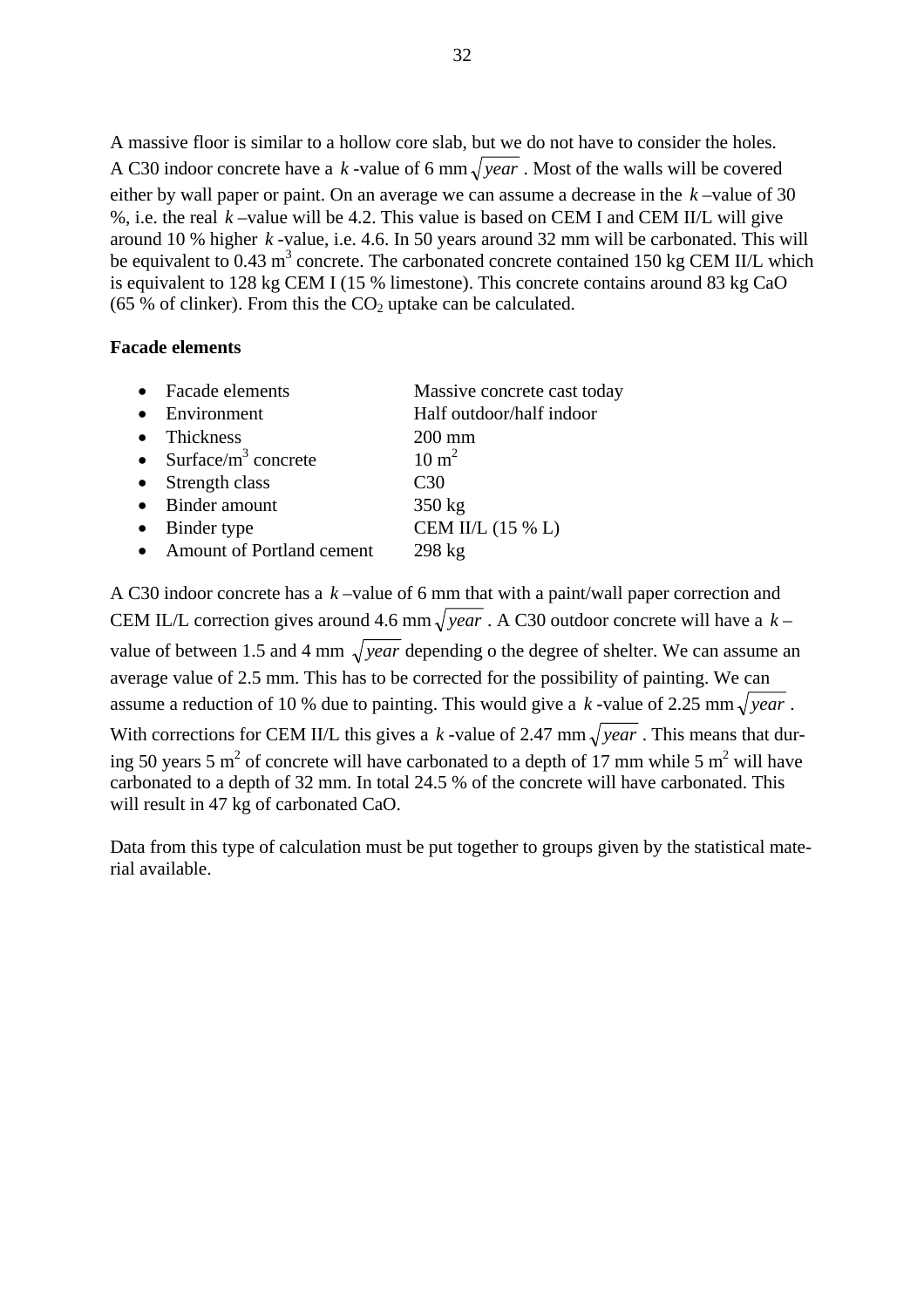## <span id="page-33-0"></span>**6 Discussion**

With enough time all concrete structures will carbonate. The CaO of the blast furnace slag and fly ash will also carbonate. With knowledge of types of concrete produced over time and the types of structures this concrete was used in it is possible to make a calculation but the carbonation and  $CO<sub>2</sub>$  uptake must be put in a time perspective. To be able to calculate the  $CO<sub>2</sub>$ uptake we must make some assumptions. Demolition is one of the most important.

1 Concrete structures will be demolished after a service life of between 50 and 100 years. Houses on an average will last for more than 50 years and infrastructure concrete more than 75 years. In the future, the life-time of infrastructure concrete in particular will presumably be longer. An average age of 75 years for houses and 100 years for most infrastructure elements is suggested.

Fifty to one hundred years after construction the carbonation process will be very slow as the speed of carbonation diminishes with the square root of time. Additional uptake from undamaged surfaces after 50-100 years can almost be neglected.

2 After being demolished the concrete will be crushed and the crushed concrete will be subjected to atmospheric conditions. After demolition and crushing most of the concrete will, if subjected to air, probably carbonate within 10 years.

This will result in most of the cement paste becoming be carbonated in 100-150 years.

If we want to find out the  $CO<sub>2</sub>$  uptake tomorrow and in the future we must consider both older structures as well as structures built today. For the buildings built today we have good data from production and requirement. For older structures we must examine records to find out about areas of use and type of cement. In the future we can expect a higher rate of carbonation due to the global increase in partial pressure of  $CO<sub>2</sub>$ .

The carbonation rate depends on the environment. It will be impossible to find the precise microenvironment for each concrete surface. Thus the surfaces have to be divided in broad groups. Indoor, outdoor sheltered, outdoor, underground and wet submerged are probably the most common types of environment/surfaces and data for these types must be established. The way the material is classified and the analyses performed will depend on the available statistics.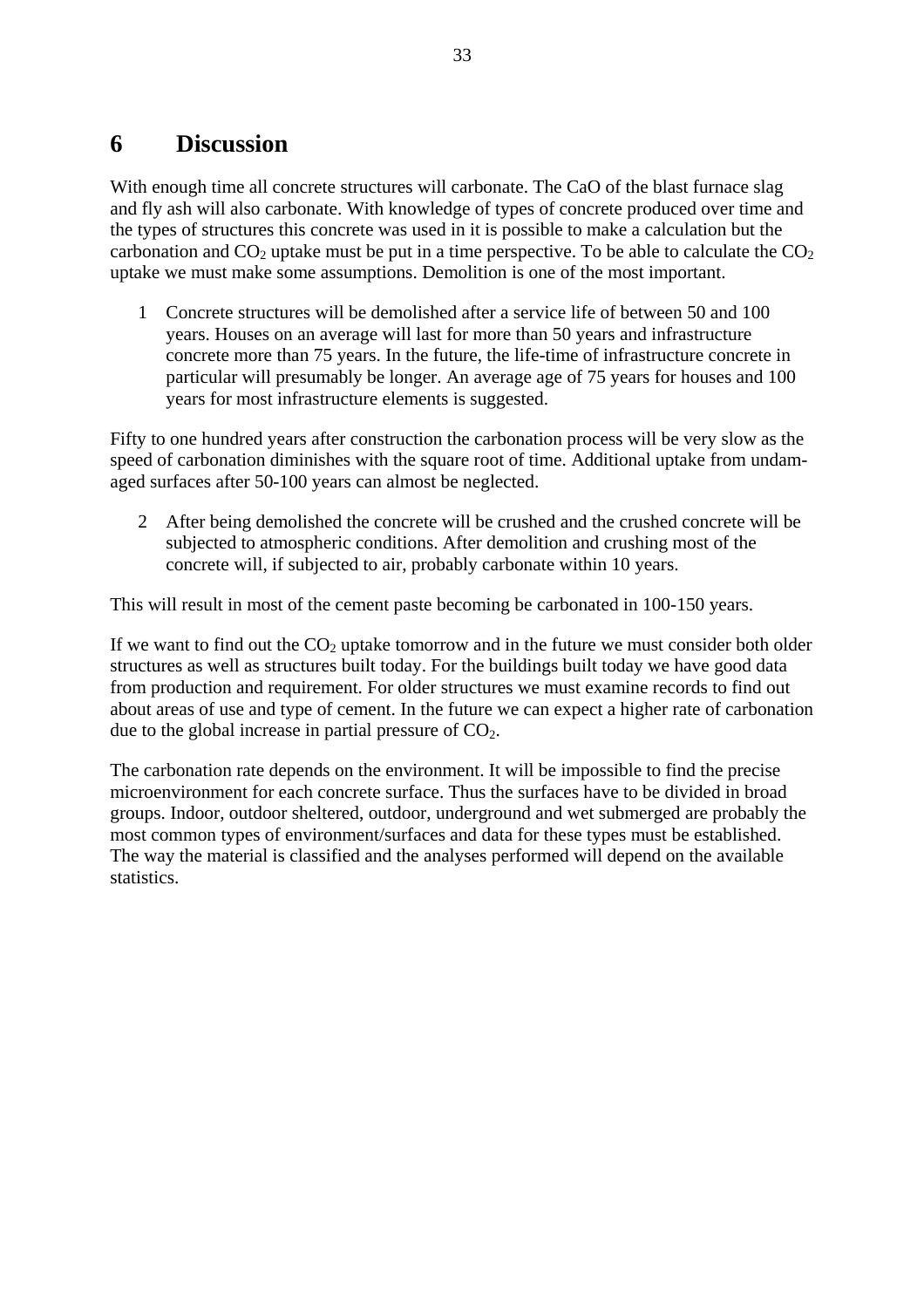<span id="page-34-0"></span>It is possible to calculate the amount of  $CO<sub>2</sub>$ -uptake but considerable knowledge is required.

- 1. Time frame for calculation
- 2. Use of concrete over time
- 3. End uses of concrete in different types of structures and cement based products
- 4. Amount of concrete/cement used in the different end uses.
- 5. Surface area of the different products and structure details related to amount of concrete/cement.
- 6. Exposure environments for the different surfaces
- 7. Speed of carbonation  $(k value)$  for different concrete qualities, concrete with different types of cement and in different environments. The values suggested must be adjusted when more data are available.

If data for all of these parameters are available an accurate analysis of depth of carbonation can be calculated and put into a time frame. It will, however, be impossible to obtain accurate statistics and data that cover all types of concrete constructions and concrete materials. Simplifications and assumptions must be made. Firstly, however, the time frame for calculations must be decided.

Basic assumptions for calculation;

- 1. The  $CO<sub>2</sub>$  uptake today from older concrete structures
- 2. The  $CO<sub>2</sub>$  uptake from one year of cement production in a 20, 50, 100 and 150 years perspective

Major cement/concrete areas of consumption

- 1. Houses
- 2. Infrastructure
- 3. Pavements
- 4. Others

The types above will include x % of the cement consumption. Since all concrete elements and products can not be covered, the most important areas must be identified and the calculations must be based on the areas with a general estimate regarding the other products. From statistics we must find how much of the cement/concrete that goes to the different applications and based on the available statistics the material must be grouped. The available data will probably be in broad groups not aimed for this type of calculation. Thus the material must be split up into relevant categories and then compiled into groups in order to obtain statistics. This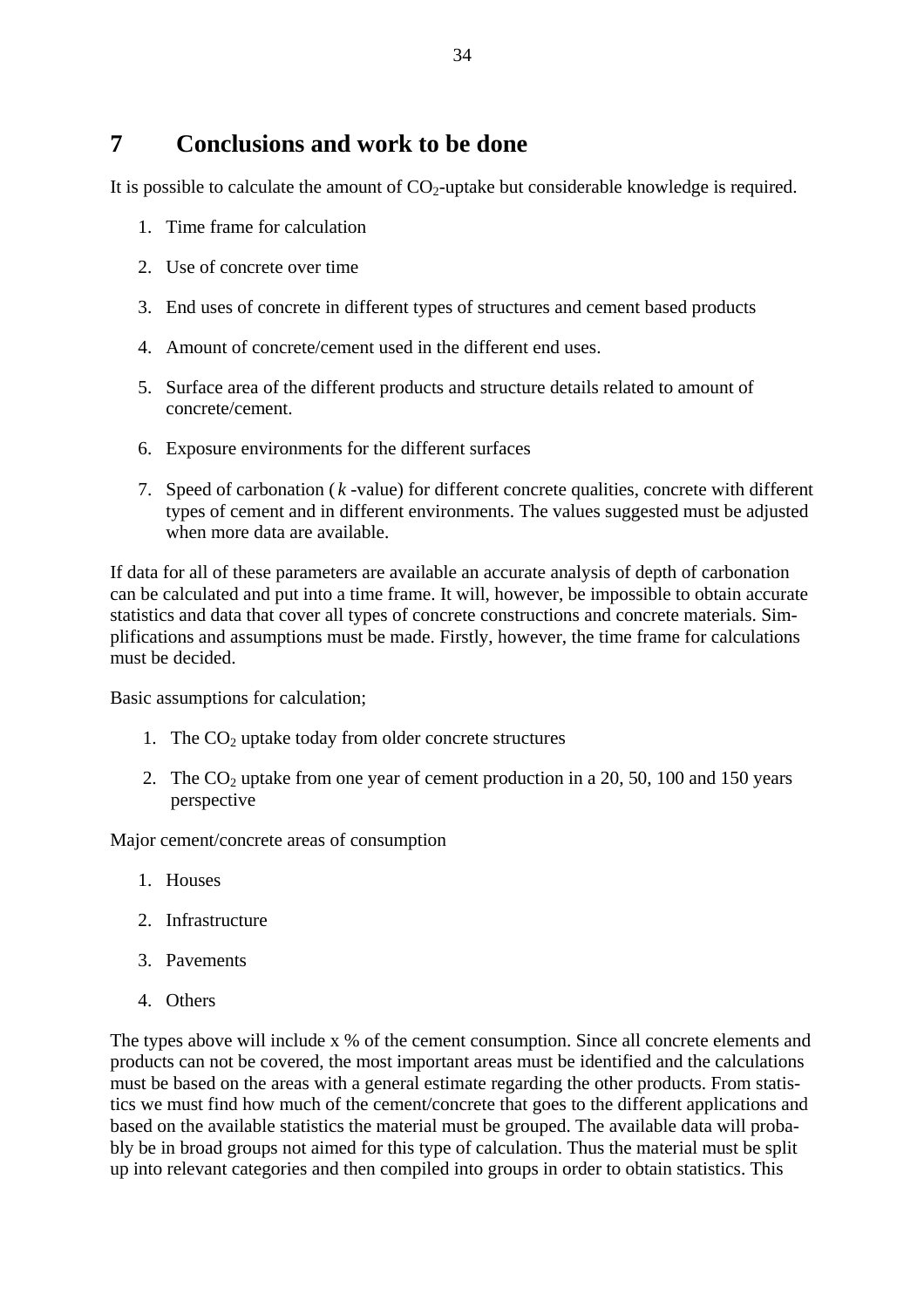means that we have to go into specific structure elements and details and make assumptions based on them.

We have to assume a specific concrete quality for the different applications. For the past we can assume a similar or lower quality. For long term calculations we probably also have to take future increases in  $CO<sub>2</sub>$  content in air into account.

The data on carbonation rates are either related to water/binder ratio or strength. Strength data are the most convenient to use. Using strength data we do not have to consider different types of pure Portland cement, but we must make correction factors for different types of blended binders. Moreover, the available data on carbonation rates comes from "naked" concrete. Correction factors must be given for different types of surface treatments and cover. The data available for surface treatments and cover are inadequate. Therefore a study needs to be conducted in this area.

The calculation results will show that after 50 to100 years much of the concrete is uncarbonated. The rate of carbonation will be very low after 30-40 years. Thus a major  $CO<sub>2</sub>$  uptake will take place when the concrete structures are demolished. Thus end use of demolished concrete, the degree of fragmentation and the environment where the demolished concrete is placed are of vital importance. Data needed are:

- Defined time frame for calculation of  $CO<sub>2</sub>$  uptake.
- Major areas of consumption.
- Major types of cement for the different areas of consumption.
- Estimation of area of exposure for different elements of concrete structures.
- Better data on the effect of cover and painting on concrete surfaces.
- Time before demolition of concrete constructions and products.
- End use of demolished concrete and environment end use of demolished concrete.
- More accurate data are also needed on the amount of remaining Ca ions in the silica gel. This can easily be determined by SEM/EDAX on different carbonated concretes.
- More accurate date on time between demolition, crushing and final use.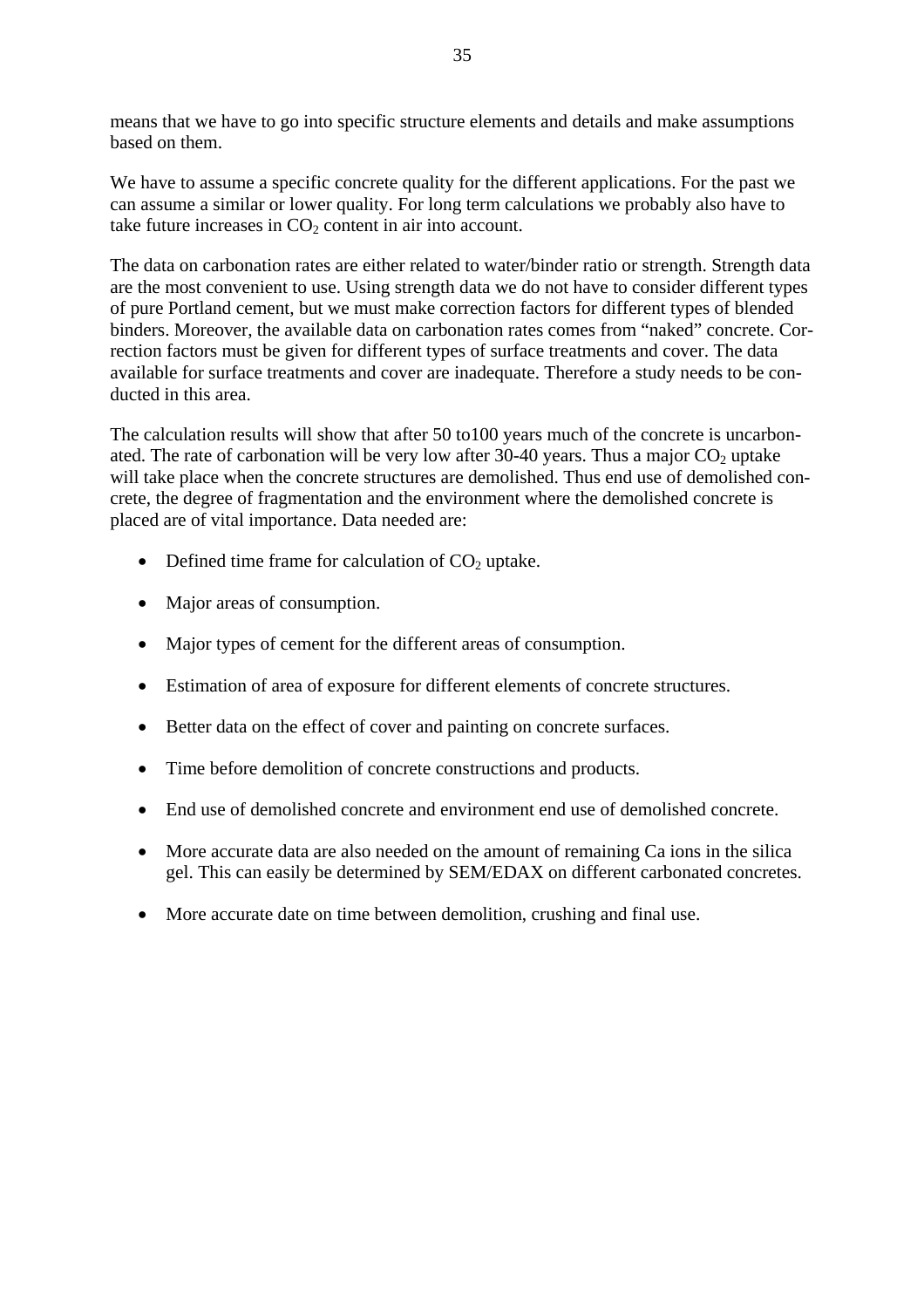### <span id="page-36-0"></span>**8 References**

Ali, A., Dunster), A., Durability of reinforced concrete -effects of concrete composition and curing on carbonation under different exposue conditions. BRE-report, Garston UK 1998.

Bary, B., Sellier, A., Coupled-carbon dioxide-calcium transfer model for carbonation of concrete. Cem. Concr. Res. 34, pp 1859-1872, 2004.

Böhm, M., Kropp, J., Muntean, A., A two-reaction-zones moving-interface model for predicting Ca(OH)2 carbonation in concrete, Zentrum fur Technomathematics, Fachbereich 3- Mathematics and Information, Report 03-04, Universität von Bremen, 2003.

Chen, J.J., Thomas, J.J., Taylor, H.W.F., Jennings, H.M., Solubility and structure of calcium silicate hydrate, Cem. Conc. Res. Vol 34, pp 1499-1521, 2004.

Currie, R. J., Carbonation depth in structural-quality concrete, BRE report, Garston, UK 1986

Gabrilová, A., Havlica, J., Sahu, S., Stability of calciumaluminate hydrates in water solution with different pH, Cem. Conc. Res., 21, 1023-1027, 1991.

Hedenblad, G., Moisture permeability for mature concrete. Report TVBM-1044, Division of building materials, Lund Institute of Technology, Lund Sweden, 1993.

Häkkinen, T., Influence of high slag contents on the basic mechanical properties and carbonation of concrete. VTT publications No141, Espoo, Finland, 1993.

Fukushima, T., Theoretical investigation on the influence of various factors on carbonation of concrete, Building research Institute (Japan), BRI Research Paper No 127 (ISSN 0453-4972), Japan, 1988.

Kropp, J., Karbonatisierung und Transportvorgänge in Zementstaein, Dissertation Universität Karlsruhe, Karlsruhe, Germany 1983.

Lagerblad B., Ghonei, G., Deterioration of transmission line foundations in Abu Dhabi -Life Time prediction of concrete in hot and arid climate, Proceedings, 7<sup>th</sup> International Conference, Concrete in Hot & Arid Clima, 15 pp, 13-15 October, 2003, Bahrain, 2003

Lagerblad, B., Leaching performance of concrete based on samples from old concrete constructions, SKB TR-01-27, Report series of Swedish Nuclear Fuel and Waste Management CO, Stockholm, Sweden, 2001

Lagerblad, B., Leaching performance of concrete based on studies of old submerged concrete., Proceedings, Sixth CanMet/ACI Intrnational conference on durability of Concrete, Thessaloniki, Greece 2003. Supplementary papers , pp 195-211,

Lagerblad, B., Jennings, H.M., Chen, J.J Modification of cement paste with silica fume-A NMR Study, Proceedings 1<sup>st</sup> International Symposium on Nanotechnology in Construction, Paisly june 2003, The Royal Society of Chemistry (RSC). Special publication No 292, 2004. pp 123-135 2004.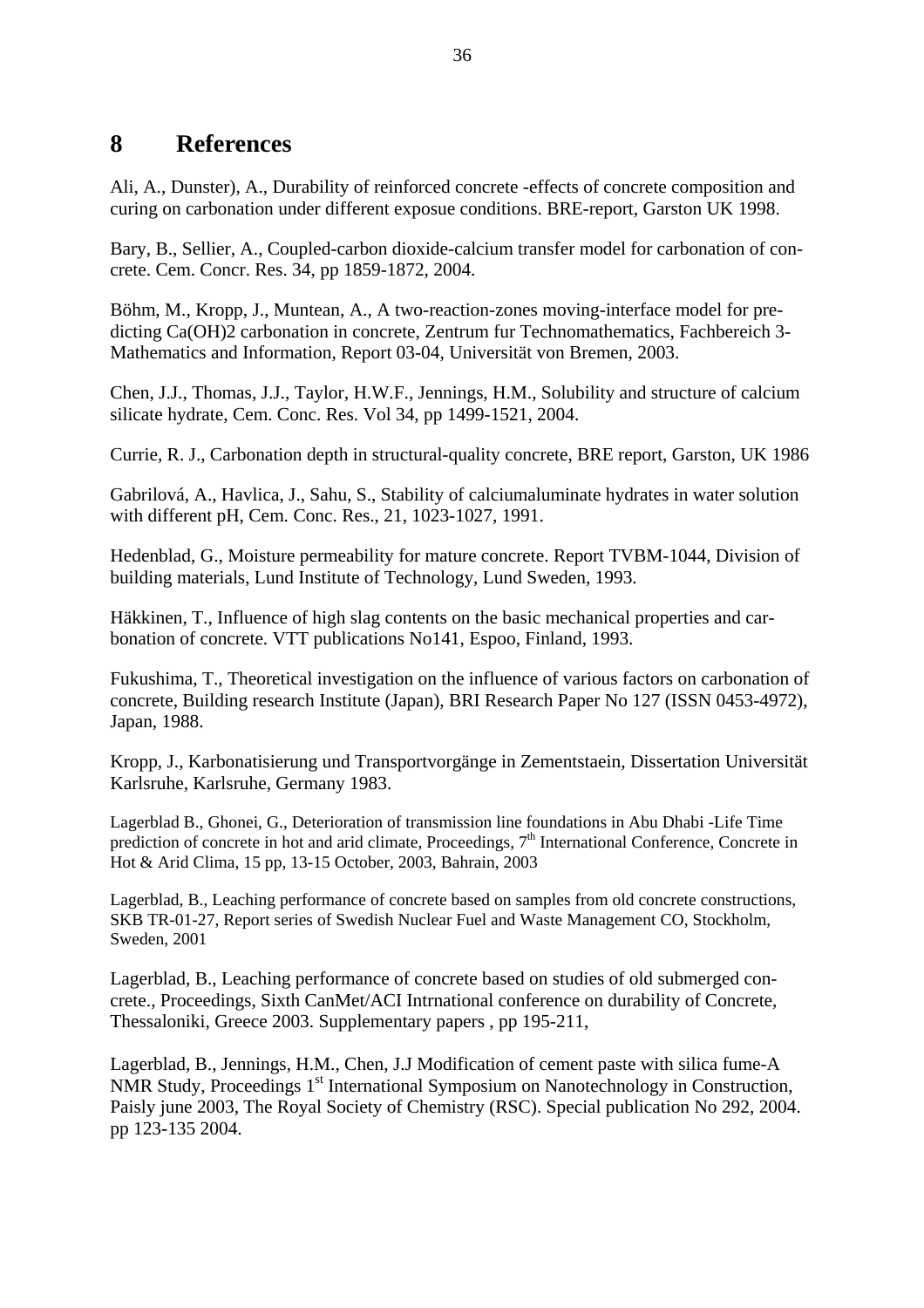Liang, M. T., Qu, W-J., Liao, Y.S., A study of carbonation in concrete structures at existing cracks, Journ. Chinese Inst. of Eng. Vol 23, No 2, pp 143-153, 2000.

Maage, M., & Skjölsvold, Karonatisering av betong med och utan silikastöv, FCB-rapport, STF65 A83090, Trondheim, Norge, 1983.

Matthews, J., Carbonation of ten years old concretes with and without PFA, Proc AshTech 1984.

Meland, I. & Trätteberg, A., Karbonatisering i sement med slagg eller silikastöv, FCB Rapport, STF65 A81033, Trondheim, Norge, 1981.

Meland, I., Karbonatisering i flygaskecement og standard portland sement med og utan silika, SINTEF Rapport, STF A85049., Trondheim, Norge,1985.

Meyer, Wierig, Husman, Karbonatisierung von Schwerbeton , Deuther Ausschus fur Stahlbetong, Heft 182, Berlin, 1967.

Nagataki, S., Ohga, H., Kim, E., Effect of curing conditions on carbonation and corrosion in fly ash concrete, ACI SP-91 Madrid, Proc 1986 V1 521-540, 1986.

New approach to durability design. An example of carbonation induced corrosion.,CEB, Bull 238, Lausanne Switzerland, may 1997.

Parrot, L.J., A reveiw of carbonation in reinforced concrete, A rewiev carried out by C&CA under a BRE contact. July 1987,

Richardsson, M.G., Carbonation of reinforced concrete-Its causes and management. CITIS LTD, Dublin, London & New York, 1988

Stark, J., Ludwig, H-M., Freeze-thaw-deiceing salt resistance of concrete containing cement rich in granulated blast furnace slag. ACI Materials Journal, vol 94. No 1. 1997.

Stronach,S.A., Glasser, F.P., Modelling of the impact of abundant geochemical components on the phase stability and solubility of the CaO-SiO2-H2O system at 25 ºC, Advances in Cement Research, Vol 9, No 36, 167-181, 1997.

The influence of cement content on the performance of concrete, Discussion Document, The Concrete Society, UK, 1999.

Tuutti, K., Corrosion of steel in concrete. CBI research 4:82 CBI, Stockholm, Sweden 1982.

Utgenant P., The influence of ageing on the salt-frost resistance of concrete. PhD thesis Lund

Univeristy of Technology,. Div. of Building materials, Report TVBM-1021, 2004.

Wierig, H.-J, Long-time studies on the carbonation under normal outdoor exposure. Proceedings of RILEM seminar on the durability of concrete structures under normal outdoor exposure, Hannover, Germany, March 1984.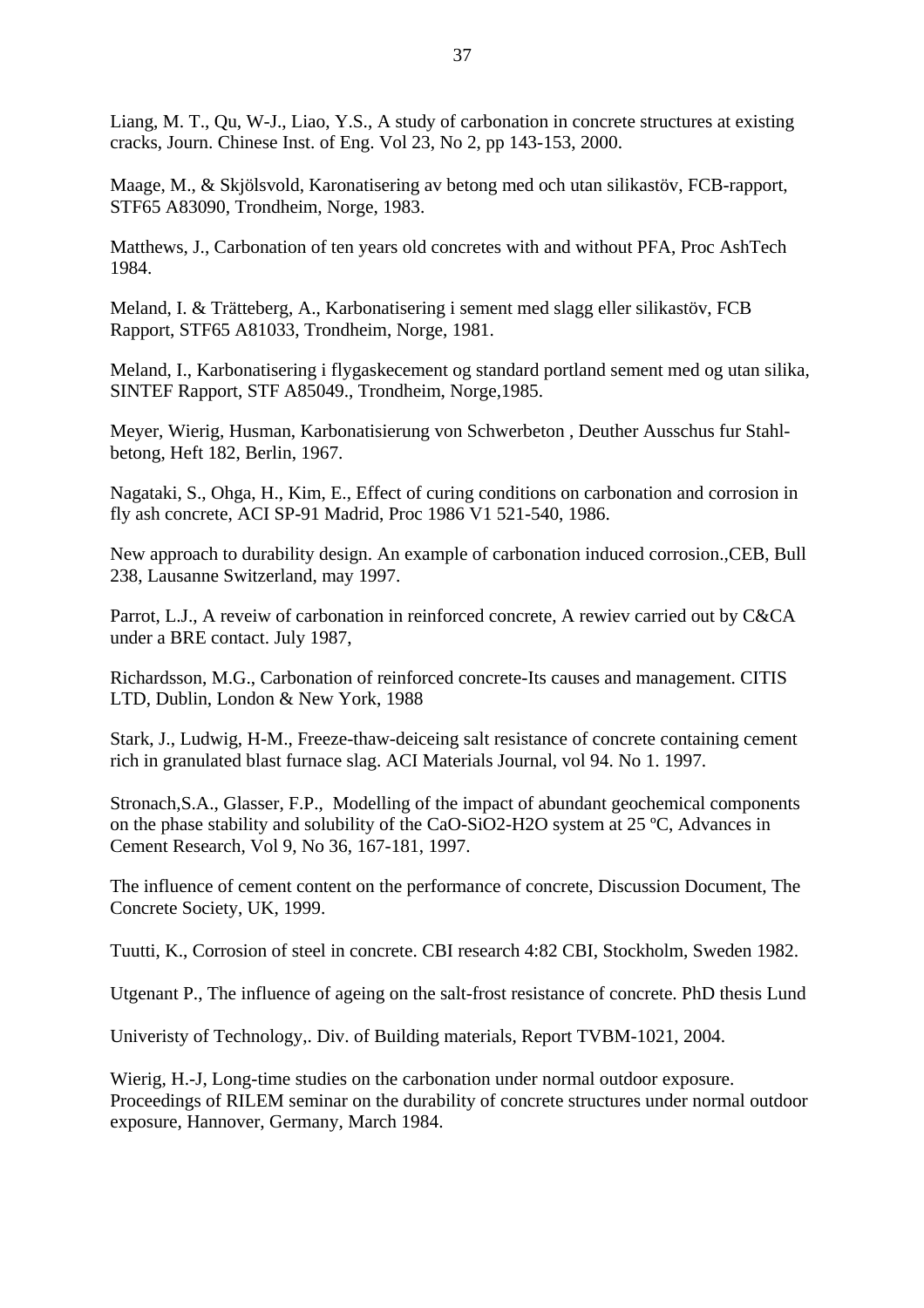# <span id="page-38-0"></span>**Appendix 1. Examples of carbonation rates**

The rate of carbonation can be theoretically calculated if we have all the relevant parameters. However, this is not the case. The carbonation rate must be estimated from test samples, from different exposure sites or from measured carbonation depth of existing structures. If we know carbonation rate for a concrete in a specific microenvironment and concrete quality the *k*-value for this specific concrete can be calculated.

Many calculations of carbonation rates have been performed as this is important for reinforcement corrosion and lifetime predictions.

One attempt has been made by CEB (Comité Euro-International du Béton). The work has was organised in CEB Task Group 5.1 and is reported in CEB No 238 (1997). The work aimed at finding means to calculate carbonation induced corrosion to be able to make a durability design. The calculations are based on Fick´s second law to quantify the different variables. The rate of carbonation was used to find out when carbonation reaches reinforcement steel. This is basically the same type of calculation that is needed to calculate  $CO<sub>2</sub>$  uptake over time. The basis of the attempt is to find a value for concrete in a defined climatic condition and then add environmental factors to obtain the depth of carbonation after a certain time. The diffusion coefficient is adjusted by a constant that takes into account curing, micro climatic conditions, temperature. Such accurate values can be estimated for new constructions but in the attempt to calculate backwards from old construction and to be able to calculate a broad spectrum of new element more rough estimates need to be done. In the CEB report data from and Hedenblad (1993), Wierig (1984), Kropp (1983) and unpublished data from "Institut für Bauphysik" in Holzkirchen (Germany) has been used.

Data from Wierig (1984) used in the CEB (1997) report calculates with data of concretes from an exposure site. The well-cured concrete has an effective w/c of 0.80 and the carbonation depth was measured after 16 years. The exposure site was in southern Germany. The climate can be regarded similar to southern Scandinavia but a little high for the northern more cold parts. From these data the *k* value can be calculated (CEB (1997).

| Indoor            | 18.5 mm         | 4.6 mm/ $\sqrt{years}$              |
|-------------------|-----------------|-------------------------------------|
| Outdoor sheltered | $13 \text{ mm}$ | $3.3/\text{mm} \sqrt{\text{years}}$ |
| Outdoor exposed   | 4 mm            | $1.0$ /mm $\sqrt{years}$            |

With data from Holzkirchen according to the CEB report a;

w/c of 0.7 gives

Outdoor sheltered 4,5 mm/ *years*

w/c of 0.6 gives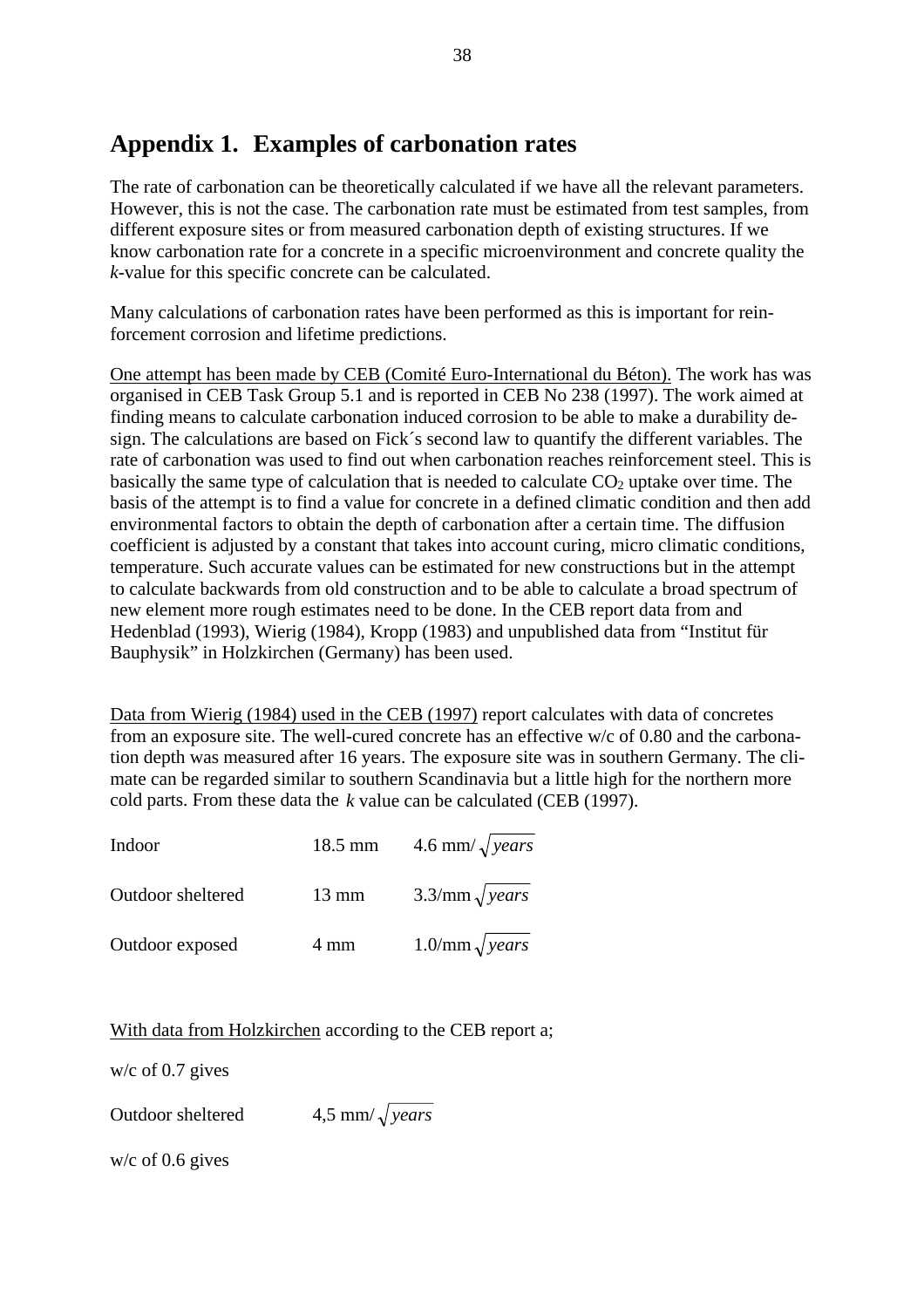| Outdoor sheltered  | 3.1 mm/ $\sqrt{years}$ |
|--------------------|------------------------|
| Outdoor exposed    | 1.7 mm/ $\sqrt{years}$ |
| $w/c$ of 0.5 gives |                        |

Outdoor sheltered 2.0 mm/ $\sqrt{years}$ 

If we compare the carbonation rates presented in Wierig (1984) with that from Holzkirchen, both sites in southern Germany, the w/c 0.8 concrete should carbonate faster than the w/c 0.7 concrete, which is not the case. This shows the large scatter in data due to the many controlling parameters and the difficulty to get an accurate value for carbonation rates.

Currie (1986) examined carbonation depth of several types of concrete elements, in strength classes and in different types of climate. The data is compared with data from other investigations in Great Britain and in Germany. Prefabricated elements with an age of around 35 years give a depth of carbonation of around 10 mm. Most surfaces are classed as outdoor sheltered. The average  $\kappa$ -values were in the range of 1.5-2.5 mm/ $\sqrt{years}$  and we can assume that the strength is more than 35 MPa. If we assume a w/c ratio of around 0.6 this is in accordance with the data from Holzkirchen. The study by Currie (1986) also includes old (54 years) concrete cast cylinders. The concrete can be regarded to show data for uncovered indoor concrete. Concrete with strength of around 40 MPa gives  $\kappa$ -values of around 3 and concrete with a strength of around 30 MPa gives  $\kappa$ -values of around 6. Carbonation measurements on old concrete structures give a large scatter but clear trends.

Tuutti (1982) compared different concrete qualities (w/c) in both outdoor sheltered and unsheltered concrete. The data comes from a combination of laboratory, literature data and cases from the CBI record.



Figure 1. Relationship between carbonation rate and water cement ratio. The data has been taken from figure 23 in Tuutti (1982). It is upper boundary values from a data compilation.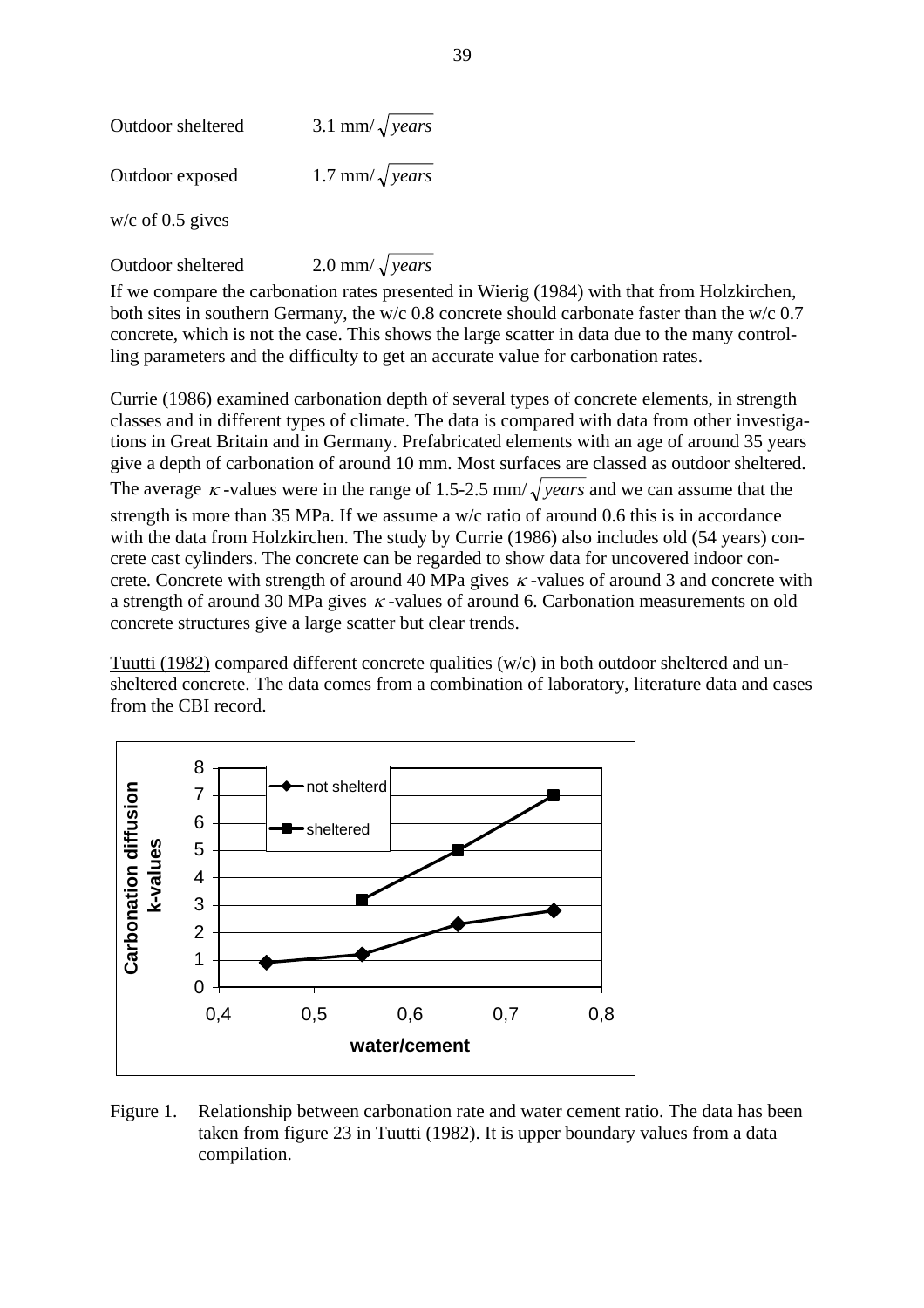Ali and Dunster (1998) in a BRE-report have investigated concretes with similar strength (C30) under different curing and environmental conditions. The results show that the curing regime is important but the climate is more important. The results also show that the carbonation rate goes up when the Portland cement is mixes with fly ash (Pfa) and/or granulated blast furnace slag (GBFS). The influence of GBFS and Pfa seem to be more accentuated in outdoor and laboratory conditions where the capillary system allows more gas transfer. Laboratory conditions can be assumed to be similar to indoor conditions. The data show that, in the laboratory or sheltered outdoors conditions fly ash and slag increases the carbonation rate by between 50 and 60 %. With outdoor exposed no difference can be noticed. The exposure time is, however, short and one can assume that the differences in carbonation rate will go down with time as the slag and fly ash concrete hydrate more slowly.

**Table 1. Carbonation depth of C30 concrete under different environmental conditions and with different types of binder. In the Pfa mix the binder contains 30 % Pfa and in the slag mix the binder contains 50 % GBFS. The data are from Ali and Dunster (1998).** 

|                          | C <sub>30</sub> with pure PC<br>concrete | C <sub>30</sub> concrete with<br>PC and fly ash | C <sub>30</sub> concrete with<br>PC and GBFS |
|--------------------------|------------------------------------------|-------------------------------------------------|----------------------------------------------|
| Lab $20^{\circ}$ 65 % RH | 5.8 mm/ $\sqrt{year}$                    | 9.6                                             | 8.2                                          |
| Outdoor sheltered        | 3.8                                      | 6.2                                             | 6.2                                          |
| Outdoor exposed          | 2.9                                      | 2.4                                             | 2.9                                          |

The data on the increases carbonation rate with blended cements is supported by other data from Meyer, Wierig and Husmann (1967).

A compilation of data of carbonation depth related to time is also presented in Parrot (1987). More data can be found in Richardsson (1988). From this it is obvious that there is a large scatter in the data. General trends can, however, be noticed and they are similar to the ones described above

Fukushima (1988) carried out a theoretical investigation of the influence of various factors on carbonation of concrete. Among other things he investigated the influence of amount of  $CO<sub>2</sub>$ on carbonation rate. It is quite clear, as expected, that it has a clear influence. According to his calculations an increase of the partial pressure of  $CO<sub>2</sub>$  from 0.03 to 0.06 will increase the carbonation rate 5 times. Thus the content has to be considered in industrial environments (chimneys etc). Moreover, indoor climate contains more  $CO<sub>2</sub>$  but this is included in the statistics from indoor climate. These data also indicate that that the increase in  $CO<sub>2</sub>$  in the atmosphere that can be observed today will influence the  $CO<sub>2</sub>$  uptake

In a survey CBI has gone through its records of old consultant reports from 1990 to 1993. Often these contain both concrete quality, environment and carbonation depth. Cases are from garages, balconies, water towers, and different slabs. We tried to distinguish between wet, cyclic wet/dry, dry and outdoors sheltered concrete but it was very difficult to make a good classification according to the microclimate. For example a balcony could be in both categories depending on the position of the sampling. Almost all of the cases are from outdoor concrete and thus it is difficult to draw a line between dry and sheltered concrete. The general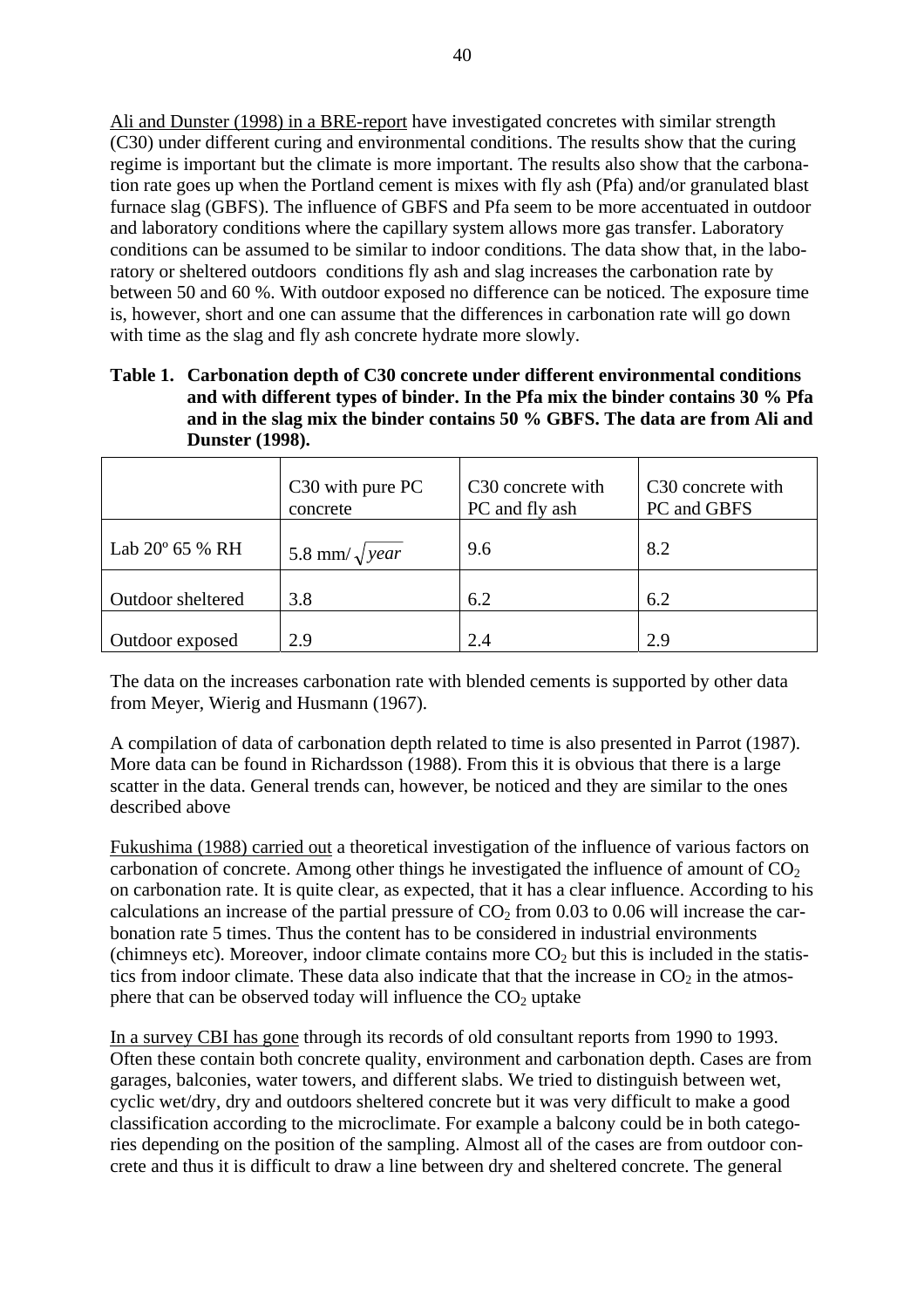trend is, however, clear. Concrete in wet microclimate carbonates the least while sheltered concrete carbonates the most.

Most of the concretes have strength between C25-35. In the figure below lines are drawn according to estimated *k* -values from Table 2 that is based on other data in this appendix.



Figure 2. Carbonation depth from CBI consultant reports (119 samples). Most of the concrete is in strength class C 25-35. Years in log scale.

The data scatter is considerable but the general trends are clear, i.e. dry concrete carbonate concrete with low strength. The scattering in many cases is probably due to cover protection. faster than sheltered or wet concrete. Concrete with high strength carbonates more slowly This investigation like many of the others that have measured real elements shows that in the real world it is difficult to find absolute *k* -values.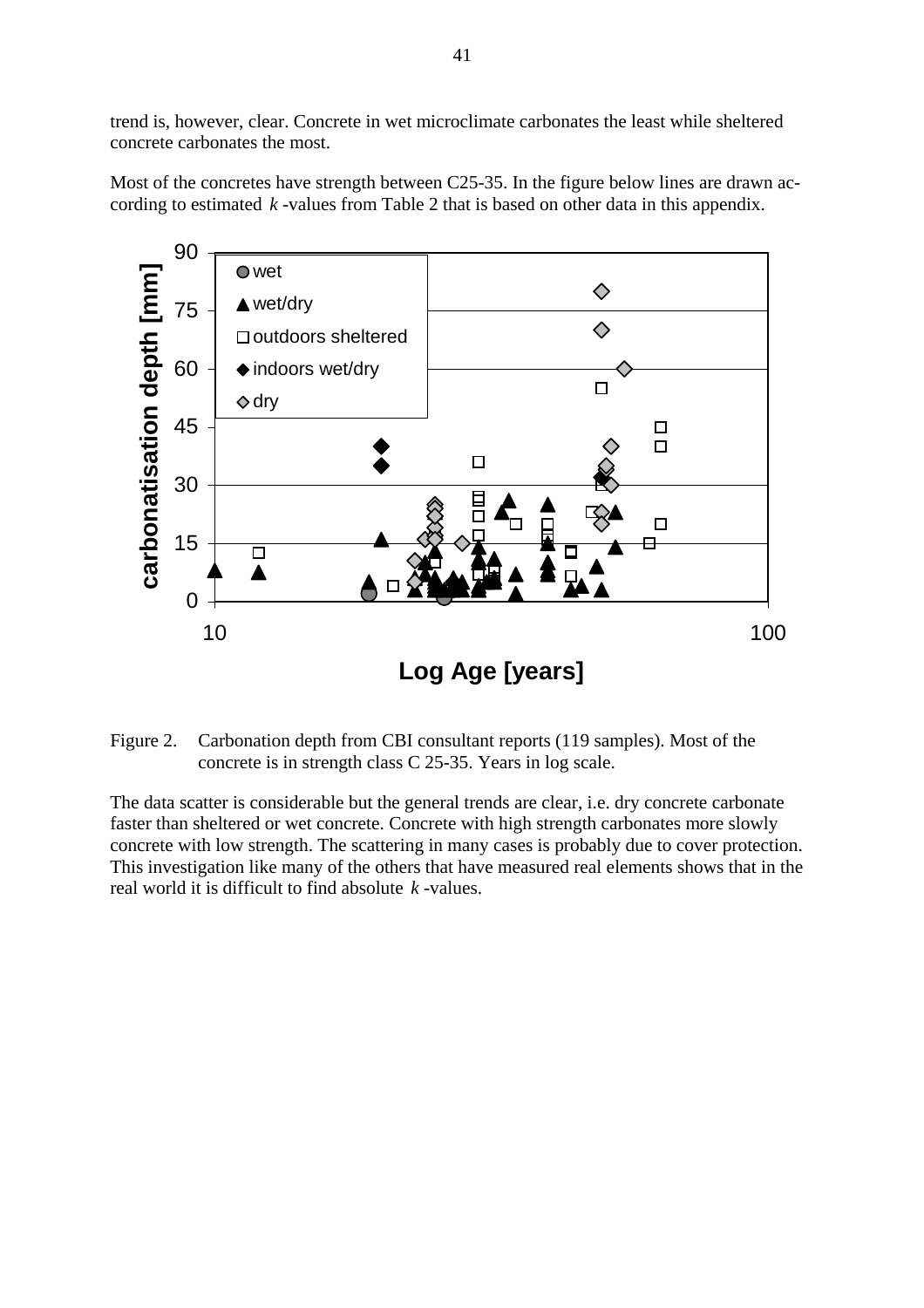# <span id="page-42-0"></span>**Appendix 2. Figures and data needed for calculation of**  CO<sub>2</sub>-uptake

To obtain a good calculation of  $CO<sub>2</sub>$ uptake many parameters are needed. Thus simplifications are needed. Firstly it depends on the type of statistics that are available. The statistics do not show structural details but end user groups. Data that are available are based on the amount of cement that goes into prefabricated products and to ready-mix plants. Based on types of cement one can probably distinguish between house and infrastructure concrete. As regards infrastructure concrete one can probably find how much goes to bridges and marine structures etc. Other data can be split up into roads and cement products like concrete block pavements, bricks and tiles. It is probably also possible to find the amount of cement that goes to pipes, roof tiles etc.

To be able to perform a calculation we must however, first recognise the major consumption areas. When this is done the major consumption areas must be split up in details and then the  $CO<sub>2</sub>$ uptake of these details must be synthesised into a general uptake of this type of structure/consumption. This is a work belongs to the other tasks. If this type of categorisation is made data have to be obtained about on concrete strength, type of cement and consumption from the past.

### **A2.1 General types of consumption areas**

- Buildings
- Infrastructure
- Pavements
- Cement products like tiles tubes etc.

### **A2.2 Structural elements and details**

- Pavements
- Blocks
- Elements
- Slabs, hollow core
- Slabs, massive
- Slabs on ground
- Pipes
- Tiles
- Columns/beams
- Bridges
- Marine structures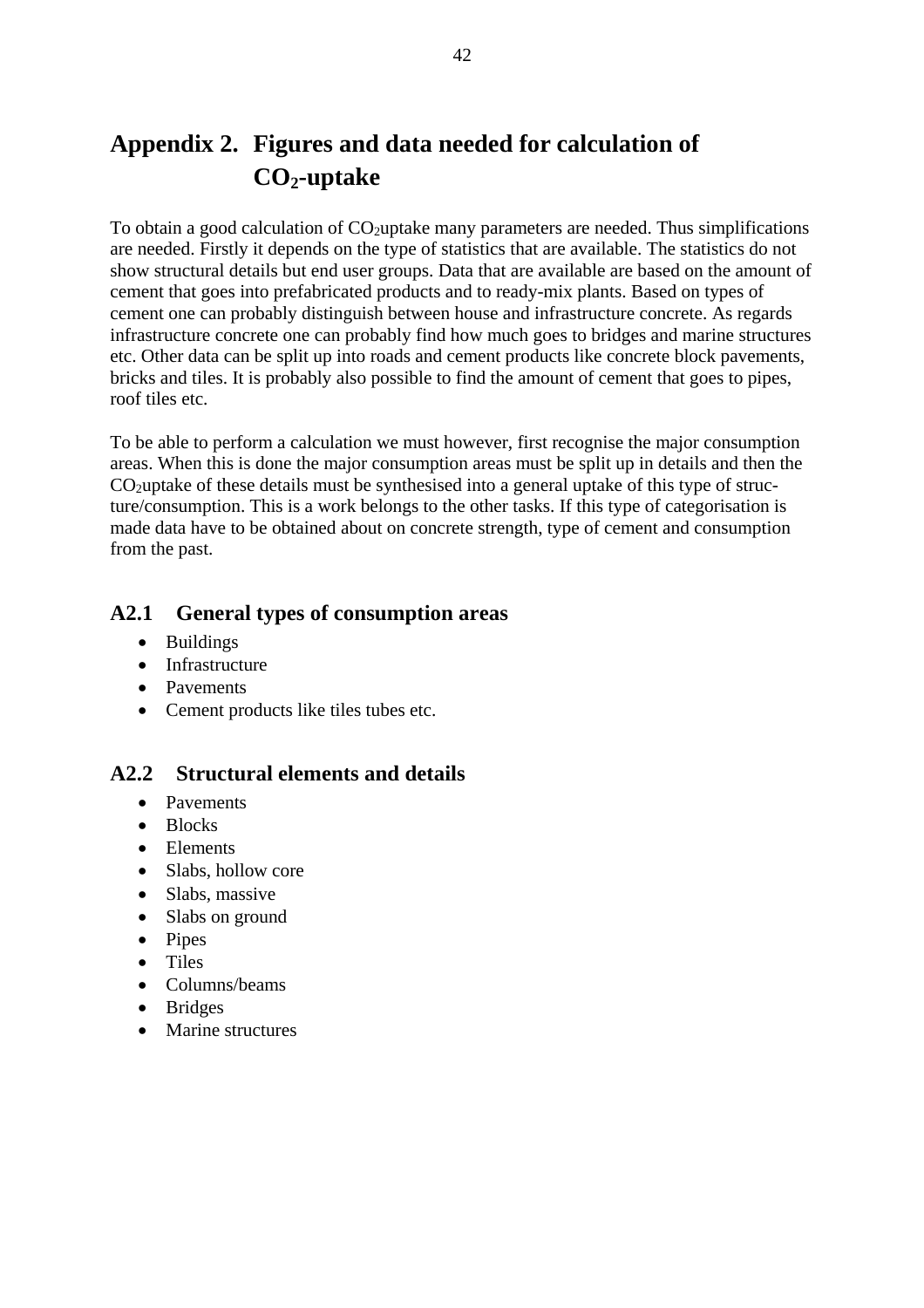### <span id="page-43-0"></span>**A2.3 Needed data and suggested divisions**

- Strength class.  $\langle \text{C15}, \text{C15-25}, \text{C25-35}, \text{C35} \rangle$
- Type of binder CEM I. CEM II, CEM I with fly ash, CEM I with silica fume
- Amount of Portland clinker. Recalculate to amount of CEM I
- Amount of CaO in CEM I
- $\bullet$  CO<sub>2</sub>-Uptake

#### Environmental factors

- Outdoor exposed
- Outdoor sheltered
- Indoor
- Underground/buried
- Submerged

### **A2.4 Suggested data for carbonation rates**

| Carbonation rate in $k$ -values for concrete surfaces with CEM 1 and naked concrete surfaces. |  |
|-----------------------------------------------------------------------------------------------|--|
| Strength class in cylinder values (C).                                                        |  |

| Strength       | $<15$ MPa $\,$             | 15-20 MPa               | 25-35 MPa                  | $>$ 35 MPa               |
|----------------|----------------------------|-------------------------|----------------------------|--------------------------|
| Exposed        | 5 mm/ $\sqrt{year}$        | 2.5 mm/ $\sqrt{year}$   | 1.5 mm/ $\sqrt{year}$      | 1 mm/ $\sqrt{year}$      |
| Sheltered      | 10 mm/ $\sqrt{year}$       | 6 mm/ $\sqrt{year}$     | $4 \text{ mm}/\sqrt{year}$ | 2.5 mm/ $\sqrt{year}$    |
| <b>Indoors</b> | 15 mm/ $\sqrt{year}$       | 9 mm/ $\sqrt{year}$     | 6 mm/ $\sqrt{year}$        | 3.5 mm/ $\sqrt{year}$    |
| Wet            | $2 \text{ mm}/\sqrt{year}$ | 1.0 mm/ $\sqrt{year}$   | $0.75$ mm/ $\sqrt{year}$   | $0.5$ mm/ $\sqrt{year}$  |
| <b>Buried</b>  | $3 \text{ mm}/\sqrt{year}$ | $1.5$ mm/ $\sqrt{year}$ | 1.0 mm/ $\sqrt{year}$      | $0.75$ mm/ $\sqrt{year}$ |

#### **Correction values**

Cover correction factors for cover, paint etc from chapter 5.1

- Indoor house concrete  $k \times 0.7$
- Outdoor house concrete *k* x 0.9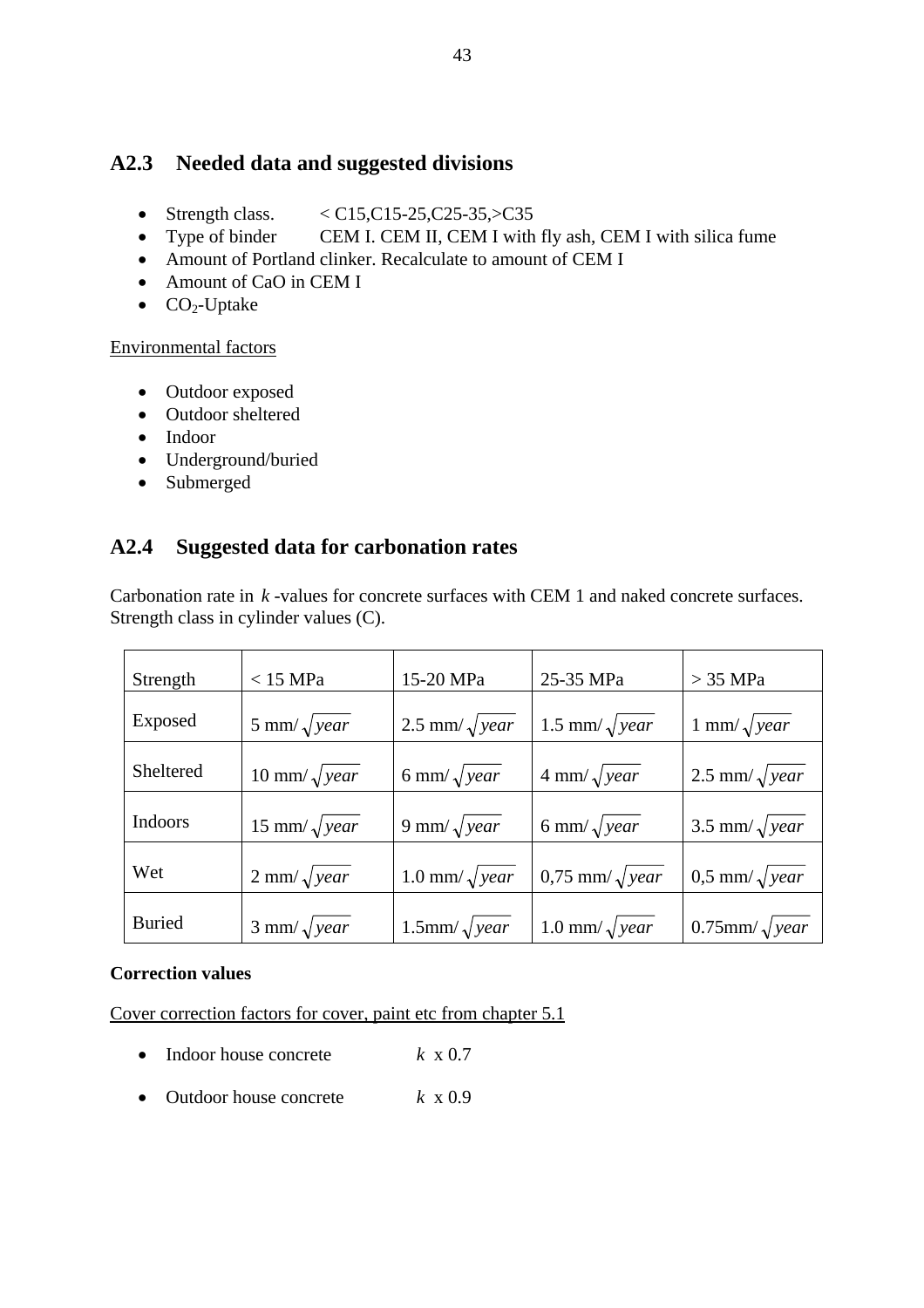Binder correction factors based on strength classes. Percent in weight of binder from chapter 5.1

- 5-10 % silica fume *k* x 1.05
- 10 % limestone *k* x 1.05
- 20 % limestone  $k \times 1.10$
- 10 % fly ash *k* x 1.05
- 20 % fly ash *k* x 1.10
- 40% fly ash *k* x 1.20
- 20 % GBFS *k* x 1.10
- 40 % GBFS *k* x 1.20

Calculations of amount of  $CO<sub>2</sub>$ .

$$
CO2 uptake = a = 0.75 \times C \times CaO \times \frac{M_{CO2}}{M_{CaO}}(kg/m^3)
$$

0.75 amount of CaO carbonated (chapter 2)

 $C =$  Amount of Portland cement in concrete per m<sup>3</sup>

 $CaO =$  amount of  $CaO$  in cement (wt-%).

M= molar weight of oxide

This calculation will give the  $CO<sub>2</sub>$ -uptake.

The exposure class is not always obvious and thus each detail/element must examined and average values must be given.

To be able to calculate the  $CO<sub>2</sub>$  uptake from buildings an average building must be assumed. This means that information from single storey family houses to high rise building must be averaged. This can be based on the type of calculations performed above. But it has to be averaged so that we find how fast a building etc carbonates. If we can find the amount of concrete that has been used for buildings over the years and how fast it carbonates we only need the type of cement and the strength classes used.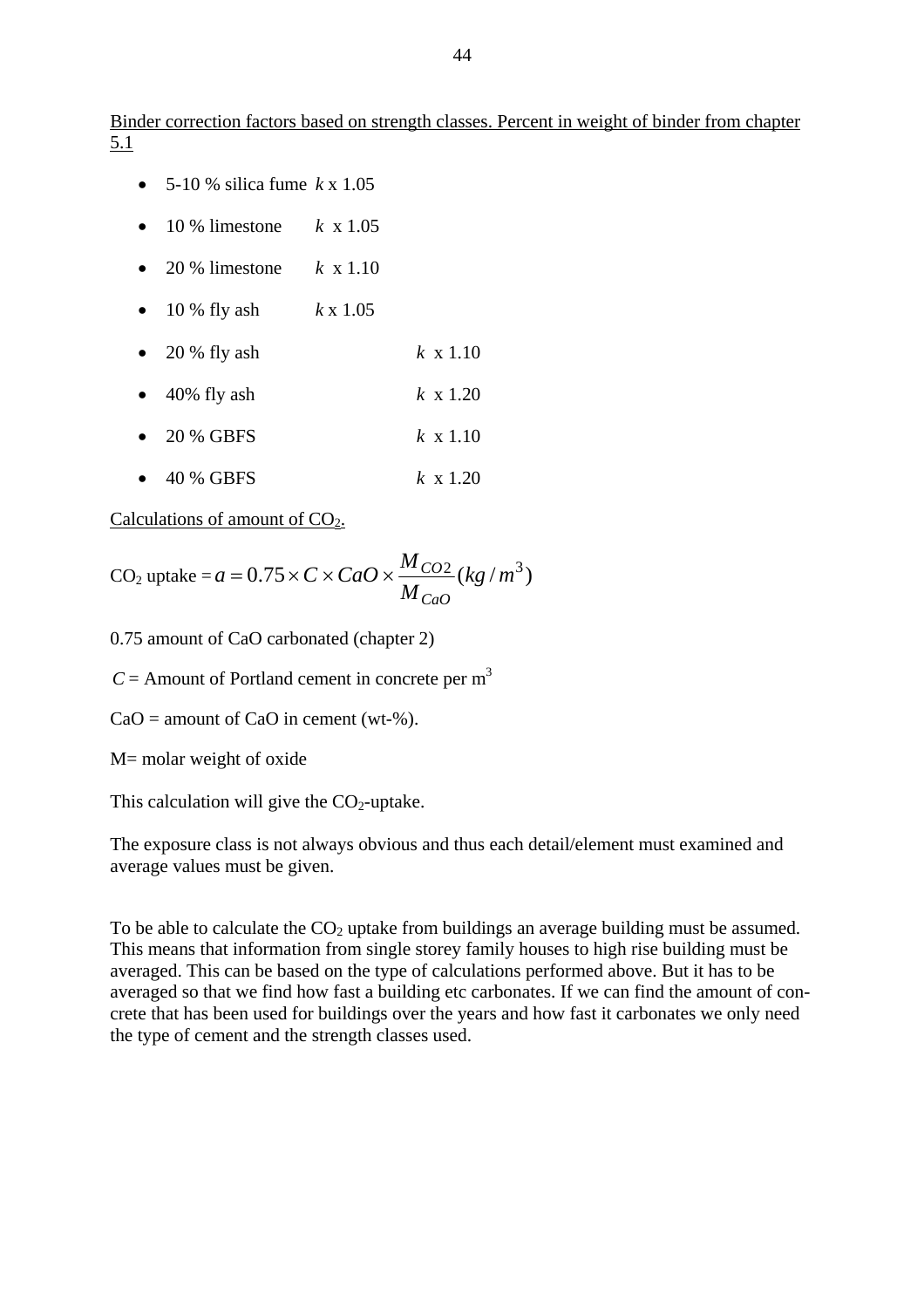#### **CBI reports published 1989-2005 (For information of CBI publications see www.cbi.se)**

1:2005. Johan Silfwerbrand Dimensionering av markstensöverbyggnader för industriytor. 2005. 52 s.

1:2004. Björn Lagerblad – Carsten Vogt Ultrafine particles to save cement and improve concrete properties. 2004. 40 s.

1:2003. Leif Fjällberg – Björn Lagerblad Cementbaserade injekteringsmedel – olika typer, cementreaktioner, bindetid och flytförmåga. 2003. 104 s.

2:2002. Peter Billberg – Thomas Österberg: Självkompakterande betong – användningsteknik. 2002. 154 s.

1:2002. Leif Fjällberg: Krympreducerares inverkan på cementbaserade materials krympning. 2002. 82 s.

2:99. Peter Billberg: Self-compacting concrete for civil engineering structures – the Swedish experience. 1999. 80 s.

1:99. Malin Westling: Betongvägars funktionella egenskaper – en state-of-the-art rapport. 1999. 114 s.

1:98. Leif Fjällberg: Superplasticerarnas inverkan på cementpastans hydratation och flytförmåga. 1998. 82 s.

3:97. Jonas Holmgren – Jan Alemo – Åke Skarendahl: Stålfiberbetong för bergförstärkning – provning och värdering. 1997. 39 s.

2:97. Knut O Kjellsen – Leif Fjällberg – Tore Skjetne:

Quantitative analysis of the major phases in sulfate-resistant cement silica fume systems by SEM, <sup>29</sup>Si NMR and XRD methods. 1997. 55 p.

1:97. Karin Pettersson: Service life of concrete structures – in a chloride environment. Engelsk version av CBI rapport 3:96. 1997. 63 p.

3:96. Karin Pettersson: Betongkonstruktioners livslängd – i kloridmiljö. 1996.63 s.

2:96. Björn Lagerblad – Jan Trägårdh: Conceptual model for concrete long time degradation in a deep nuclear waste repository. 1996. 105 p.

1:96. Jan Trägårdh – Björn Lagerblad: Influence of ASR cracking on the frost resistance of concrete – microscope observations, water absorption and freeze-thaw testing. 1996. 48 p.

4:95. Björn Lagerblad – Jan Trägårdh: Ballast för betong – egenskaper, karaktärisering, beständighet och provningsmetoder. 1995, 78 s.

3:95. Knut O Kjellsen – Björn Lagerblad: Influence of natural minerals in the filler fraction on hydration and progerties of mortars. 1995, 41 p.

2:95. Örjan Petersson – Peter Billberg – Jan Norberg – Anders Larsson: Effects of the second generation of superplasticizers on concrete properties. 1995. 80 p.

1:95 Johan Silfwerbrand:

Whitetoppings – Swedish Field Tests 1993–1995. (Betong på asfalt – svenska fältförsök 1993–1995). 1995. 77 s.

6:94 Karin Pettersson:

Elektrokemisk realkalisering av betong. (Electrochemcial realkalisation of concrete). 1994. 31 s.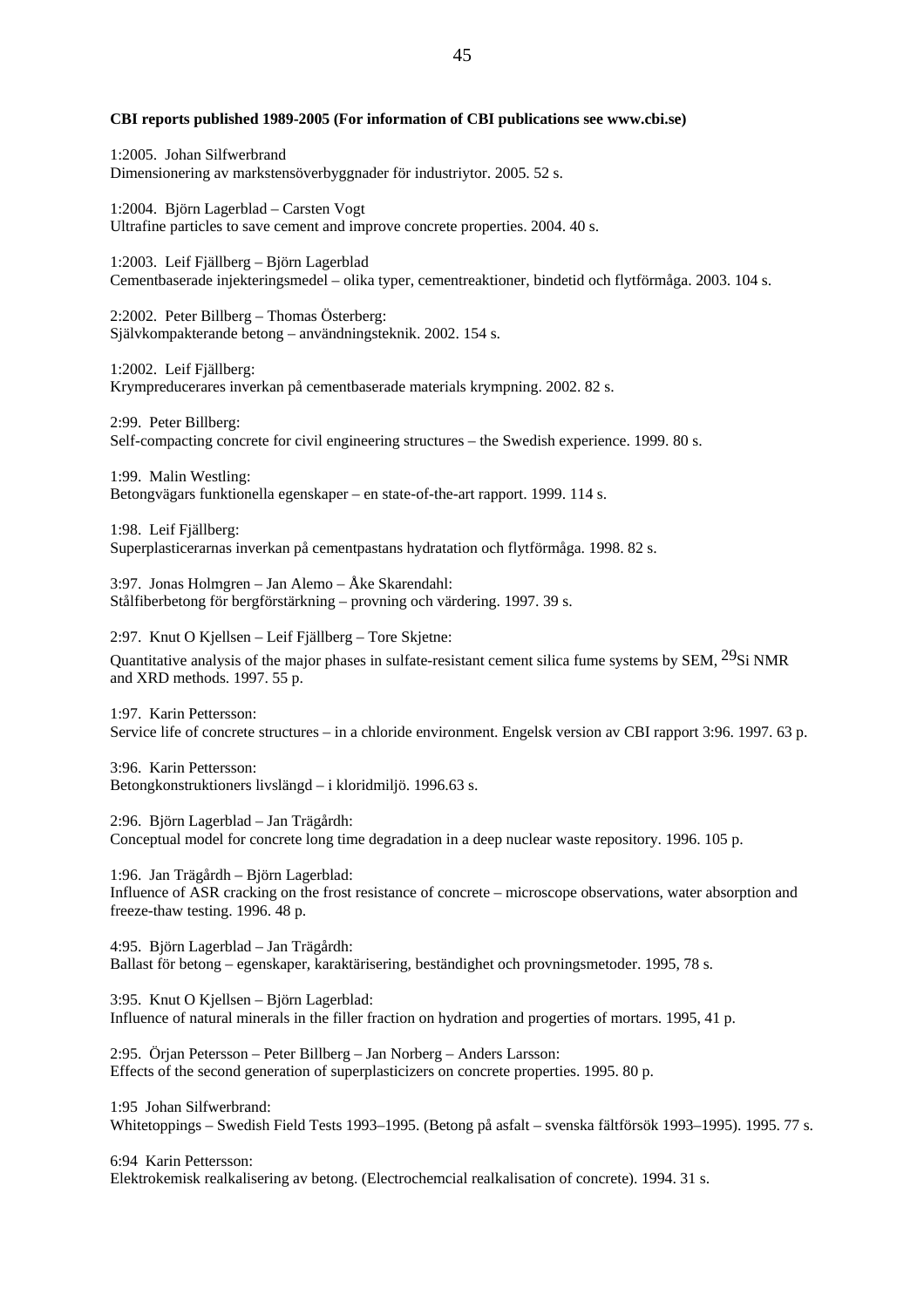5:94 Arne Johansson – Jan Norberg: Färsk betongs reologi – mätningar på fabriksbetong. (The rheology of fresh concrete – tests on ready mixed concrete). 1994. 64 s.

4:94 Karin Pettersson:

Olika faktorers inverkan på kloriddiffusion i betongkonstruktioner. (The effect of different factors on the chloride diffusion in concrete). 1994. 37 s.

3:94 Leif Fjällberg – Gunnar Klingstedt: Provning av sulfatresistens. (Testing of sulfate resistance). 1994. 37 s.

2:94 Jan Norberg: Färsk betong reologi – teori och mätmetodik. 1994. 71 s.

1:94 Johan Silfwerbrand: Dimensionering av tungt belastade industriytor. 1994. 79 s.

5:93 Johan Silfwerbrand: Betongbeläggningar i tunnlar. 1993. 41 s.

4:93 Lars Johansson: Ytbehandling av betongkonstruktioner utomhus. 1993. 197 s.

3:93 Björn Lagerblad – Peeter Utkin: Silica granulates in concrete – dispersion and durability aspects. 1993. 44 s.

2.93. Örjan Petersson – Sven Sundbom: Tidigare trafikering av betongbeläggning. (Early opening of concrete surfaces to traffic). 1993. 42 s.

1:93. Karin Pettersson:

Olika faktorers inverkan på korrosionshastigheten. Mätning på betongkonstruktioner i fält. (Influence of different factors on the corrosion rate. Measurements on concrete structures in the field). 1993. 33 s.

7:92. Gunnar Klingstedt – Leif Fjällberg: Cement Hydration and Microstructure at Elevated Temperatures. A Literature Study. 1993. 39 s.

6:92. Ingemar Westin – Örjan Petersson – Arne Nordin: Stålfiberarmerade industrigolv. (Steel-fibre reinforced industrial floors). 1992. 55 s.

5:92. Larissa Molina:

On Predicting the Influence of Curing Conditions on the Degree of Hydration. 1992. 96 s.

4:92. Björn Lagerblad – Jan Trägårdh: Alkalisilika reaktioner i svensk betong. (Alkali- silica reactions in Swedish concrete). 1992. 74 s.

3:92. Örjan Petersson – Arne Johansson – Bengt Granhed: Optimal konsistens för brobetong. (Optimal consistence for bridge concrete). 1992. 67 s.

2:92. Karin Pettersson: Corrosion threshold value and corrosion rate in reinforced concrete. 1992. 43 s.

1:92. Lars Johansson: Ytskydd för betong – en litteraturstudie. (Surface protection for concrete – a literature study). 1992. 94 s.

8:91. Lars Johansson: Bovänliga balkongreparationer – en litteraturstudie. 1991. 49 s.

7:91. Örjan Petersson – Jan Norberg – Johan Silfwerbrand – Thomas Lind: Betong på asfalt – en state-of-the-art-rapport. (Concrete on asphalt – a state-of-the-art report). 1991. 35 s.